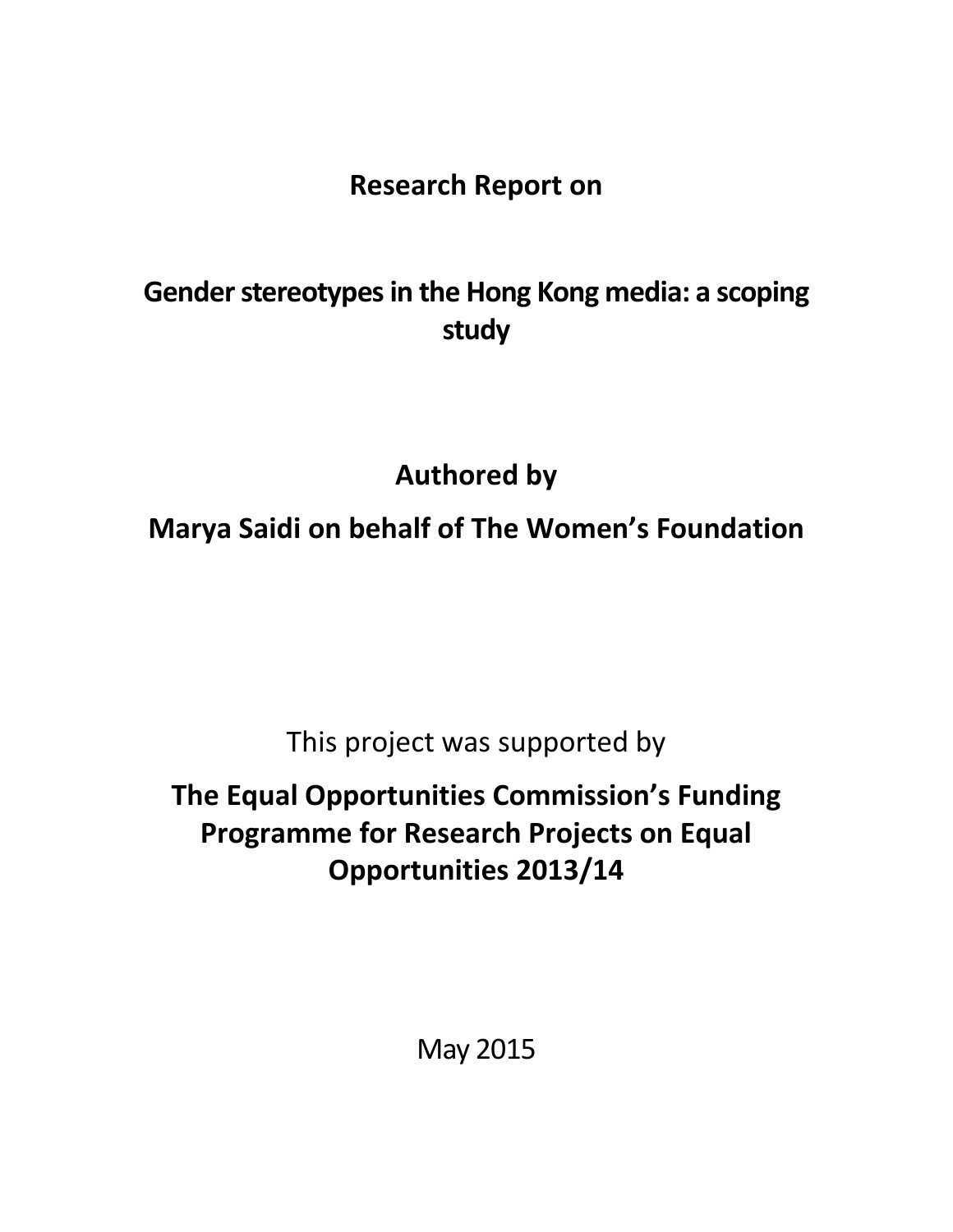## **Table of Contents**

| 1.                                                                                                       |
|----------------------------------------------------------------------------------------------------------|
| 2.                                                                                                       |
| 3.                                                                                                       |
| 3.1                                                                                                      |
| 3.2                                                                                                      |
| 4.                                                                                                       |
| 4.1                                                                                                      |
| 4.2                                                                                                      |
| The use of sexually explicit materials in Hong Kong: statistics of Google Trends and literature<br>4.2.1 |
|                                                                                                          |
| 4.2.2                                                                                                    |
| 5.                                                                                                       |
| 5.1                                                                                                      |
| 5.2                                                                                                      |
| 5.3                                                                                                      |
| 6.                                                                                                       |
| 7.                                                                                                       |
| Appendix A: Studies exploring the use of sexually explicit materials in Hong Kong 27                     |
| Appendix B: Studies about how women and men were portrayed in consumer media in Hong Kong 31             |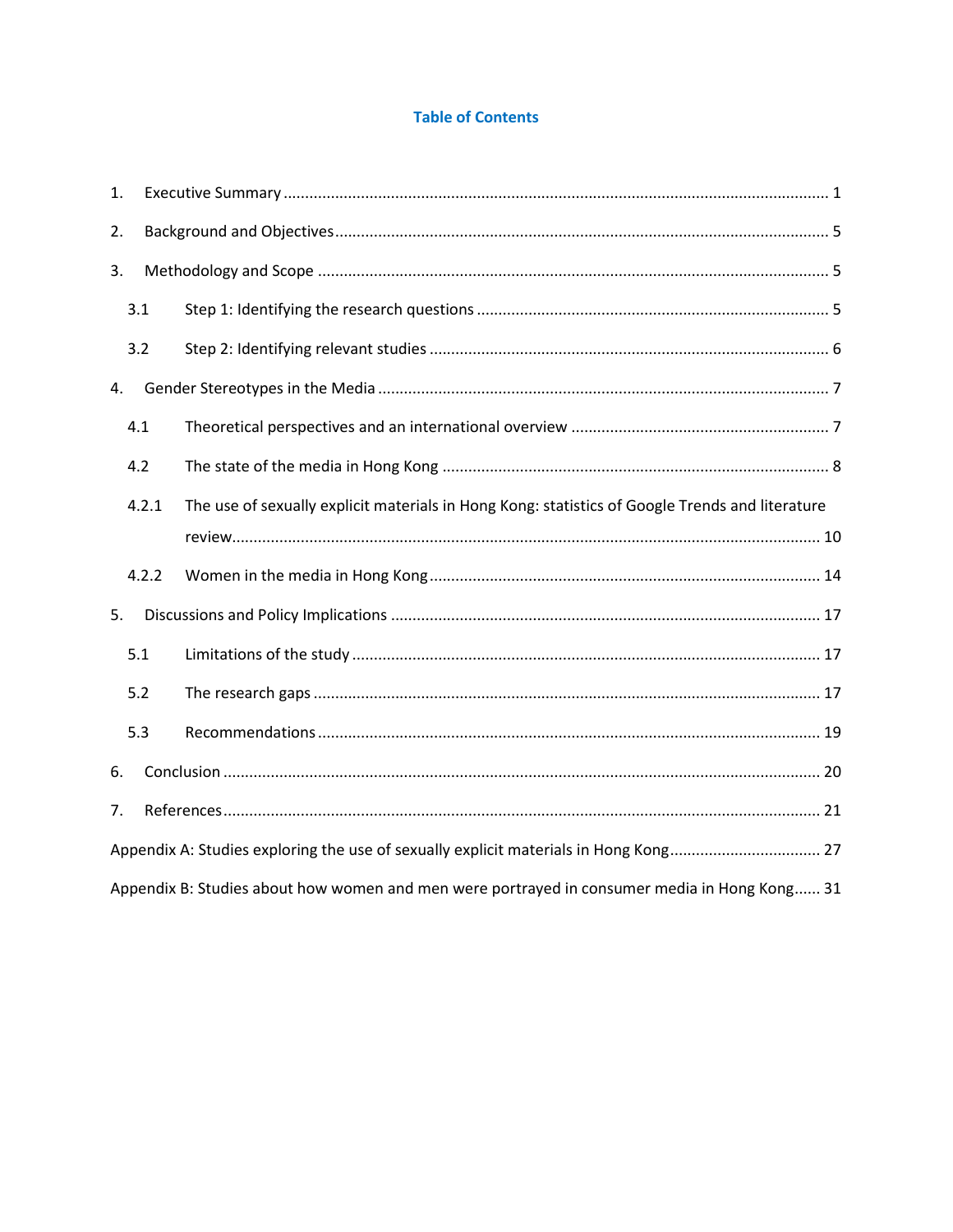## <span id="page-2-0"></span>**1. Executive Summary**

This scoping study was undertaken by The Women's Foundation and sponsored by the Equal Opportunities Commission under its Funding Programme for Research Projects on Equal Opportunities 2013/14. The report examines whether and how Hong Kong's media creates and exacerbates gender stereotypes. It explores the potential associations between the portrayal of women and men, girls and boys in the media and the ensuing perceptions, attitudes and behaviours of media consumers.

In particular, it explores the potential correlation between the objectification of women in media and four important social issues facing Hong Kong today: first, the persistence of gender stereotypes which are particularly entrenched for men and boys; second, the increase in cases of harassment of, and violence against, women, with offenders getting younger; third, the rise in eating disorders and body image issues particularly among young women and girls; and fourth, the under-representation of women in policy and decision-making roles. To our knowledge, this is the first study, to date, to conduct a literature review of existing local research on these important themes and that collates the key findings from the existing local research and provides global comparisons where relevant.

#### **Background**

Even in the 21<sup>st</sup> century, the vast majority of films, TV programmes, advertising and video games – to cite a few examples – have and still depict women in a non-objective and often demeaning light. This has prompted academics and researchers around the world to strive to identify associations between media exposure and societal perceptions, attitudes and behaviours. This literature review was conducted against the backdrop of international research that has established causal links between: (1) accessing violent and/or stereotypical media (such as pornography, advertisements, and video games) and corresponding harmful perceptions, attitudes and behaviours towards women; and (2) exposure to fashion and beauty advertisements and other media that promotes unrealistic and unhealthy body images on the one hand, and eating disorders, body dissatisfaction and low self-esteem particularly amongst women on the other.

In conducting our scoping study, we were particularly cognisant of the following social issues affecting Hong Kong which motivated us to try and uncover potential links between these issues and media exposure as identified in the existing research:

- Hong Kong's female workforce participation at 54% lags behind many developed countries e.g, 71% in the UK and 67.6% in the US
- Despite women being more educated and more prevalent in the workforce than ever before, women continue to be under-represented on Hong Kong corporate boards and in senior management roles. Women make up just 11% of the total director pool of Hong Kong's listed issuers and comprise just 33% of senior management roles.
- Eating disorders are increasing exponentially in Hong Kong with the number of individuals between the ages of 20 and 29 who are clinically underweight doubling from 1995 to 2010.
- Sex offenders in Hong Kong are getting younger and younger. Half of the juvenile sex offences committed in the New Territories in 2013 involved 11-14yr olds which is three times the number of cases committed by the same age group in 2009.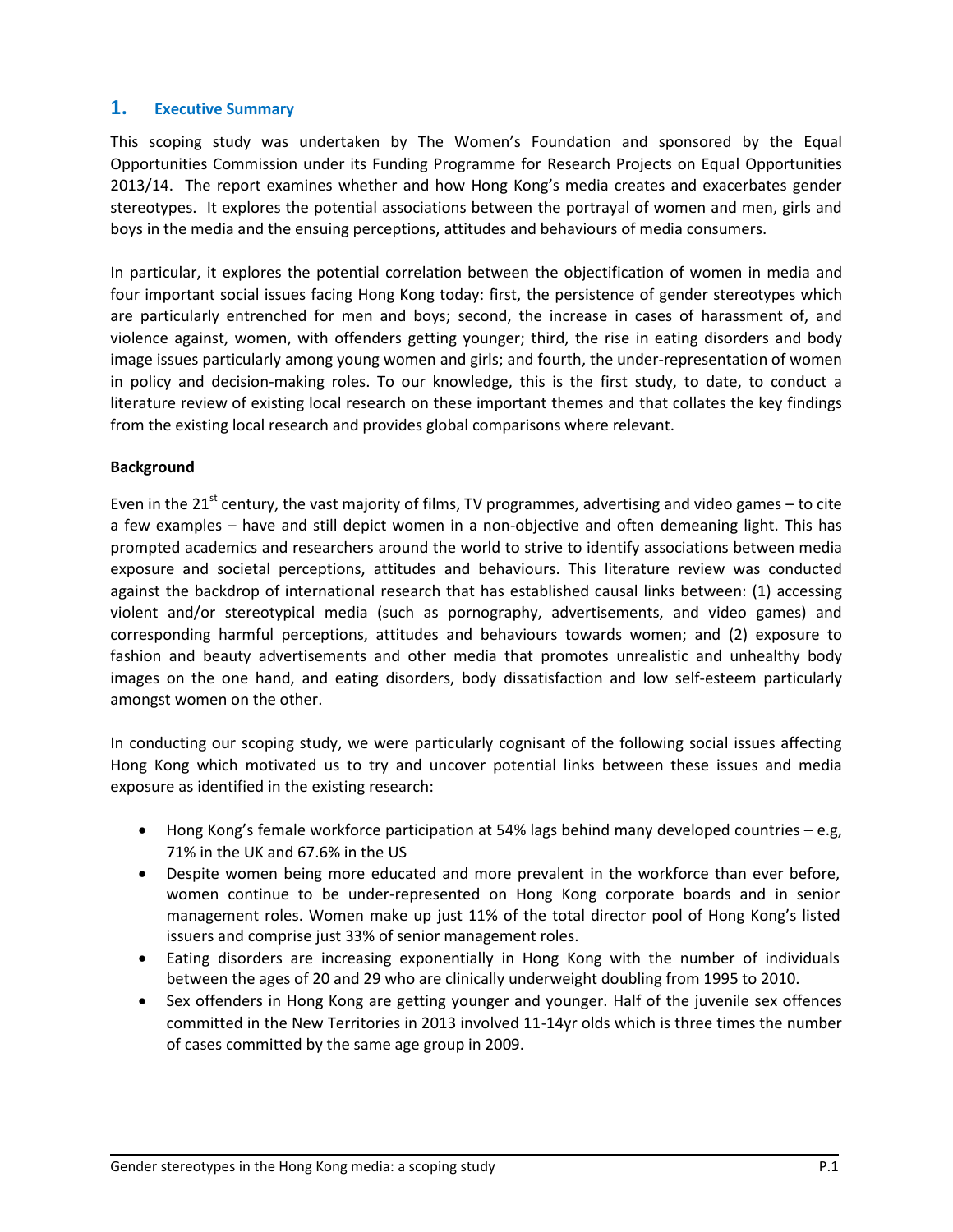#### **Key Findings**

There has been very little significant research conducted in Hong Kong on the causal links between media consumption and corresponding perceptions, attitudes and behaviours. We discovered that a large gap exists in terms of comprehensive, quantitative and longitudinal studies compared with other developed economies. For instance, the US has several leading organisations like the Geena Davis Institute that are tracking media exposure and its impact on society. Meanwhile, there is a substantial body of UK research on a range of issues from the effect of pornography on young consumers to the correlation between media exposure and stress and anxiety levels among girls.

Nonetheless, from the data that is available, we managed to identify some key trends and areas of concern that we believe warrant further in-depth research and analysis:

- **Gender stereotyping and social expectations:** Gender stereotypes remain very prevalent in Hong Kong and are exacerbated for both sexes after media exposure like watching certain television programmes. Specifically, men have more entrenched stereotypical beliefs and are more prone to negatively judge different personality traits and behaviours. This is particularly worrying since studies conducted in Hong Kong and China have found links between traditional gender beliefs on the part of men and potential aggression against women. Meanwhile, working women feel pressure to conform to societal expectations of women as home-makers and caregivers in order to be considered successful.
- **Body image and self-esteem:** Women who are saturated in media that idealises specific body images and perceptions, attitudes and behaviours are more likely to experience body image dissatisfaction, a lower sense of self-worth and eating disorders.
- **Limited female role models:** In the vast majority of programmes and advertisements, men are featured in roles of authority and male voices tend to be used for commentaries and voice overs whereas women tend to be depicted in domestic roles. More than other developed territories, the representation of gender-specific professions (secretaries and nurses being depicted by women for example) is still very apparent in Hong Kong media. By contrast, in recent years, analyses of Hong Kong English and Chinese school textbooks have showed a marked decrease in gender stereotypical representation.
- **Greater permissiveness in sexual coercion and higher proclivity towards sexual harassment:**  Exposing boys and girls to sexually explicit materials has harmful consequences. Boys who are exposed to pornography have more negative stereotypes of women and a greater proclivity toward sexual harassment. Girls who are exposed to pornography believe sexual coercion is more permissible in relationships. This is particularly concerning given reports estimating that 40% of Hong Kong teens aged 15 to 17 routinely access pornographic materials.

#### **Recommendations**

From this scoping study, we have generated a set of initial recommendations for government, private sectors, and individuals. We present these as preliminary recommendations since in many cases they need to be corroborated with further research.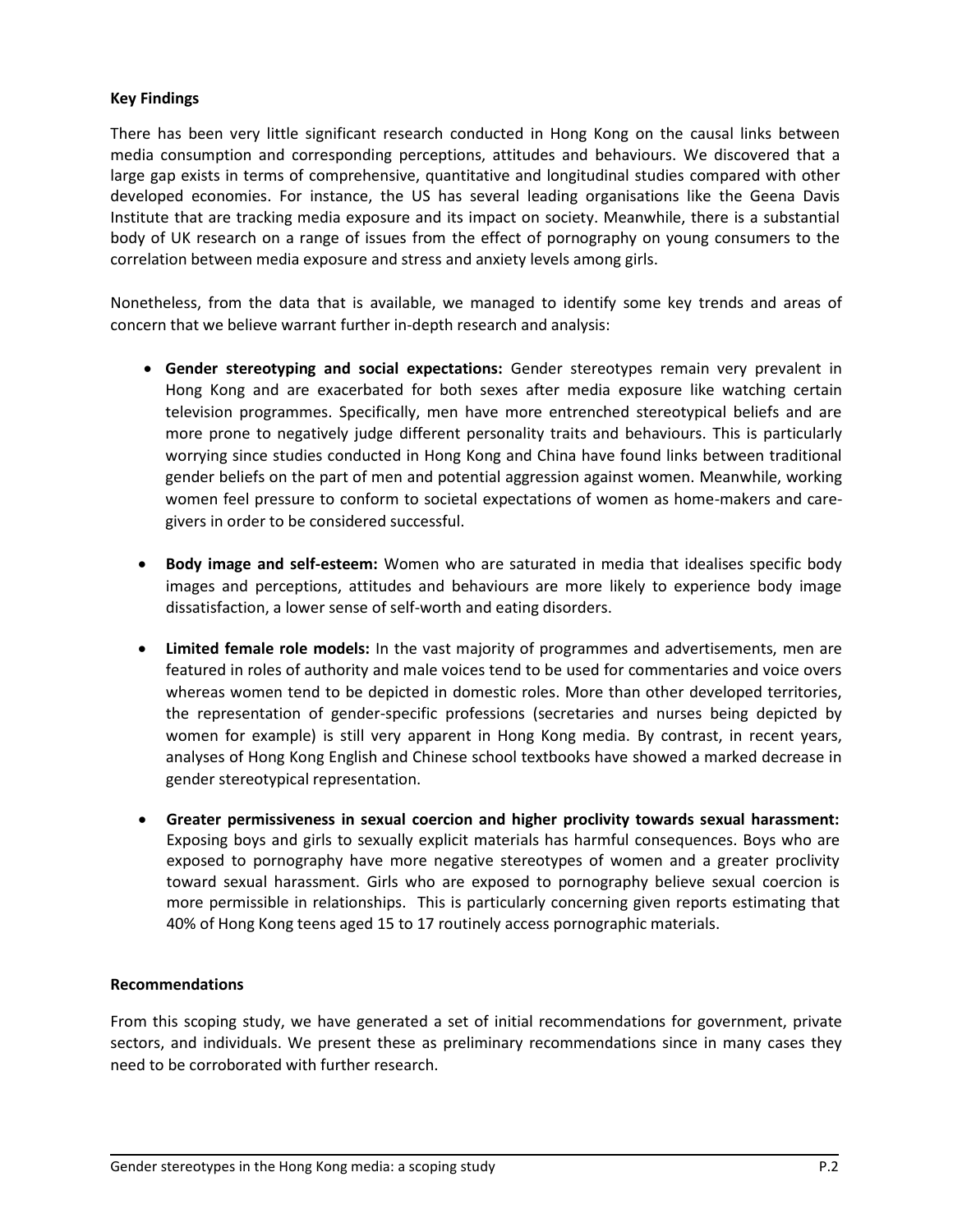Our findings suggest all media consumers in Hong Kong, particularly women and young girls, are absorbing a plethora of mixed messages that play a significant role in shaping professional choices, interpersonal relationships, sense of self and perception of others. To temper these consequences, we need to train media consumers, both men and women and boys and girls, to filter what they see and to embrace a set of healthy and positive core values and aspirations. This requires joined-up and coordinated efforts across government, the education sector, media, civic society and society.

| <b>Recommendations</b>                                                                                                                                                                                                                                                                                          | Responsible<br><b>Stakeholders</b>                                     | <b>Issues to be addressed</b>                                                                                                                                                                                                                                                                                                   |
|-----------------------------------------------------------------------------------------------------------------------------------------------------------------------------------------------------------------------------------------------------------------------------------------------------------------|------------------------------------------------------------------------|---------------------------------------------------------------------------------------------------------------------------------------------------------------------------------------------------------------------------------------------------------------------------------------------------------------------------------|
| 1. Introduce media literacy programmes to<br>train children and young adults to filter<br>the media messages they are absorbing<br>and to embrace a set of healthy and<br>positive core values. This should include<br>sex education and advice on forging<br>balanced relationships based on mutual<br>respect | Government;<br>Educators; Non-<br>governmental<br>organisations (NGOs) | Generally, there are very few<br>media literacy programmes<br>available for children and young<br>adults. Meanwhile, sex education<br>in Hong Kong is largely outmoded<br>and piecemeal.                                                                                                                                        |
| 2. Review guidelines governing what is<br>appropriate content for all forms of<br>media including TV programmes and<br>advertisements. Create awareness and<br>promote responsibility among media<br>platforms about the impact of<br>stereotyping on societal norms and<br>behaviours                          | Government;<br>Advertising<br>companies; NGOs                          | There is a lack of consensus<br>between stakeholders - i.e., the<br>Government, regulators, parents,<br>educators, and media platforms<br>on what constitutes appropriate<br>content. More engagement is<br>also needed with media<br>platforms to create promote self-<br>regulation with respect to<br>inappropriate content. |
| 3. Review existing practices of monitoring<br>access to pornographic materials and<br>implement measures to control the ease<br>of access by underage viewers                                                                                                                                                   | Government; Media                                                      | It is unclear what restrictions<br>currently apply to prevent<br>underage viewers from accessing<br>pornographic materials<br>particularly online, and who is<br>responsible for enforcement.                                                                                                                                   |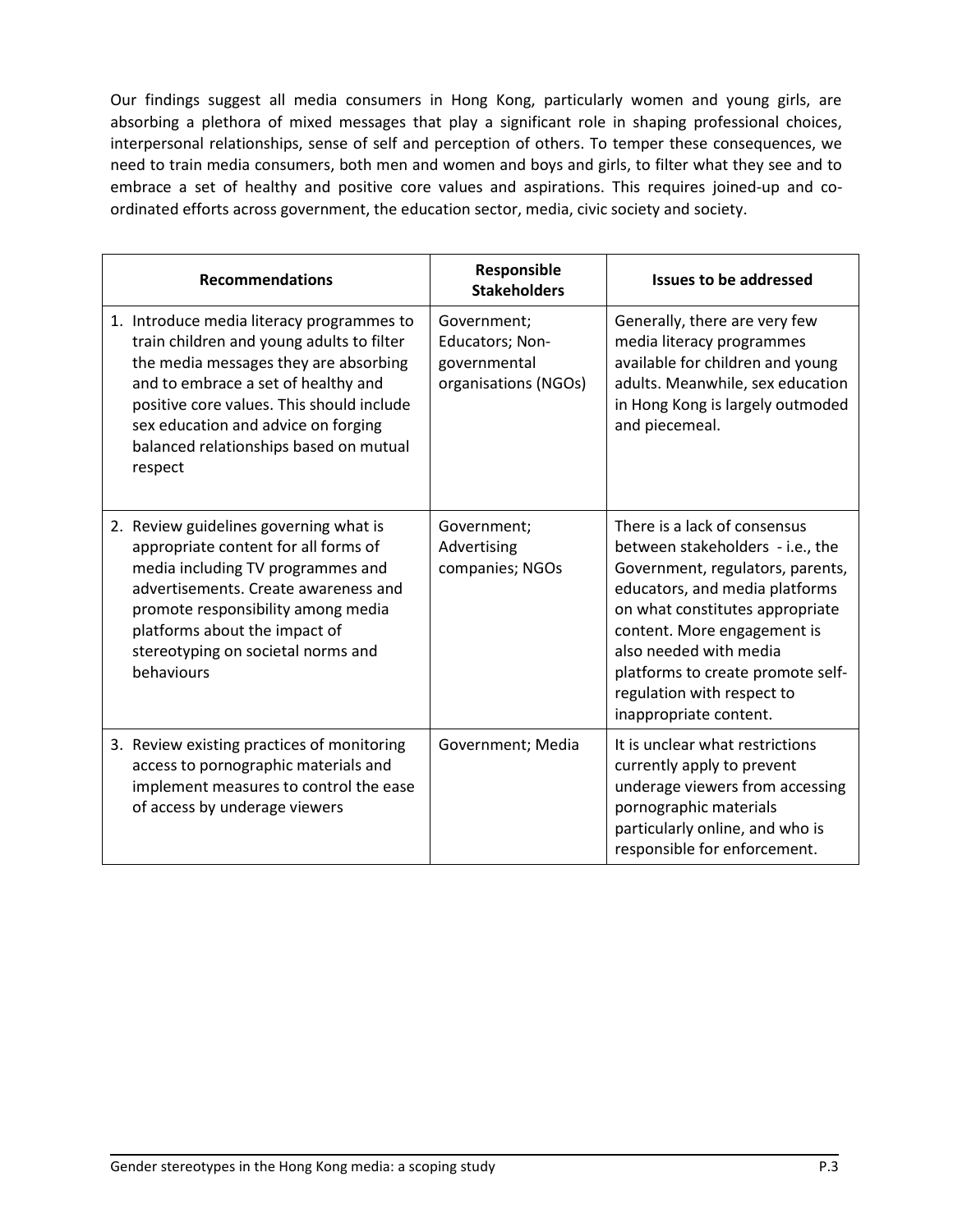| <b>Recommendations</b>                                                                                                                                                                                                                                                                                            | Responsible<br><b>Stakeholders</b> |                                                                                                                                                                                                                                                                         |
|-------------------------------------------------------------------------------------------------------------------------------------------------------------------------------------------------------------------------------------------------------------------------------------------------------------------|------------------------------------|-------------------------------------------------------------------------------------------------------------------------------------------------------------------------------------------------------------------------------------------------------------------------|
| 4. More in-depth local research<br>(particularly longitudinal/ quantitative) is<br>needed to determine the scope, impact<br>and related effects of media on various<br>aspects of society including:                                                                                                              | Researchers; NGOs                  | Most studies included in this<br>review were descriptive and<br>correlational in nature, not<br>allowing any determination of<br>causality.                                                                                                                             |
| The correlation between exposure to<br>$\qquad \qquad -$<br>media and the strongly entrenched<br>gender stereotypes held by men and<br>boys                                                                                                                                                                       |                                    | Many studies omitted to provide<br>full demographic account of<br>their samples, making it difficult<br>to understand the results in                                                                                                                                    |
| The correlation between video games<br>$\overline{a}$<br>and violence and aggressive attitudes<br>towards women                                                                                                                                                                                                   |                                    | context. For example, it would<br>be valuable to understand<br>variables such as socio-<br>economic status and education                                                                                                                                                |
| The correlation between exposure to<br>$\qquad \qquad -$<br>advertising for beauty $-$ e.g., whitening<br>and slimming products and lower self-<br>worth and body image issues on the part<br>of women and girls Potential associations<br>between culture, media and career<br>aspirations of women in Hong Kong |                                    | level.                                                                                                                                                                                                                                                                  |
| Targeted studies on the impact of<br>$\qquad \qquad -$<br>different types of pornography (e.g. non-<br>violent vs violent)                                                                                                                                                                                        |                                    |                                                                                                                                                                                                                                                                         |
| The correlation between exposure to<br>$\overline{a}$<br>media and lower career aspirations of<br>women and girls                                                                                                                                                                                                 |                                    |                                                                                                                                                                                                                                                                         |
| 5. Encourage a more equal representation<br>of roles for women and men in<br>television/ films / advertisements                                                                                                                                                                                                   | <b>Advertisers; Producers</b>      | Women in television and films<br>are often in stereotyped jobs<br>(e.g. secretaries, nurses,<br>teachers) or in stereotypical roles<br>(e.g. housewives, child carers)<br>that reinforce gender biases<br>about women not having the<br>same leadership aptitude as men |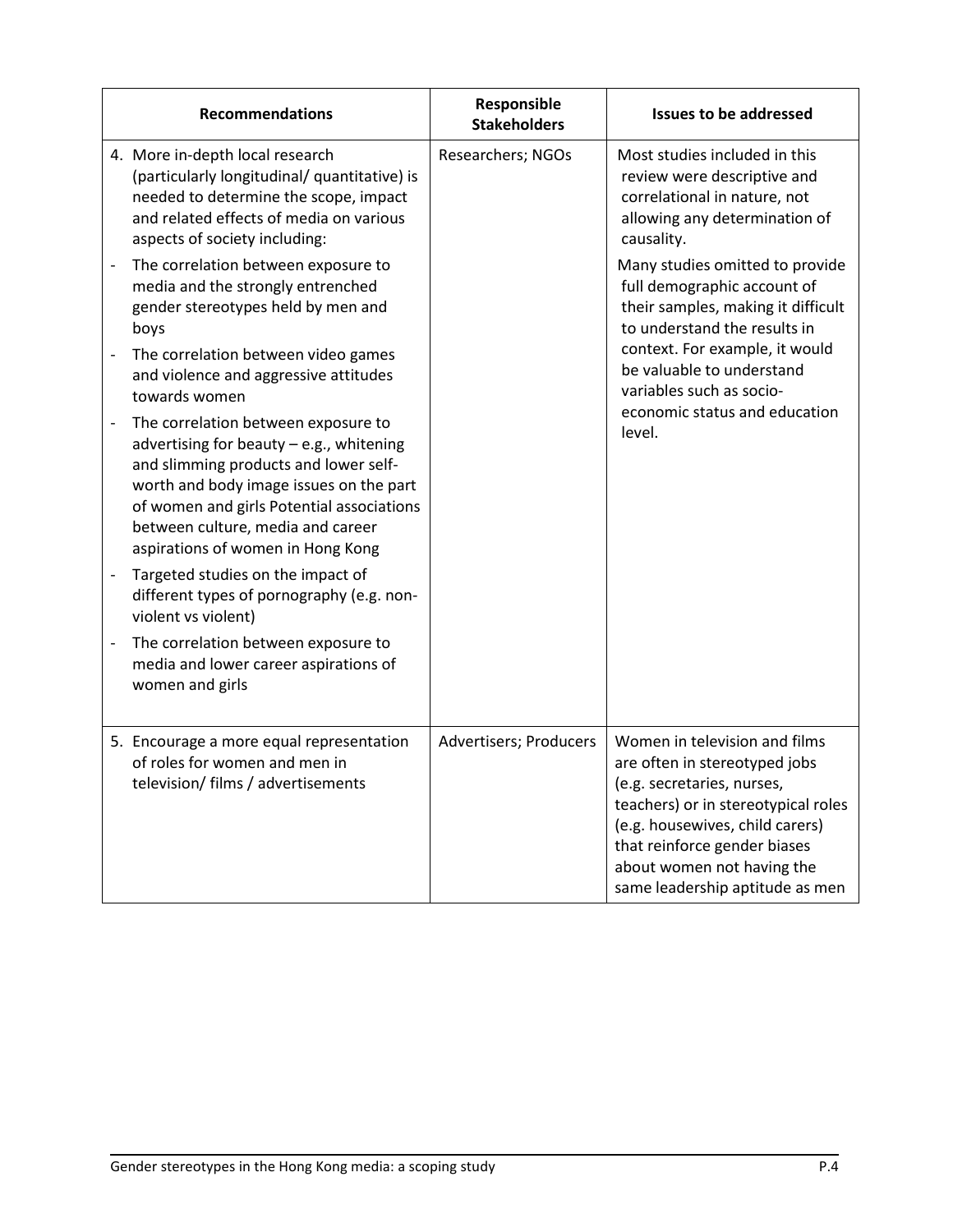## <span id="page-6-0"></span>**2. Background and Objectives**

Media reflects gender-related values, beliefs and norms, and can lead to an understanding of how a society constructs its members (Fung and Yao 2012). There is a general consensus that media products are among the most pervasive and influential forces of gender role socialisation (Fung and Yao 2012). Individuals, particularly children learn how men and women ought to behave (Scharrer 2005, Ward 2002). According to several local studies, the media exerts a massive influence on consumers (Chiu et al. 1998, Fung and Ma 2000) and in the reinforcement of stereotypes among the young and in particular, impressionable young girls (Chan 2011a, Chan et al. 2011).

At the time of writing, no report to our knowledge has attempted to collate findings from existing studies conducted in Hong Kong with the principal aim of exploring associations between gender stereotypes in the media and attitudes, perceptions and behaviours. Specific objectives of this scoping study included:

- (1) A comprehensive literature review of over 20 years of research on the impact of print and nonprint media
- (2) Summary and analysis of research published on media use and gender stereotyping in Hong Kong with the aim of exploring the potential associations between the scope of exposure to/ use of media sources objectifying women and (i) body image issues affecting women and girls in Hong Kong (ii) violence against, and harassment of, women and girls in Hong Kong and (iv) perceptions of and attitudes towards women leaders
- (3) To compare local findings with overseas research results
- (4) To identify the critical research gaps
- (5) To discuss any local policy implications and to provide initial recommendations for Government, regulators, parents, educators and other stakeholders.

First, we will describe the methodology employed for this report. What follows are the results of the literature review, differentiated by media type, with local findings and statistics presented (where available), which are then compared with relevant seminal international literature. The report goes on to identify the gaps in available research and concludes with policy implications and recommendations.

## <span id="page-6-1"></span>**3. Methodology and Scope**

Perhaps a useful way of thinking about this literature review is to describe it as a 'scoping study'. A type of literature review developed by Arskey and O'Malley (2005), a scoping study is usually undertaken to examine the extent, range and nature of research activity, as well as to summarise and disseminate research findings in order to identify research gaps. As such, the study draws conclusions from existing literature regarding the overall state of research activity in this particular field. Arskey and O'Malley (2005) also developed a potential framework for conducting a scoping study which we have also adopted for this study.

#### <span id="page-6-2"></span>**3.1 Step 1: Identifying the research questions**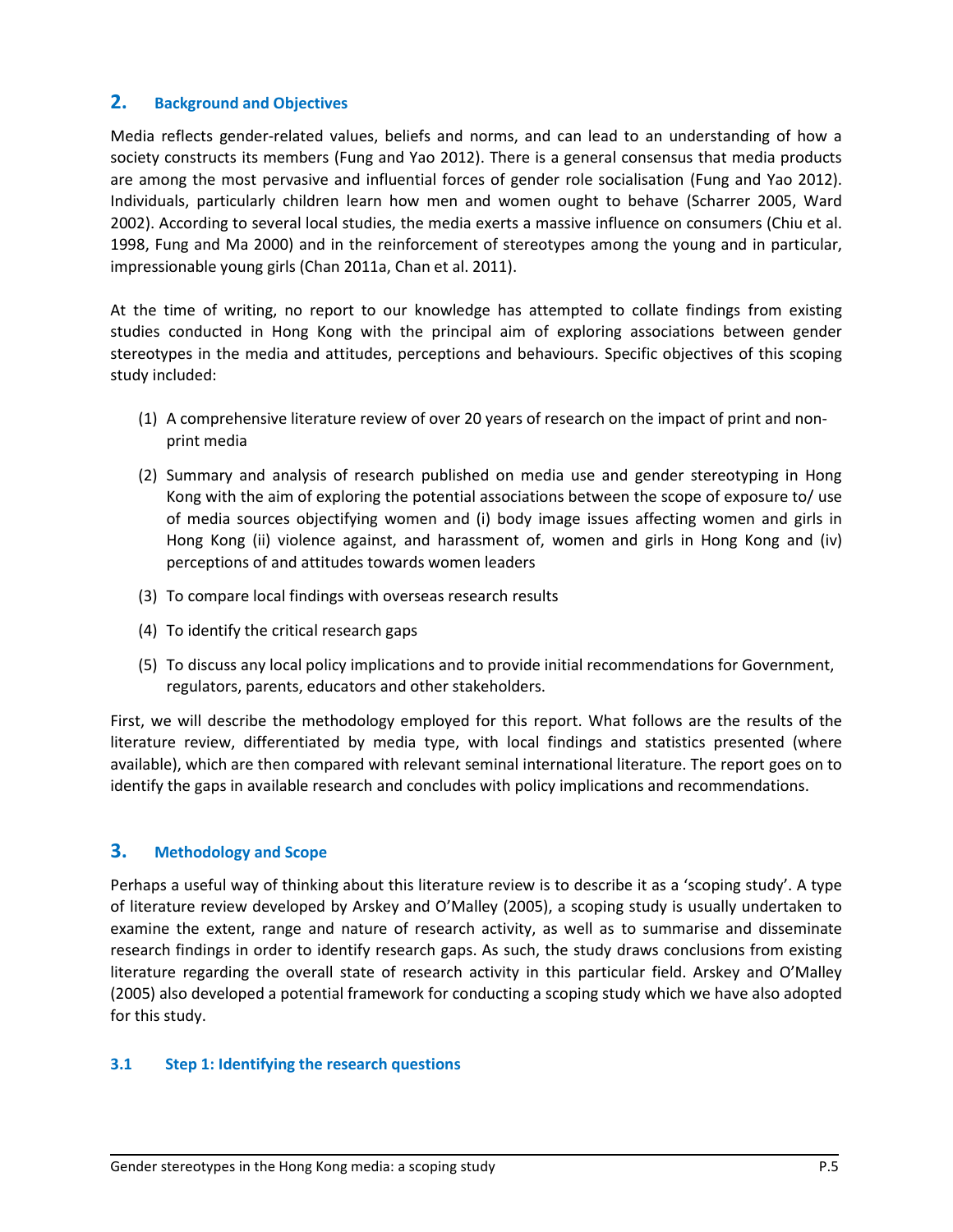Again, the core research questions are: *What is known from the existing literature about the impact of gender stereotypes in the Hong Kong media? What are the potential associations with behaviours, attitudes and perceptions?*

#### <span id="page-7-0"></span>**3.2 Step 2: Identifying relevant studies**

In order to be as comprehensive as possible in identifying primary studies and reviews suited to answer the research questions, a recommended strategy (see Arskey and O'Malley, 2005) was adopted which drew from five different types of sources:

- Three electronic databases: Google scholar, the Hong Kong University Library and the London School of Economics Library
- Bibliographies from relevant articles and literature reviews conducted in Hong Kong
- Hand-searching of relevant authors' publication lists
- Existing networks and relevant organisations such as the Equal Opportunities Commission, and the Gender Research Centre at the Chinese University of Hong Kong
- Grey literature search

The following search terms syntax was inputted into the three electronic databases mentioned above: *(women OR woman OR man OR men OR girl\*) AND (media OR magazine OR video\* OR game OR print OR porno\* OR sex\* OR image\*) AND (attitude\*) AND (violen\* OR aggress\* OR ang\*) AND "Hong Kong"*. The majority of the search terms were identified by consulting influential international, systematic reviews of the topic, for example: Anderson and Bushman (2001), Bensley and Van Eenwyk (2001) and Sherry (2001). Initial perusal of search results indicated that the search strategy had picked up a large number of irrelevant materials resulting in around 12,000 hits.<sup>1</sup> This was expected, due to the large number of search terms as well as a great variety of databases, and also relatively general terms employed for the search.

Thereafter, selected article bibliographies were checked for further relevant materials until the point of saturation, when no new articles were being identified. Publication lists of authors who had published extensively in the particular subject were also reviewed in case any articles had been missed from the previous exercises. Finally, grey literature was searched using Google, and relevant organisations contacted. Copies of the full articles were obtained for those studies that appeared to be relevant to the research questions.

In total, 28 peer-reviewed studies were included in this scoping study and their results are discussed and compared to the existing literature. This reports presents the results from charting the data from the articles, compiled into relevant and distinct themes (e.g. media use, associated gender representations) which are then summarised and compared with the international literature.

 $\overline{\phantom{a}}$ 

 $^1$  Titles of peer-reviewed articles were scanned and relevant articles were imported into an Endnote database as a first step. Abstracts were then scoured with inclusion and exclusion criteria applied, where the article aided or not in answering the research questions. An example of an exclusion criterion is where the survey sample was not drawn from Hong Kong.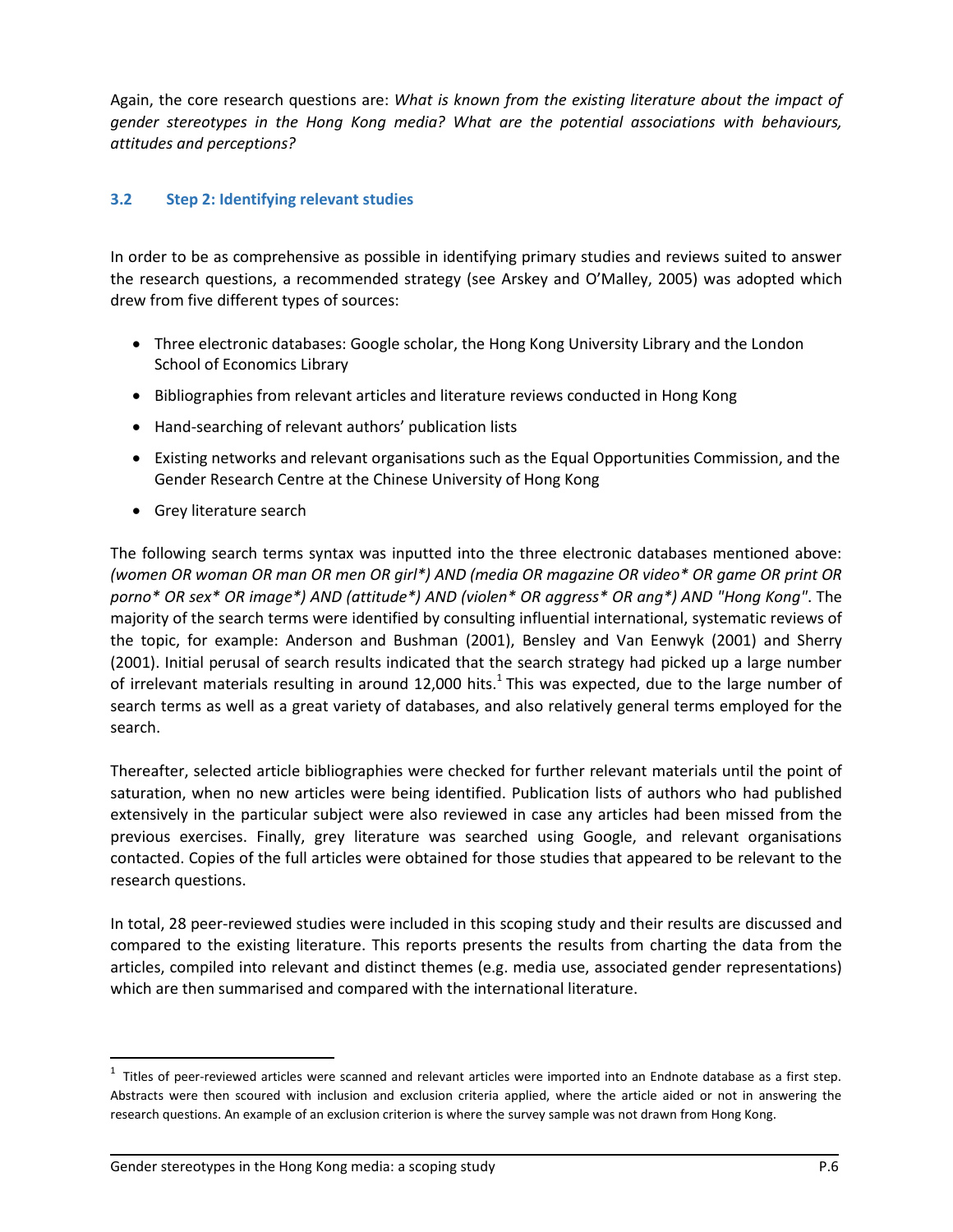## <span id="page-8-0"></span>**4. Gender Stereotypes in the Media**

#### <span id="page-8-1"></span>**4.1 Theoretical perspectives and an international overview**

Since time immemorial, the arrival of each new medium of communication has heralded interest and concern about its impact on society. In terms of women and gender, magazines, pornography, and video games – to cite a few examples – have and still depict girls and women in a non-objective and often negative light, prompting academics and researchers to strive to identify associations with the perceptions, attitudes and behaviours of media consumers. Findings have spanned the plethora of media types and for the most part have found significant correlations, even from a very young age: for example, children who are exposed to gender stereotypes on television are more likely to endorse reallife gender stereotypes (Eisenstock 1984).

For this initial overview, it is perhaps more useful to focus on and discuss the literature that has received the most attention from scholars. An initial search of the worldwide literature on gender stereotypes in the media revealed some distinct themes: *unrealistic female images in magazines and links with body satisfaction and eating disorders*, as well as the *depiction of women in sexually explicit materials and video games*, and *their association with aggression and gender roles*.

These issues have not been limited to the scientific and academic literature – they have been extensively covered by the press as well, given the nature of the impact. Indeed, the body-thin ideal is frequently discussed. Similarly, many news organisations reported on the launch of the Grand Theft Auto game, in which a player can choose to engage in a sexual act with a prostitute and then kill her (Cook 2014), and discussed the potential impact of extreme depictions of violence against women (Stuart 2014).



(Cook 2014)

#### **Body image**

The media has played a significant role in transmitting thinness-oriented norms and values (Garfinkel and Garner 1982). The perpetuation of unrealistic and unhealthy body images, and specifically the thin-ideal in the media has spawned a huge body of literature about its effects on behaviours and attitudes (Stice and Shaw 1994, Harrison and Cantor 1997) especially amongst females. Although it has been shown that males are not immune to its effects neither (Harrison 2000), studies have shown links with increased body dissatisfaction amongst females (Heinberg and Thompson 1995) and eating disorders (Thompson et al. 1999) as well as body image disturbance (Grabe, Ward, and Hyde 2008). Eating disorders are not only a Western issue but are also very prevalent in Hong Kong (Lee 1991).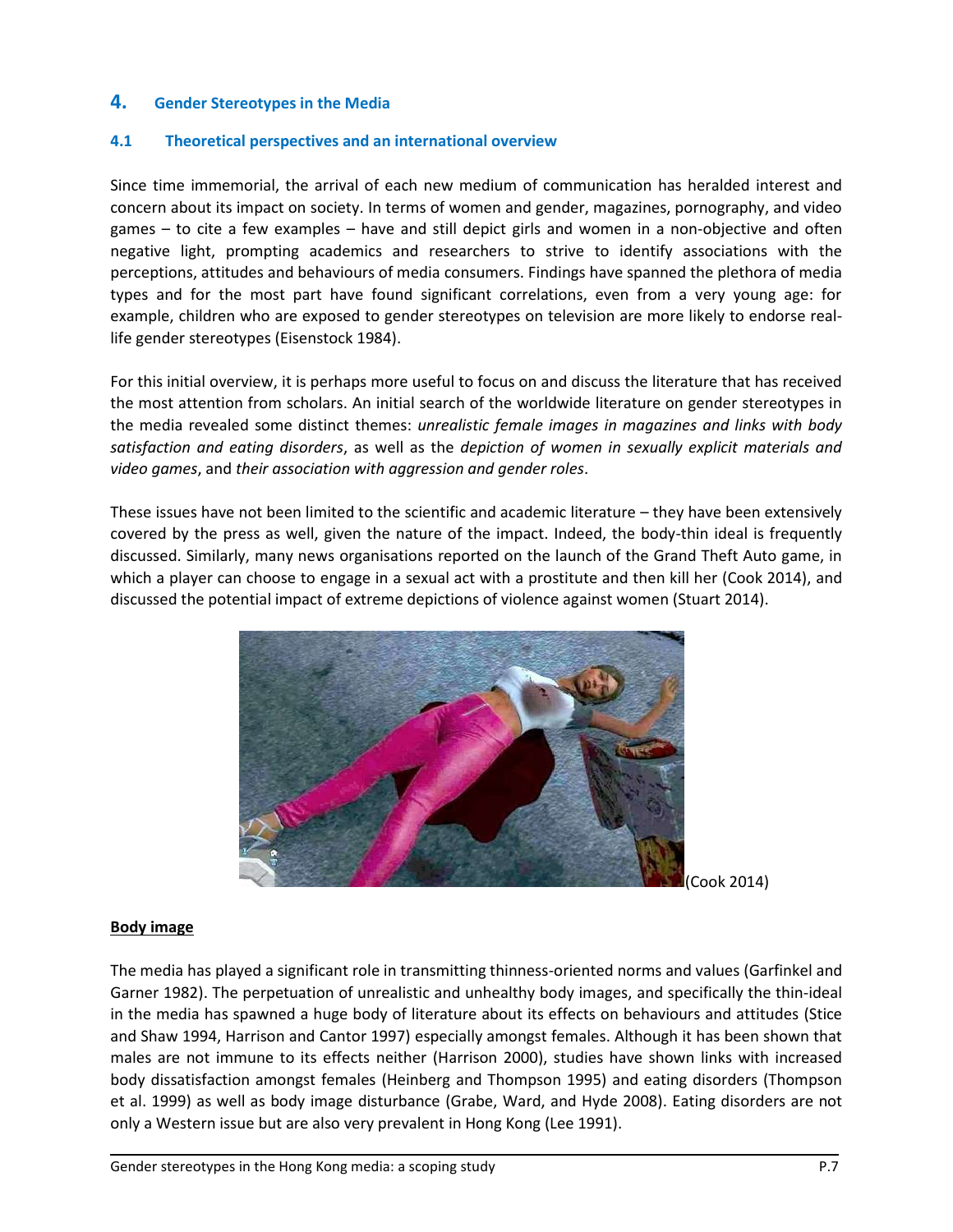#### **Video games**

In video games, a medium that has been growing exponentially in popularity, female characters are commonly portrayed as hyper-sexualised while male characters are dominant and aggressive (Beasley and Collins-Standley 2002, Dill and Thill 2007). Indeed, a large and robust body of literature exists with regard to video games and their links to negative attitudes towards women (Dill 2009) as well as genderspecific aggression (Bensley and Van Eenwyk 2001, Anderson and Bushman 2001, Sherry 2001). The important meta-analytic review by Anderson and Bushman (2001) also found that exposure was negatively associated with pro-social behaviour and positively related to the main mechanism underlying long-term effects of the development of aggressive personality and aggressive cognition. A positive correlation was also found between body image dissatisfaction and watching music television programmes (Prendergast et al. 2002). This finding is also supported by international literature (Englis et al. 1994, Tiggemann and Slater 2003).

#### **Sexually explicit material**

With regard to sexually explicit material (SEM), a number of studies have shown links between exposure to pornography containing sexual aggression and corresponding aggressive and sexually aggressive behaviour towards women (Malamuth et al. 2012, Ybarra et al. 2011). More generally, exposure to sexual content in various media (TV, music, movies and the internet) is associated with sexual precociousness (Pardun et al. 2005) as well as biased perceptions of gender roles (Brown and L'Engle 2009).

For the purposes of this report, it is important to note the process by which the association between exposure to gender stereotypes and negative behaviour occurs. Possibly the most comprehensive framework to explain how this phenomenon occurs is the General Aggression Model which has suggested "the enactment of aggression is largely based on the learning, activation and application of aggression-related knowledge structures stored in memory" (Anderson and Bushman 2001). This means recent exposure to violent media is associated with violent behaviour through their effect on a person's internal state. It also teaches them how to aggress, priming aggressive cognitions by increasing arousal or by creating an aggressive affective state.

#### <span id="page-9-0"></span>**4.2 The state of the media in Hong Kong**

Hong Kong can be described as a highly Westernised Chinese society. While British colonial rule and the reversion of Hong Kong to the Mainland have greatly shaped this region, Hong Kong has generally maintained a market-oriented society with open economic and media systems. Nearly all of Hong Kong media titles and platforms are privately owned, and research points to limited governmental interference in media content (So et al. 2000). Nevertheless, Hong Kong still retains some attributes of a Chinese collectivist society (Lo et al. 2010), where for example sex, especially pre-marital sex and pornographic materials, are considered as taboo (Lo et al. 1999), and traditional gender roles still apply.

Some scholars (for example Fung and Ma, 2000) have suggested that existing gender stereotypes in Hong Kong are the vestiges of Chinese tradition, formed due to peer group influence or after media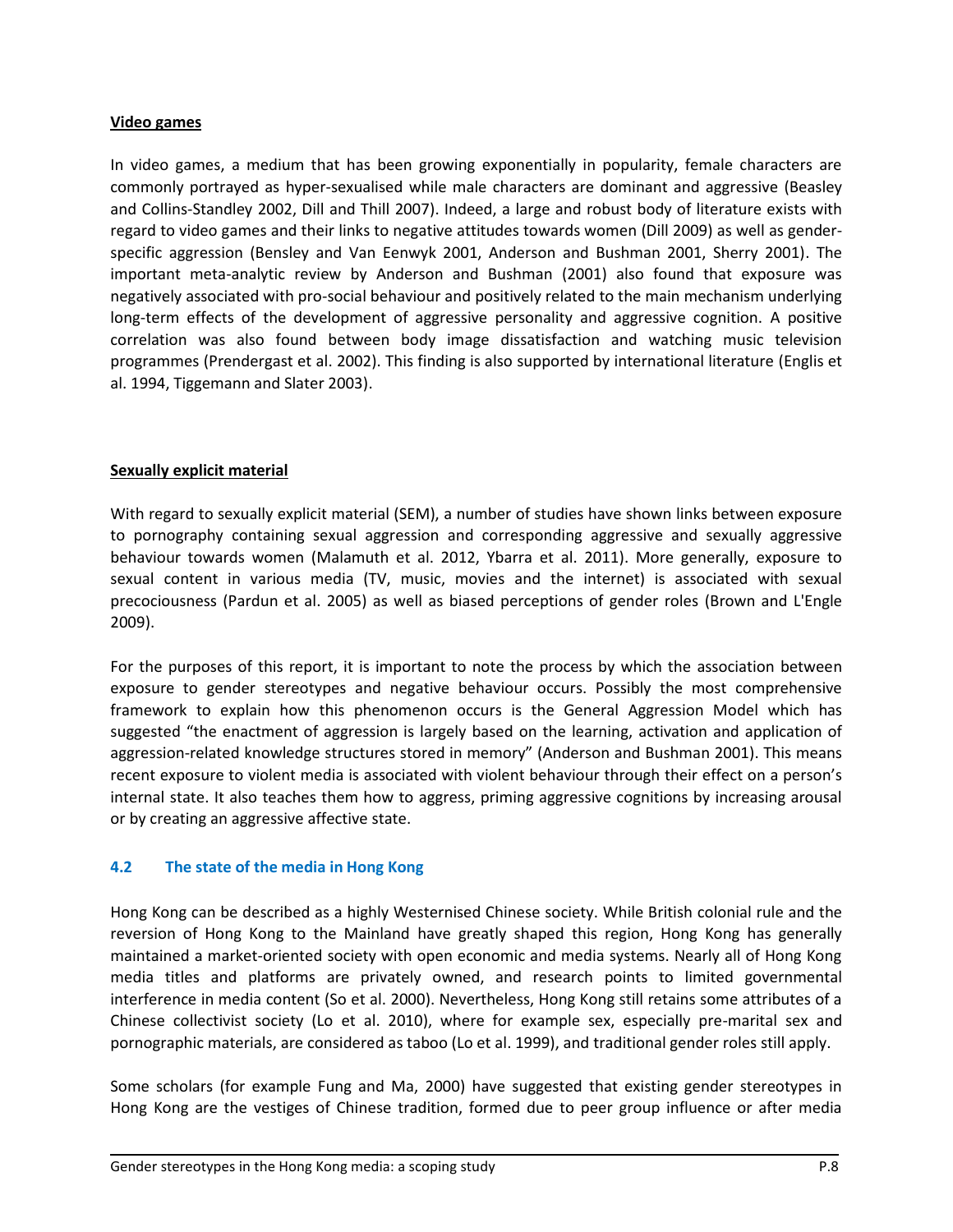messages are processed. For example, Hong Kong men are likely to subscribe to the following characteristics: willingness to take risks, leadership abilities, strong personality, defends own beliefs, independence, willingness to improve, aggressiveness and assertiveness. On the other hand, Hong Kong Chinese women are likely to regard women with the 'feminine' traits positively, such as being maternal, shy, sensitive, gentle, compassionate, affectionate, sympathetic, and understanding. Fung and Ma (2000) concluded that people from Hong Kong still hold strong gender stereotypical beliefs (this study will be discussed at length later). The entrenched nature of gender stereotypes particularly on the part of men and boys in Hong Kong is particularly worrying since studies conducted in Hong Kong and China have found links between traditional gender beliefs on the part of men and potential aggression against women and their partners (Tang and Lai 2008, Shen, Chiu, and Gao 2012).

With regard to media access coverage, Hong Kong is generally a very well-connected city. The latest data from the Census and Statistics Department (2014a) shows that 79.9% of households in Hong Kong have a personal computer that is connected to the internet, a high proportion compared to the rest of the world (World Bank 2015). More specifically, a survey of adolescents in Hong Kong (Chan and Fang 2007), highlighted the importance of the internet with regard to information-driven activities, especially with regard to accessing sensitive material, due to its anonymity. Boys and girls also use the internet differently: male respondents use it more frequently to play games and for social activities, while females use it for homework, obtaining information about further education and the latest fashion trends, as well as travel. Furthermore, Hong Kong also has one of the highest 3G/4G subscribers per capita in the world, enabling them to access to online media at their leisure.

In terms of print media, Hong Kong has one of the highest newspaper readerships in Asia (Hong Kong Government 2014). More than half of respondents (aged 12 to 34) reported that they had read a magazine in the last week in a survey conducted by Nielsen in 2009.

The extent of advertising expenditure is similar in level to that of the United States (Frith and Mueller 2003). Advertising for the most part endorses Western values and is significantly different from neighbouring Taiwan and China (Chan and Cheng 2002).

Fung and Yao (2012) found that past studies on gender stereotyping in the media have mainly revolved around three main themes: (1) the depiction of women as sex objects; (2) idealised portrayals of the human body that promote unrealistic and/or unnatural beauty standards; and (3) the depiction of women in 'traditional' gender roles as domestic, weak and submissive.

The next section will present the results of this scoping study, the emergent themes of which coincide with those described by Fung and Yao (2012).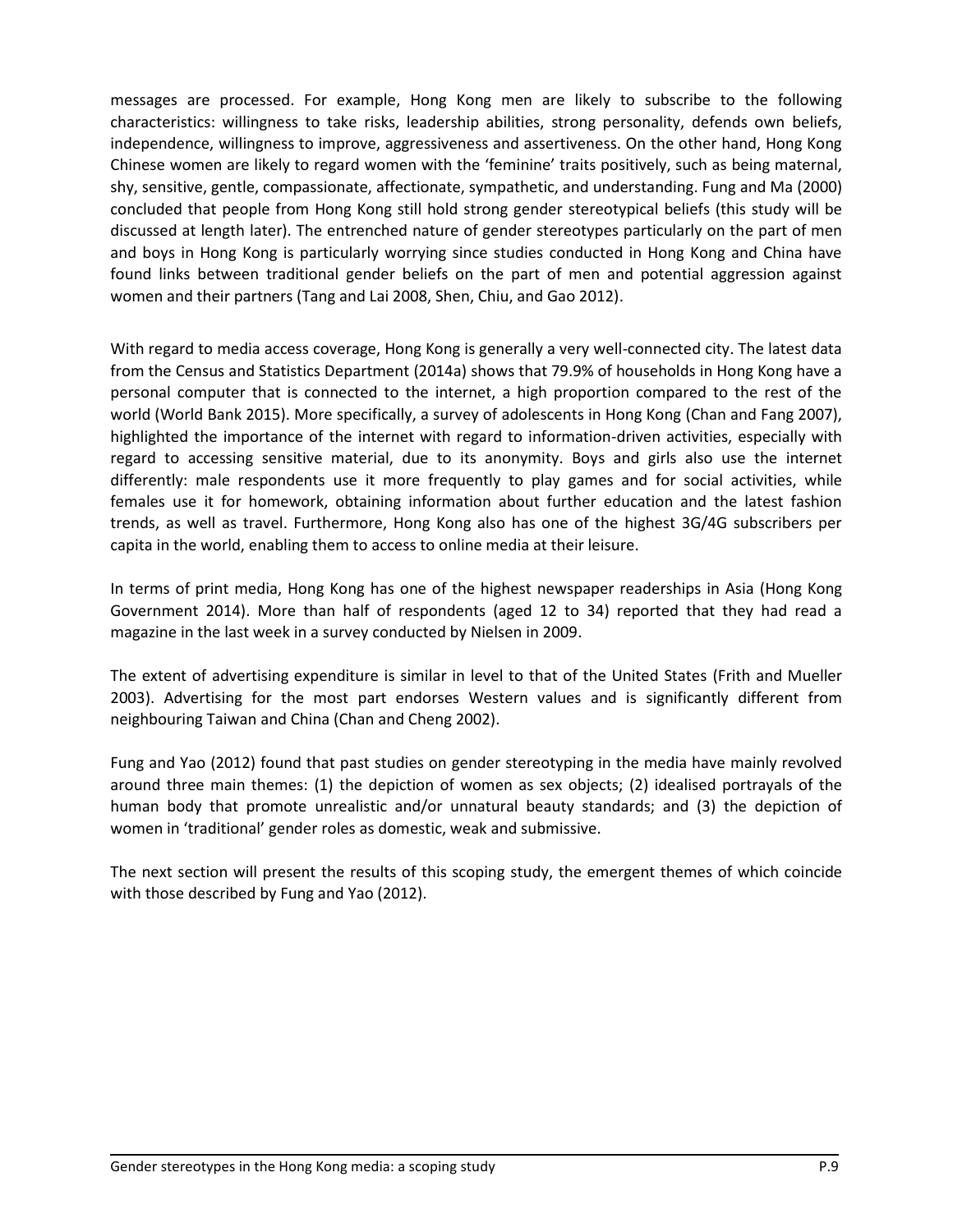# <span id="page-11-0"></span>**4.2.1 The use of sexually explicit materials in Hong Kong: statistics of Google Trends and literature review**

## **Google Trends statistics**

A macro-level method of analysing access to sexually explicit materials can be found through Google Trends: it calculates how many times a particular search-term is entered relative to the total searchvolume over time. For example, some of the trending search terms (in English and Chinese) for Hong Kong in 2014 were (in descending order of popularity): the World Cup, the ice bucket challenge, the Oscars, Wimbledon (Google 2014). Entering sex and porn\* into Google Trends can give some insight into their popularity in Hong Kong since 2004 (see Figure 1).



Figure 1: Google Trends data for sex and porn\* since 2004 in Hong Kong

#### (Google 2015)

Figure 1 suggests that the frequency of "sex" as a search term on Google is decreasing over time, whereas that of "porn\*" has been increasing since 2004. It is possible that society's views on sex have become more diversified as more varied sex-related terms have been generated over the last decade. Concurrently, more users are looking for information about pornographic materials. The following tables by Google Trends shows as of January 26, 2015, the relative frequency of sex-related search terms in Hong Kong: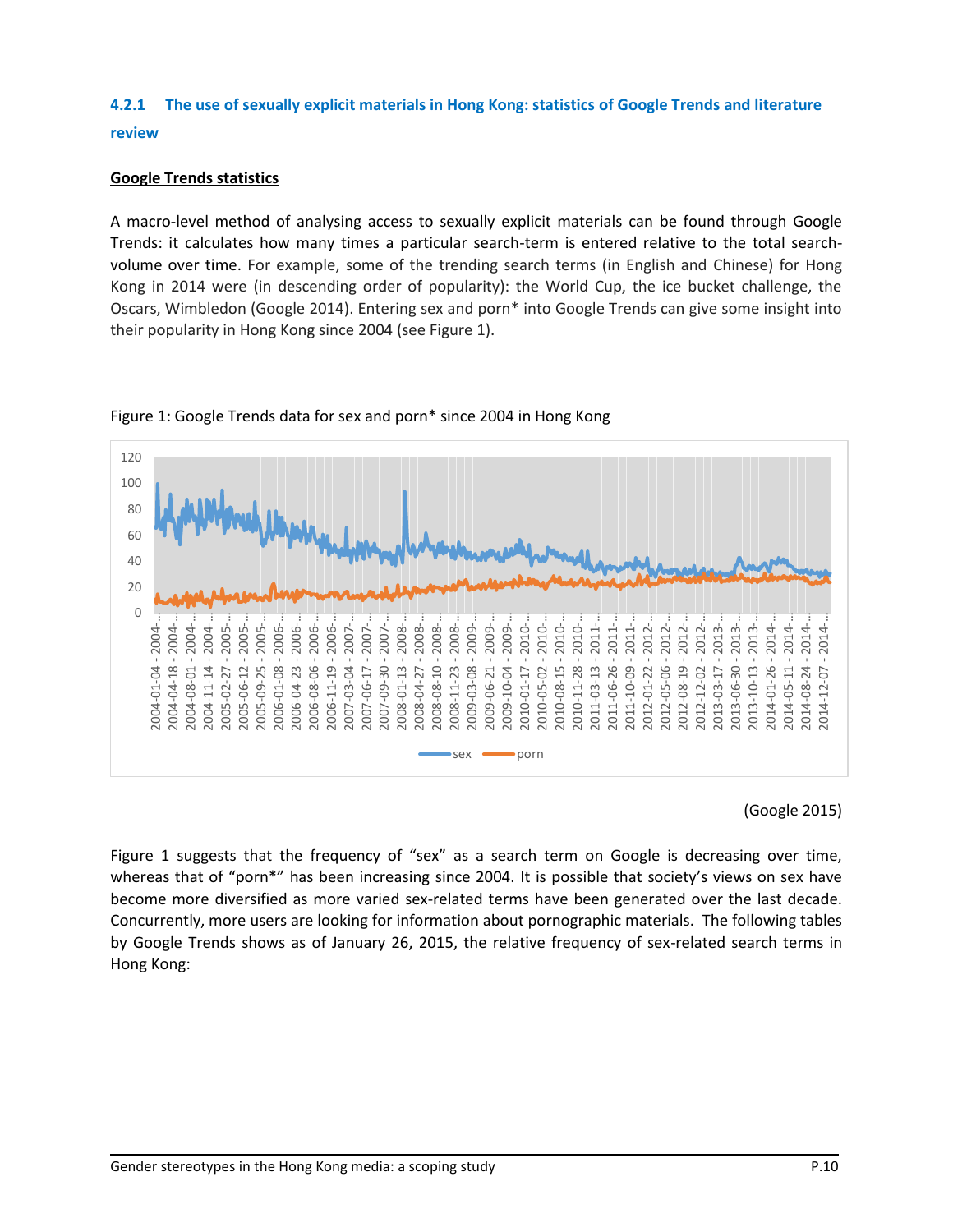| <b>Top searches for sex</b> |     |
|-----------------------------|-----|
| video sex                   | 100 |
| free sex                    | 85  |
| porn sex                    | 60  |
| Porn                        | 60  |
| sex in sex                  | 55  |
| sex movie                   | 50  |
| Hong Kong sex               | 40  |
| sex videos                  | 35  |
| sex girl                    | 35  |
| 141 sex                     | 30  |
| sex tube                    | 30  |
| 141                         | 30  |
| hot sex                     | 25  |
| Japanese sex                | 25  |
| Sexy                        | 25  |
| sex movies                  | 25  |
| Indian sex                  | 25  |
| Japan sex                   | 25  |
| sex girls                   | 25  |
| Girls                       | 25  |
| sex stories                 | 20  |
| teen sex                    | 20  |
| gay sex                     | 20  |
| HK sex                      | 20  |
| Cerita sex                  | 20  |
| <b>Sex XXX</b>              | 20  |

| Top searches for sex |    |
|----------------------|----|
| <b>XXX</b>           | 15 |
| free sex video       | 15 |
| sex fuck             | 15 |
| Asian sex            | 15 |
| Fuck                 | 15 |
| sex scene            | 15 |
| sex av               | 15 |
| Av                   | 15 |
| sex tape             | 15 |
| sex massage          | 15 |
| adult sex            | 15 |
| sex game             | 10 |
| sex story            | 10 |
| sex photo            | 10 |
| Lesbian              | 10 |
| free sex movie       | 10 |
| sex games            | 10 |
| anal sex             | 10 |
| lesbian sex          | 10 |
| sex scandal          | 10 |
| animal sex           | 10 |
| sex porno            | 10 |
| sex pictures         | 10 |
| live sex             | 10 |

#### **Table 1: Sex-related search-terms in Hong Kong**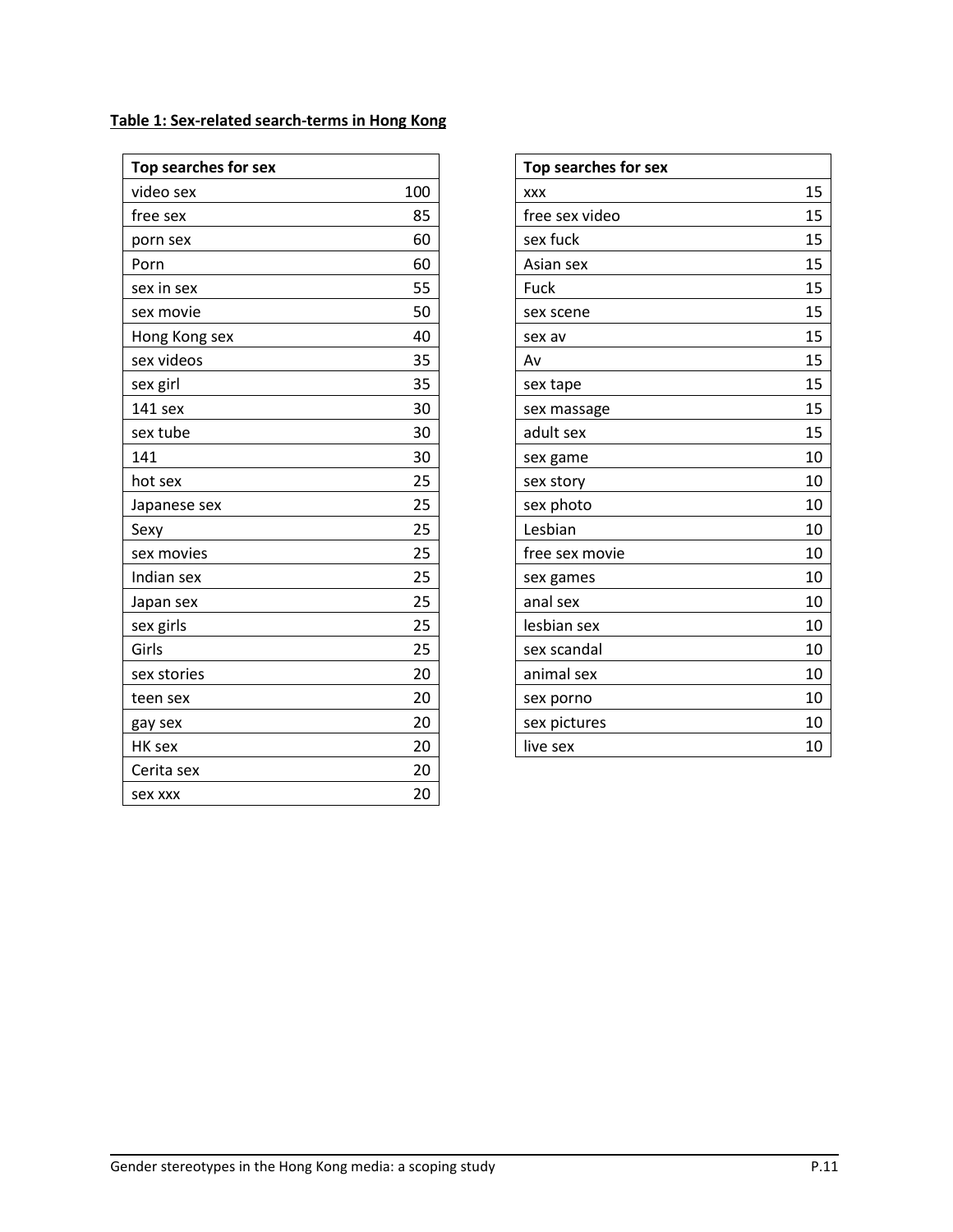| Top searches for porn |     |
|-----------------------|-----|
| porn free             | 100 |
| sex                   | 70  |
| sex porn              | 70  |
| porn video            | 50  |
| porn tube             | 35  |
| Japanese porn         | 35  |
| you porn              | 30  |
| gay porn              | 30  |
| porn hub              | 25  |
| Asian porn            | 25  |
| porn movie            | 25  |
| porn videos           | 20  |
| porn movies           | 20  |
| japan porn            | 20  |
| teen porn             | 20  |
| Hong Kong porn        | 20  |
| porn star             | 15  |
| av                    | 15  |
| av porn               | 15  |
| free porn sex         | 15  |
| free porn video       | 15  |
| Indian porn           | 10  |
| hot porn              | 10  |
| porn xxx              | 10  |
| Chinese porn          | 10  |
| hentai porn           | 10  |
| hentai                | 10  |
| best porn             | 10  |
| mobile porn           | 10  |
| sex video             | 10  |
| porn sex video        | 10  |
| Korean porn           | 10  |
| HK porn               | 10  |
| pornhub               | 10  |
| HD porn               | 10  |
| adult porn            | 10  |
| lesbian porn          | 5   |

|  | Table 2: Porn-related search-terms in Hong Kong |  |  |
|--|-------------------------------------------------|--|--|
|--|-------------------------------------------------|--|--|

| Top searches for porn |   |
|-----------------------|---|
| young porn            | 5 |
| free porn videos      | 5 |
| porn pics             | 5 |
| black porn            | 5 |
| Youporn               | 5 |
| porn site             | 5 |
| free porn movies      | 5 |
| porn sites            | 5 |
| free porn movie       | 5 |
| tube8                 | 5 |
| pron                  | 5 |
| iPhone porn           | 5 |
| massage porn          | 5 |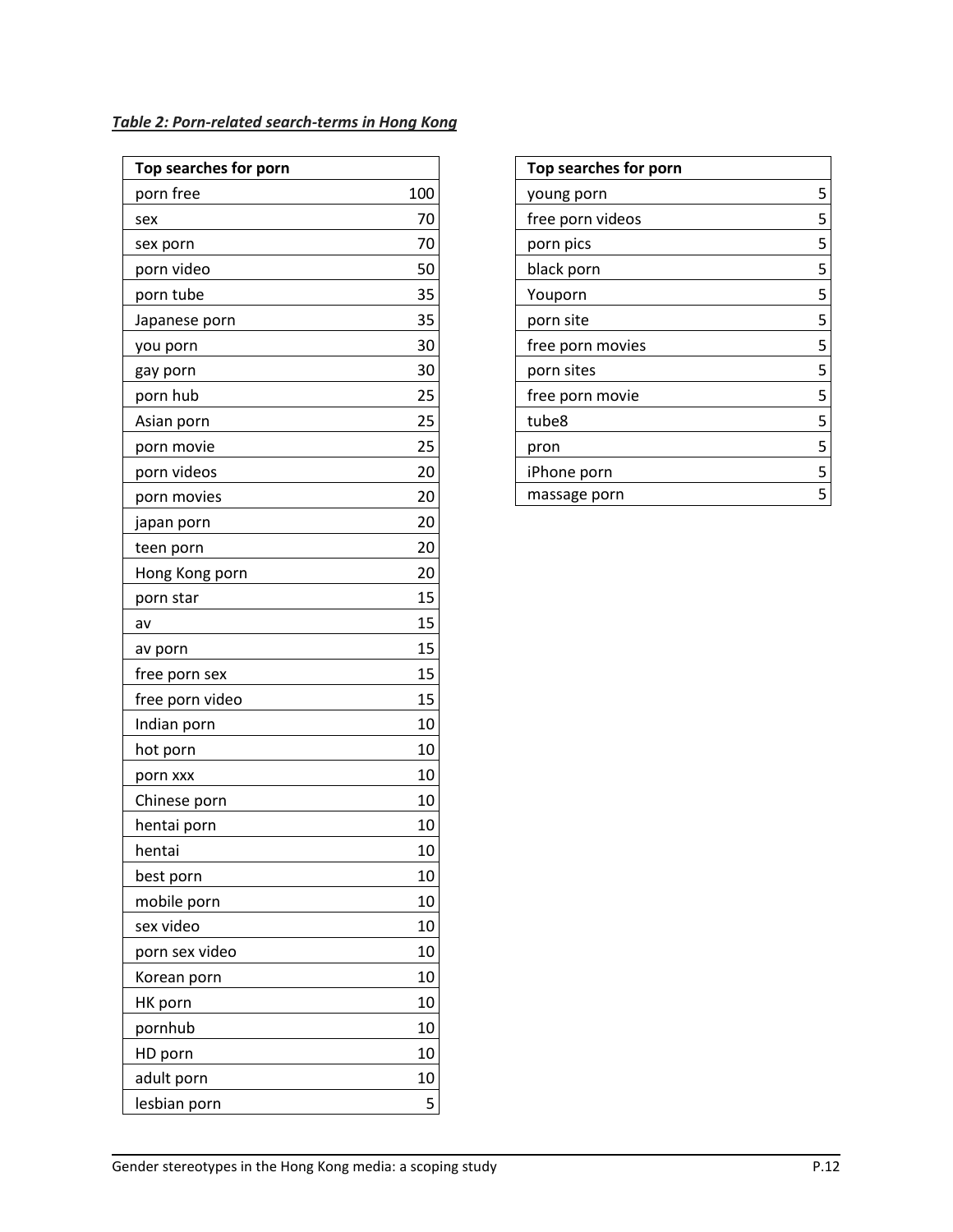**Tables 1 and 2** provide some fascinating insights into Hong Kong society based on search habits and interests in terms of sexually explicit content. The most searched-for term was 'free sex'. Thereafter, users who searched the term 'Hong Kong sex' might mean they were looking for pornographic materials featuring Hong Kong women or information about local sex workers. This was closely related to the search for '141', which is a website where female sex workers advertise their services. The site provides their photo, price per hour and location (the address is freely disclosed on the website). Other searches focused on ethnicity (Japanese being a popular choice) or were age-specific (e.g. teen, young). There were more searches for 'gay' than 'lesbian' porn, reinforcing the hypothesis that men are more likely than women to use the internet to access sexually explicit materials (Lo and Wei 2005).

#### **Literature review**

This section will review the existing academic literature in terms of access to, and consumption of, sexually explicit materials (SEMs). Adapting the definition provided by To et al. (2013), SEMs are defined as any erotic materials or messages distributed via traditional means (magazines, books, etc.) or the internet, with the purpose of creating sexual arousal in their users. More specifically, these materials can depict forced sexual activity, sexual intercourse or depictions of nudity. A study by Lo et al. (1999) about the situation in Taiwan found that SEMs frequently depict the subordination, degradation or humiliation of women.

In total, seven peer-reviewed articles dating back to 2003 were found pertaining to the use of SEMs in Hong Kong. All these studies were correlational and non-experimental, prohibiting any interpretation of causal relationships. Sample sizes were on the larger side (mean N=1,159; SD=1,054) and most studies employed self-reported survey methods (see *Appendix A*).

All studies presented prevalence rates of accessing SEMs. Direct comparisons are not viable due to the varying distributions of participants of different genders and ages, as well as their timeframe of accessing SEMs.

A concerning statistic that emerged from the studies that examined the online behaviours of girls and boys aged 15- 17 is that about 40% of respondents had accessed SEMs in the previous year, preferring the internet over traditional media.

Gender differences in rates of access were also reported in four studies with male participants more likely to have accessed SEMs. This finding is consistent across other Western and Asian studies (Hald 2006, Kim 2001, Lo et al. 1999, Brown and L'Engle 2009). More importantly, accessing SEMs, as well as frequency of access, was positively correlated with more relaxed attitudes to premarital sex and sexual permissiveness. Content analyses of 50 pornographic films revealed that the sexual desires and prowess of men was constantly highlighted, while in parallel, women were portrayed as sexually willing and available (Brosius, Weaver, and Staab 1993).

Another important finding across several studies was the acceptance of, and beliefs in, stereotyped gender roles. Lam and Chan (2007) found an association between accessing SEMs with a proclivity towards sexual harassment among males, while To et al. (2012) reported an association with amplified beliefs in sexual coercion. Interestingly, To (in press) found that female consumers of SEMs were found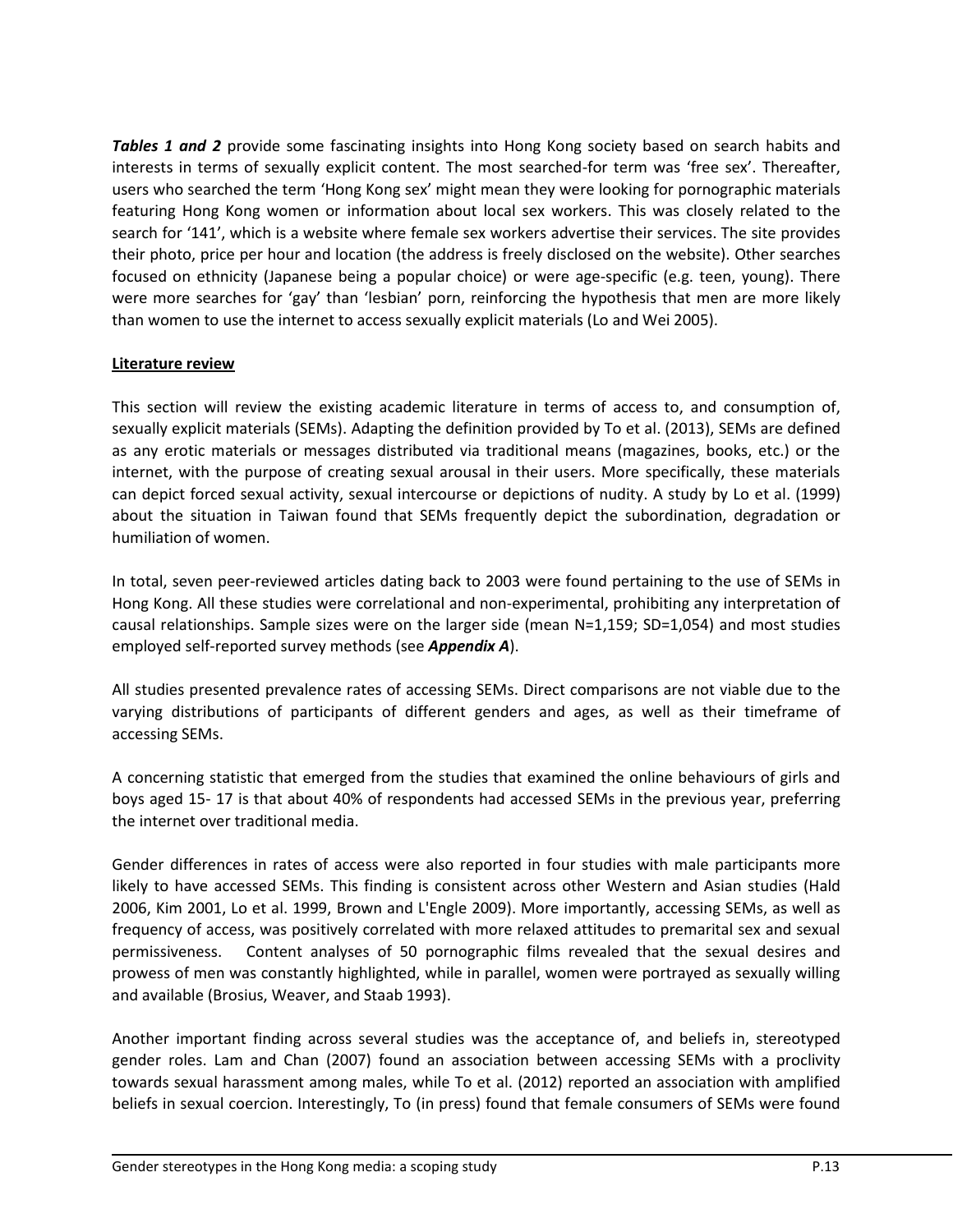to be more accepting of sexual coercion in relationships. Moreover, To et al. (2012) commented that accessing SEMs was linked to the acceptance of power imbalances in sexual relationships, and a preoccupation with sexual desires and fantasies. This phenomenon is particularly worrying given that females in Hong Kong may lack bargaining power in order to negotiate safe sex (To et al. 2013). A relevant study conducted in Taiwan (Chiao and Yi 2011) also found negative associations between accessing SEMs, adolescent premarital sex, and poor health (namely increased likelihood of drinking and smoking).

On a more positive note, accessing SEMs contributed to a greater knowledge with regard to sex education in some cases. This is in line with international research findings that mass media can play a role in providing sex education (Trostle 1993, Duncan 1991).

## <span id="page-15-0"></span>**4.2.2 Women in the media in Hong Kong**

Leung et al. (2001) commented that beauty standards in Hong Kong are shifting towards Western ideals. By collecting information on physical characteristics (age, height, weight and body measurements) of Miss Hong Kong Beauty Pageant contestants from 1975-2000, they found a downward trend with regard to BMI (Body Mass Index). This is a phenomenon that has been observed in the US and Europe as well (Mazur 1986, Garner et al. 1980, Morris et al. 1989).

The body-thin ideal promoted by the media is clearly unrealistic and sets impossible standards for women. The launch of the Campaign for Real Beauty by Dove (2011) made huge waves in the worldwide media by featuring un-retouched images of average-sized women. In Hong Kong, the media promotes the concept that women can have higher self-esteem if they are thinner since a slim body is attractive to the opposite sex and is also appreciated by members of the same sex (Lee and Fung 2009). In Western media, thinness has become associated with self-control and success (Garfinkel and Garner 1982). Body-thin images and slimming products are frequently featured in women's magazines such as Jessica, Cosmopolitan, Elle and Marie Claire.

Meanwhile, a study by the Equal Opportunities Commission (2009) on public perceptions of the portrayal of women in the Hong Kong media reported that the most common themes surrounding female images shown in local print media were 'negative'. Specifically, images of 'female artists' were perceived as 'sexy', 'exposed' and 'slim and beautiful'.

#### **Literature review**

This review identified 21 studies about how women and men are portrayed in consumer media in Hong Kong. The studies were mainly qualitative, comprising content analyses and interviews. Gender portrayals in the media were examined by means of content analysis in 12 studies, spanning from television and magazine commercials to photobooks and textbooks. The studies reveal an association between gender-specific cues and gender stereotype activation. A summary of these studies is shown in *Appendix B*.

#### *Women in advertising*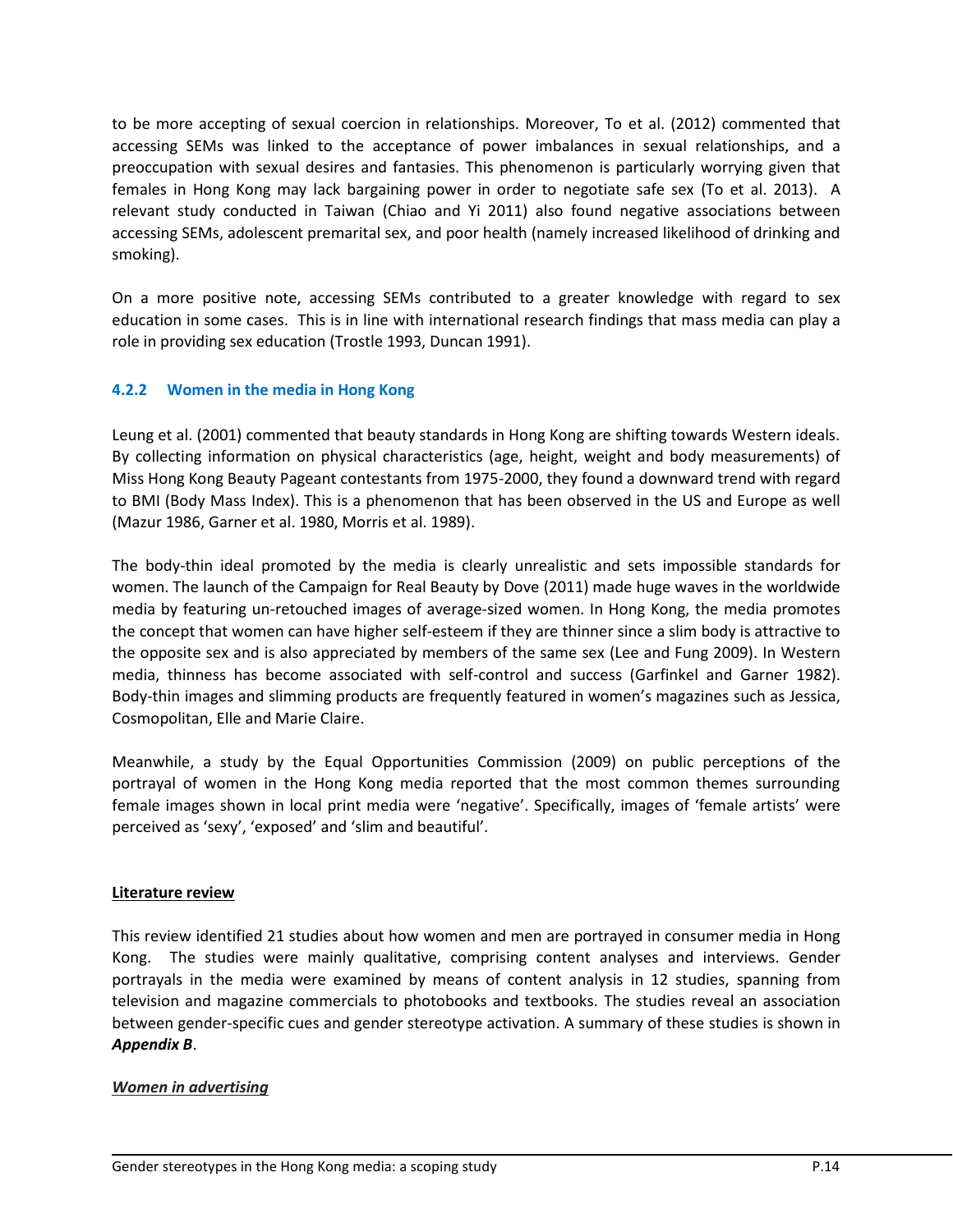Furnham et al. (2000) conducted content analyses of 175 commercials shown in Hong Kong and found that men are more likely to be depicted in central roles and used in voice overs to imply authority. Women are more often illustrated in home settings and as playing dependent roles. Chan and Cheng (2012) analysed 215 advertisements from a popular lifestyle magazine in Hong Kong ('Next' magazine which has a 57% female readership. Women were found to be portrayed as classic/feminine (65% of the cases), followed by sex kitten (13%), casual (9%), trendy (7%) and cute (5%).

## *Depictions of gender roles*

Stereotypical gender roles were apparent in two studies which analysed commercials in Hong Kong. Women were more likely to be depicted as staying at home (Furnham and Chan 2003, Mak et al. 2000) whereas men were more likely to be portrayed in professional and working roles in 513 Hong Kong advertisements studied by Moon and Chan (2006). In addition, women were assumed to have 'gender typical' occupations such as secretarial positions. In a EOC study of teaching materials from the 1990s (2001), several instances were found where women were 'invisible' in contrast with a preponderance of men while occupational stereotyping of type and range of jobs was largely reinforced. In an analysis of textbooks used in Hong Kong from the 1980s to the 2000s by Lee and Collins (2008), depictions of female-monopolised roles - such as receptionists being solely represented by women - and the absence of men engaged in domestic chores were commonly observed.

Encouragingly, in recent years, analyses of Hong Kong English and Chinese school textbooks have showed a marked decrease in gender stereotypical representation (Law and Chan 2004, Lee and Collins 2008, Yang 2011, Yang 2012), making way for more realistic portrayals of women. These results are particularly reassuring given the association for children between exposure to stereotyping media and their endorsement of real-life gender stereotypes (Eisenstock 1984, Gunter 1992). For the coming decade, further investigation is needed in order to ascertain whether there has been a corresponding decrease in depictions of stereotypical gender roles in the wider media, given that the most recent study in our survey (Chan and Cheng 2012) found very few women were depicted in professional roles by print media.

## *Women in erotica*

In 2010, Chu (2012) analysed photobooks (N=2,205 photographs) featuring teenage models published in Hong Kong and interviewed six publishers with the aim of understanding the local erotica industry. Most models were featured in casual clothing (46.4%), but many wore underwear and swimwear (34.8%). Over a third of the photographs were characterised as "sexy" (38.5%) and having "sexual connotations" (42.8%). The sexual theme and the objectification of the girls were seen as a deliberate tool to draw in audiences, boost sales and sell products. Several factors were manipulated by the publishers to obtain a certain 'look', which was often a combination of an innocent facial expression and an intentionally sexy pose. Many photographs also intentionally conveyed a certain intimacy between the model and the reader.

#### *Women in power*

Only one study analysed how women in power were portrayed. Lee (2004) examined the coverage in Hong Kong newspapers on local female officials and the emphasis on whether and how they were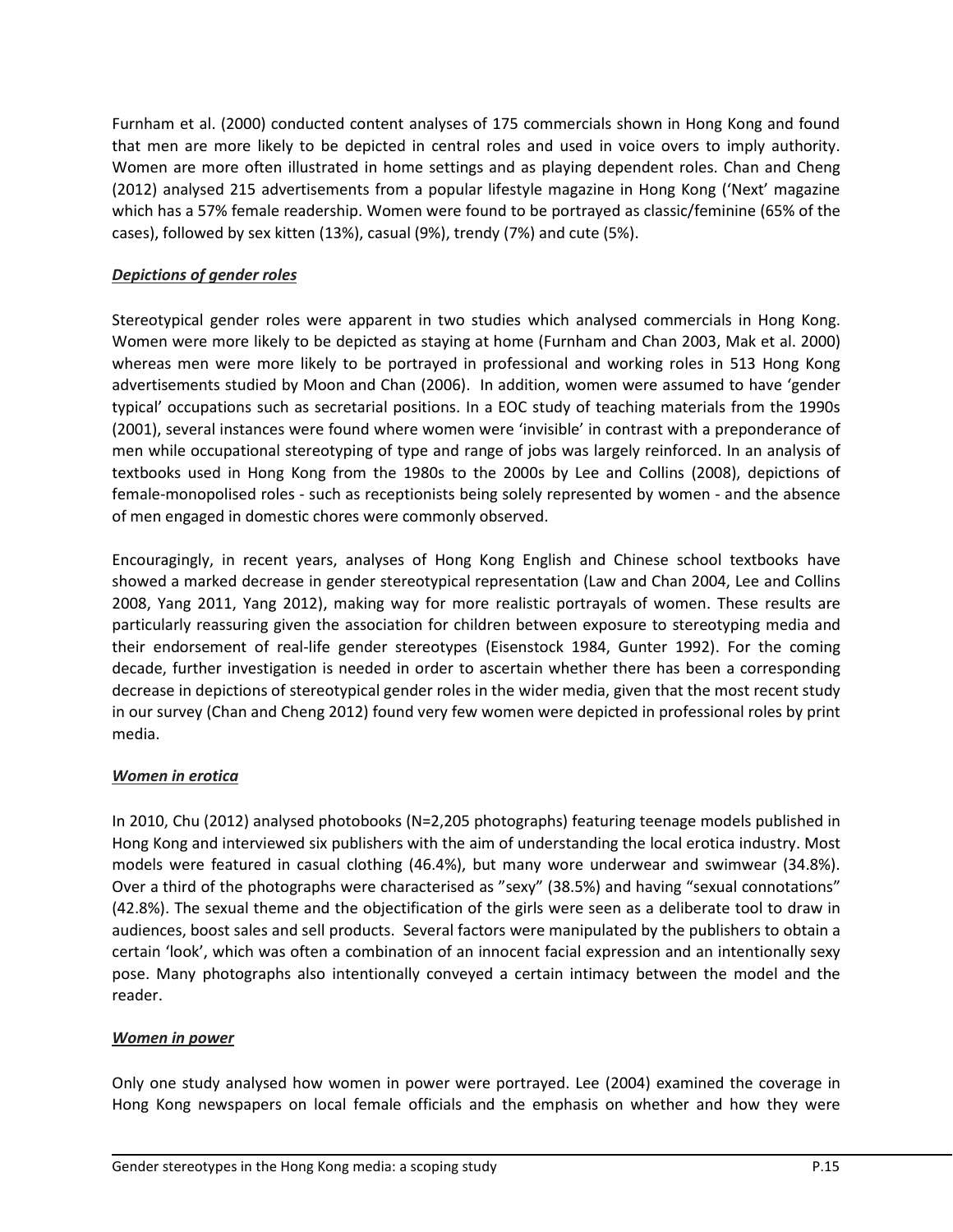'perfect women'. Successful female leaders were assessed on whether they combined 'masculine' traits of rationality, decisiveness and strength, with 'female' characteristics such as being caring, tender and considerate. According to Lee (2004), in order to be considered a 'successful' and 'well-rounded' leader, female officials had to promote this duality, and be recognised as being good mothers, wives and daughters while being effective in their work.

The former chief secretary of Hong Kong, Anson Chan, was cited as an example. The media showed admiration for her ability to 'balance' work and family life: she was praised for being *"loyal to her duty while […] insisting on not employing domestic helpers, doing everything herself, never relying on other people to do the household chores."*

Analyses of interviews with women leaders in Hong Kong (Cheung and Halpern 2010) uncovered an emphasis on the importance of having support at home: husbands who were self-assured and confident, and who endorsed egalitarian values towards women, as well as extended family members and domestic helpers.

#### *Consumer perceptions*

In a series of four studies, pre-adolescents and teenagers were asked to collect media images that depicted what girls/women should do or be (Chan 2011a, 2011b; Chan et al. 2011, 2012); these findings were then supplemented with content analyses and interviews with participants. The studies underscored how women - regardless of age group - are intrigued by the cult of beauty, specifically having a slim body, flawless skin and perfect face (Chan et al. 2011, 2012), and are consistent with the findings from Thompson et al. (1999).

However, even pre-teens also showed an awareness of the commercial rationale of the images to boost consumption and sales (Chan 2011b). The teens also showed an appreciation for the struggle of women in society (Chan et al. 2011). Interestingly, most adolescents scorned and vehemently rejected the portrayal of women in the media as unnatural, unrealistic and exaggerated (Chan 2011b, Chan et al. 2011, 2012), and were critical of excessive make-up and plastic surgery. They were also critical of images that were overtly sexual (Chan 2011a, 2011b; Chan et al. 2011). The studies showed that girls in Hong Kong possess a combination of traditional and contemporary female role stereotypes: they believe women should be physically presentable, be kind and well-mannered while also pursuing their dreams to be independent, ambitious and financially independent (Chan 2011a, 2011b; Chan and Ng 2012).

More specifically, Chan (2011a) concluded that the pre-adolescent participants assimilated gender roles partially from celebrities whom they regarded as brave, courteous, self-confident, expressive of their feelings, well-educated and ambitious. They were particularly critical of female role models who appeared promiscuous, superstitious, or who consumed alcohol and drugs. Finally, participants in the Chan et al. (2012) study mostly chose pictures of Caucasian models, reinforcing findings by Frith et al. (2004) and Chan and Cheng (2012), that Caucasian models emulate modernity and 'trendiness'.

In general, the public is dissatisfied with how television currently depicts gender and sex (Fung and Ma, 2000). Most people use TV for information purposes, followed by entertainment. Interestingly, people who use TV primarily for entertainment purposes tend to have more pronounced stereotypes about women, while viewers who use TV for information purposes exhibit more awareness of stereotyped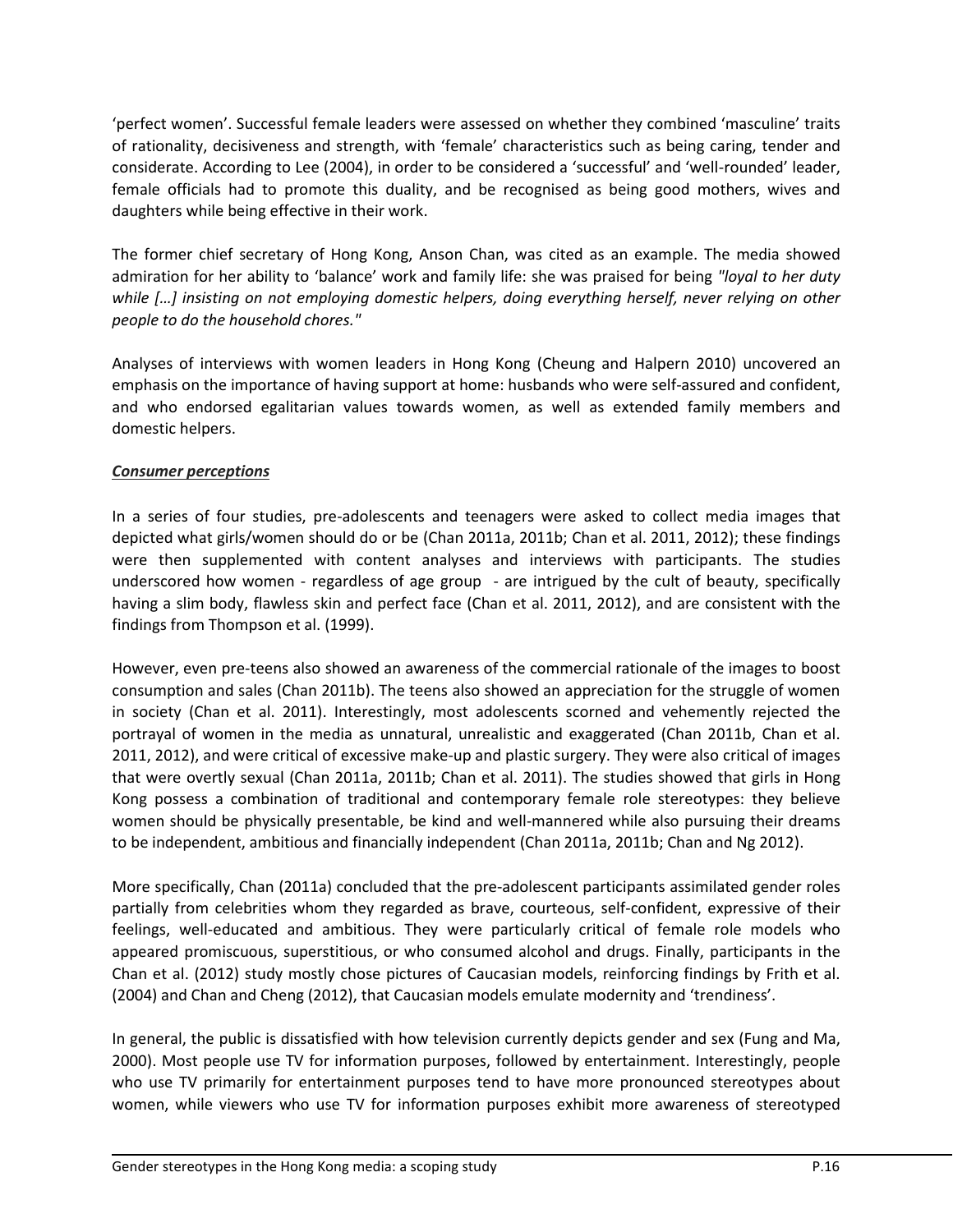depictions. This important finding for Hong Kong mirrors the seminal work by Gunter (1992), who found that children's gender-role socialisation was reinforced by watching specific types of television programmes.

Similarly, Chan and Ng (2012) uncovered conservative values with regard to gender roles and ideal female images from a survey of 355 female secondary school students. One distinct cluster of adolescent girls identified through their study was the 'conservatives', who aspired to be traditional women, who considered that marriage would "give them a home", and regarded housekeeping and childrearing to be their main responsibilities. They valued family over a career, and were more likely to choose homemakers and cute images as depicting their ideal woman. They also placed a higher value on flawless skin and a slim body.

Finally, 'Kong Girls' (港女) and 'Lang Mo' (嚫模) are two archetypes of girls in Hong Kong that have received significant media attention. While 'Kong Girls' is a seemingly general term for girls brought up in Hong Kong, it has nonetheless taken on pejorative connotations, denoting 'troublesome and nasty Hong Kong women'. 'Lang Mo' literally translates to inexperienced young models. They are teenagers who have been depicted as "bad girls with large breasts and empty brains". To gauge public perceptions of these particular girls/women, Chu (2014) distributed a questionnaire to 922 students (51% female; mean age=14.9 years old). Gender differences among respondents were significant and interesting: males were more likely to cast 'Lang Mo' in a positive light, while 'Kong Girls' were judged as vain, illtempered and dependent on men. Females disagreed with this depiction of 'Kong Girls' and commented that they had an outgoing personality and were independent. Interestingly, they were relatively more likely to dismiss 'Lang Mo' as professional models, and showed disapproval for their sexy and revealing clothing. Similar attitudes towards revealing clothing were also shared by the pre-teen girls in the study by Chan (2011b).

## <span id="page-18-0"></span>**5. Discussions and Policy Implications**

This scoping study allowed for the mapping and analysis of existing research conducted in Hong Kong with regard to gender stereotypes in the media, as well as the exploration of the impact of media stereotypes on perceptions, attitudes and behaviours. This next section will examine the limitations of the study and identify emerging research gaps. We will then discuss implications for the formulation of policies and related measures.

## <span id="page-18-1"></span>**5.1 Limitations of the study**

Although a concerted attempt was made to be as comprehensive as possible with regard to the literature search, with such a large and varied subject matter, it is possible that some studies were inadvertently omitted in this report.

## <span id="page-18-2"></span>**5.2 The research gaps**

The studies included in this report highlight how under-researched this area is in Hong Kong, namely the effect of the media on gender stereotypes, attitudes and behaviours in Hong Kong. According to Fung and Yao (2012), when compared to research in other regions of the world such as the United States,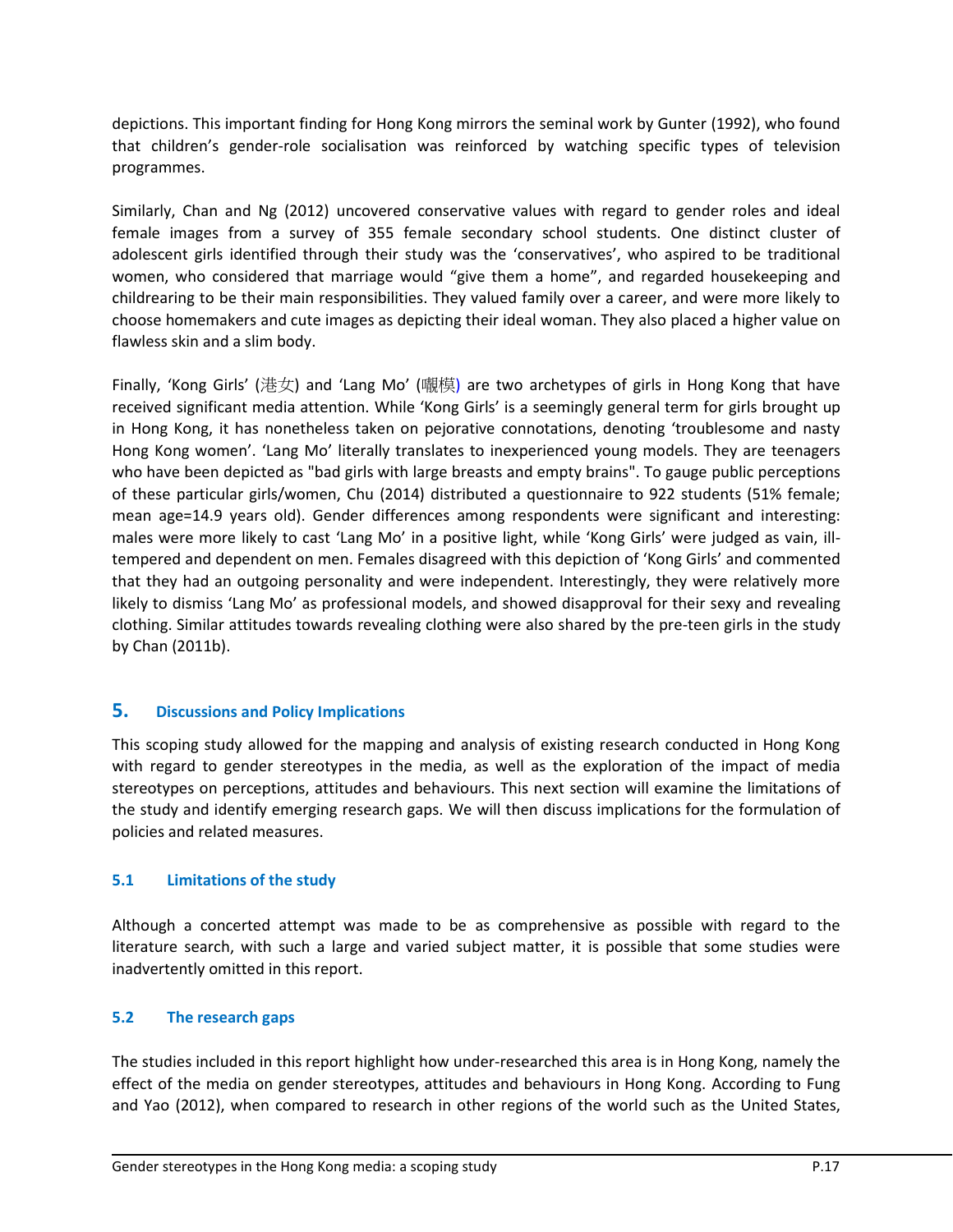there are few empirical studies with a representative scale that systematically examine gender stereotypes in Hong Kong.

#### **Methodological gaps**

Most studies included in this review were descriptive and qualitative in nature and could therefore only identify correlational relationships. Similarly, most research studies focused on qualitative methods such as content analyses of textbooks and advertisements, at the expense of obtaining views directly from consumers.

While it is understandable that surveys need to be designed so as to ensure anonymity and confidentiality in order to obtain valid and reliable rates of accessing SEMs (e.g. online survey conducted by Lam and Chan, 2007), a large number of the studies also based their conclusions on convenience samples, preventing any form of generalisation to the wider population of Hong Kong. It would be preferable if more random sampling methods, such as stratified random sampling, were to be employed in the future. Future samples should also be better defined and described: very few studies provide a full demographic account of their samples, rendering it more difficult to understand the results in context.

#### **Substantive gaps**

As discussed, Hong Kong society is diverse and multi-faceted, combining both Eastern and Western cultural influences and collectivist and individual tendencies. It is difficult to disaggregate the effects of culture in any discussion of how gender stereotypes are created or exacerbated by the media. Future studies should seek to include controls for the contributory factor of culture, and there is a need for empirical investigation of the potential associations between gender stereotypes, media and culture in Hong Kong.

The international literature draws a distinction between 'ordinary' SEM and violent SEM. Malamuth and Ceniti (1986), in their seminal work, established links between exposure to violent pornography and aggression towards female women and a greater likelihood to rape. Equivalent experimental studies have not been conducted for Hong Kong, and there are no studies that describe or differentiate between different types of SEMs. Given the richness of the different types of pornography searched for in Hong Kong (Google 2015), it is important for future studies to take this into account, and to distinguish the type of SEM accessed, as well as to test for differences between the different types.

International studies have uncovered long-lasting effects on young children and adolescents who are avid consumers of video games (Colwell and Payne 2000). Dill and Dill (1998) in their review of the empirical literature have suggested that exposure to violent video games may be the strongest precursor of later aggression because the player identifies with the character perpetrating the violence and actively engages in role play. Local research studies are required to examine the impact of video games on youth in Hong Kong.

Finally, there is only one study, which was conducted more than 10 years ago, which investigates the links between the media and body dissatisfaction and eating disorders. New in-depth studies are required to investigate the relationship between media consumption and body image issues.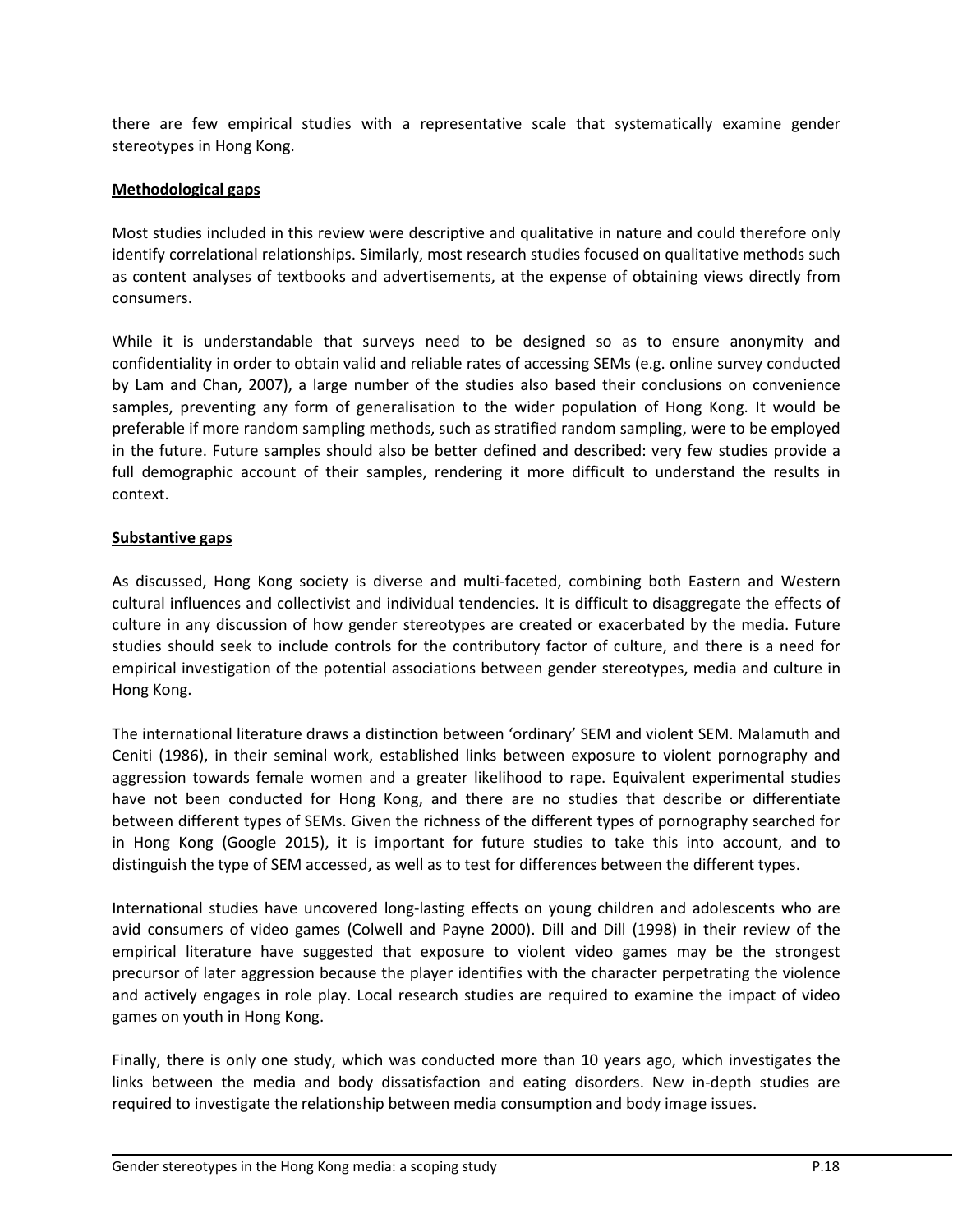#### <span id="page-20-0"></span>**5.3 Recommendations**

#### 5.3.1 Media Literacy Programmes

Key Issue: Generally, there are very few media literacy programmes available for children and young adults. Meanwhile, sex education in Hong Kong is largely outmoded and piecemeal.

Recommendation: Introduce media literacy programmes to train children and young adults to filter the media messages they are absorbing and to embrace a set of healthy and positive core values. This should include sex education and advice on forging balanced relationships based on mutual respect.

#### 5.3.2 Media Self-regulation

Key Issue: There is a lack of consensus between stakeholders - i.e., the Government, regulators, parents, educators, and media platforms on what constitutes appropriate content. More engagement is also needed with media platforms to create promote self-regulation with respect to inappropriate content.

Recommendation: Review guidelines governing what is appropriate content for all forms of media including TV programmes and advertisements. Create awareness and promote responsibility among media platforms about the impact of stereotyping on societal norms and behaviours

#### 5.3.3 Review Underage Access to Sexually Explicit Material

Key Issue: It is unclear what restrictions currently apply to prevent underage viewers from accessing pornographic materials particularly online, and who is responsible for enforcement.

Recommendation: Review existing practices of monitoring access to pornographic materials and implement measures to control the ease of access by underage viewers

#### 5.3.4 More Research

Key Issue: Most studies included in this review were descriptive and correlational in nature, not allowing any determination of causality. Many studies omitted to provide full demographic account of their samples, making it difficult to understand the results in context. For example, it would be valuable to understand variables such as socio-economic status and education level.

Recommendation: More in-depth local research (particularly longitudinal/ quantitative) is needed to determine the scope, impact and related effects of media on various aspects of society including:

- The correlation between exposure to media and the strongly entrenched gender stereotypes held by men and boys
- The correlation between video games and violence and aggressive attitudes towards women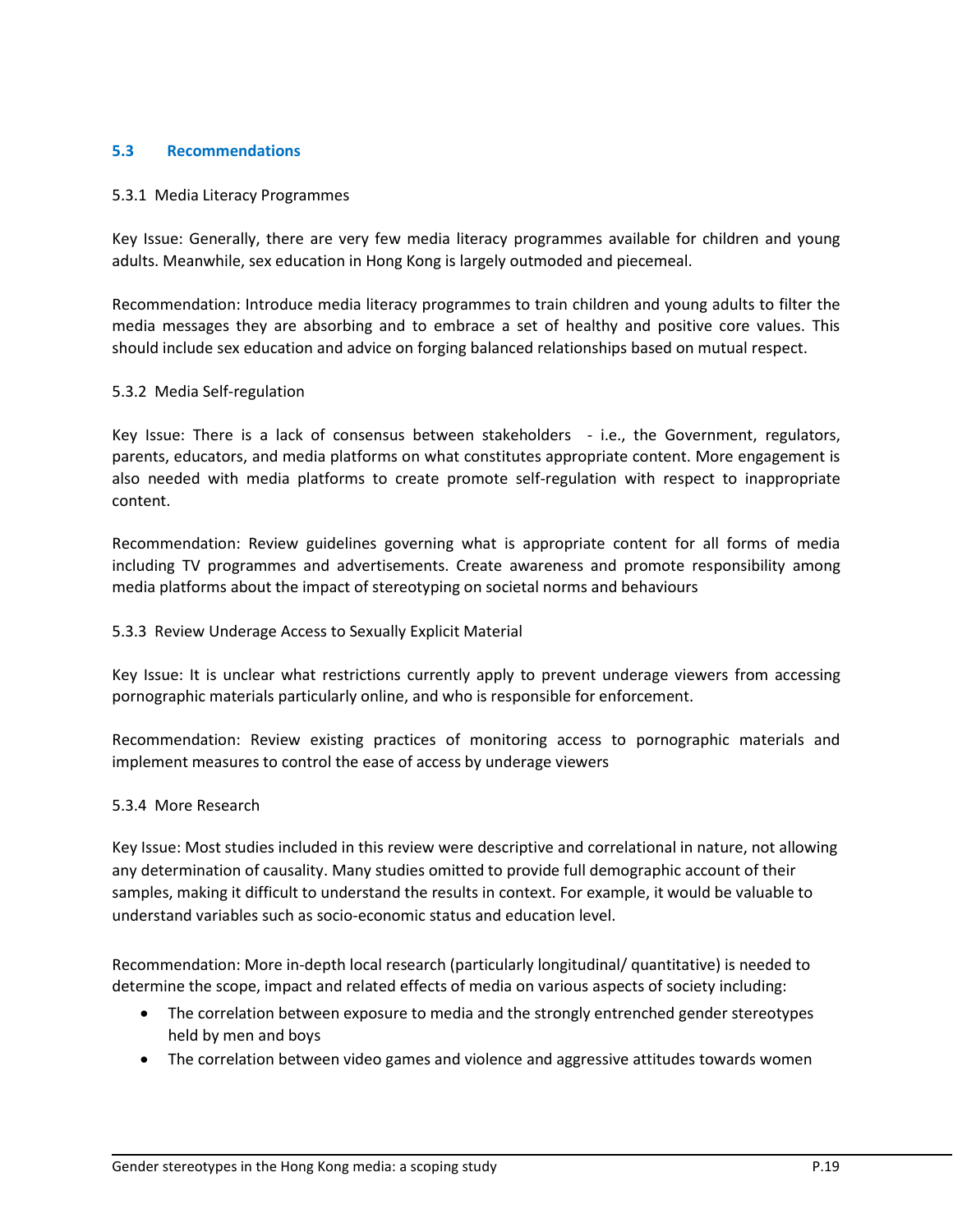- The correlation between exposure to advertising for beauty  $-$  e.g., whitening and slimming products and lower self-worth and body image issues on the part of women and girls Potential associations between culture, media and career aspirations of women in Hong Kong
- Targeted studies on the impact of different types of pornography (e.g. non-violent vs violent)
- The correlation between exposure to media and lower career aspirations of women and girls

## 5.3.5 Equal Gender Representation in Media

Key Issue: Women in television and films are often in stereotyped jobs (e.g. secretaries, nurses, teachers) or in stereotypical roles (e.g. housewives, child carers) that reinforce gender biases about women not having the same leadership aptitude as men.

Recommendation: Encourage a more equal representation of roles for women and men in television/ films / advertisements

## <span id="page-21-0"></span>**6. Conclusion**

Recent studies by the Equal Opportunities Commission and the Women's Commission underscore the extent to which gender stereotypes and biases continue to exist in Hong Kong. Meanwhile eating disorders on the part of young women in particular are on the rise, as is violence and harassment against women and girls. Working women are also under pressure to conform to traditionally caregiver and home-maker roles while pursuing their professional ambitions.

As this scoping study shows, Hong Kong lags behind in understanding how and where negative gender stereotypes are formed and the potential correlation between media exposure and societal issues like eating disorders affecting women and girls, an increase in harassment cases against women, and the under-representation of women in policy and decision-making roles. We hope this research will encourage the Government, regulators, businesses and the media to promote greater responsibility and sensitivity when it comes to the portrayal of women and girls in the media. At the same time, we need to introduce media literacy training particularly for children and young adults so they are able to filter what they see and embrace a set of healthy and positive core values and aspirations. Only in this way can we achieve a more gender balanced society for the benefit of women and men, girls and boys, in Hong Kong.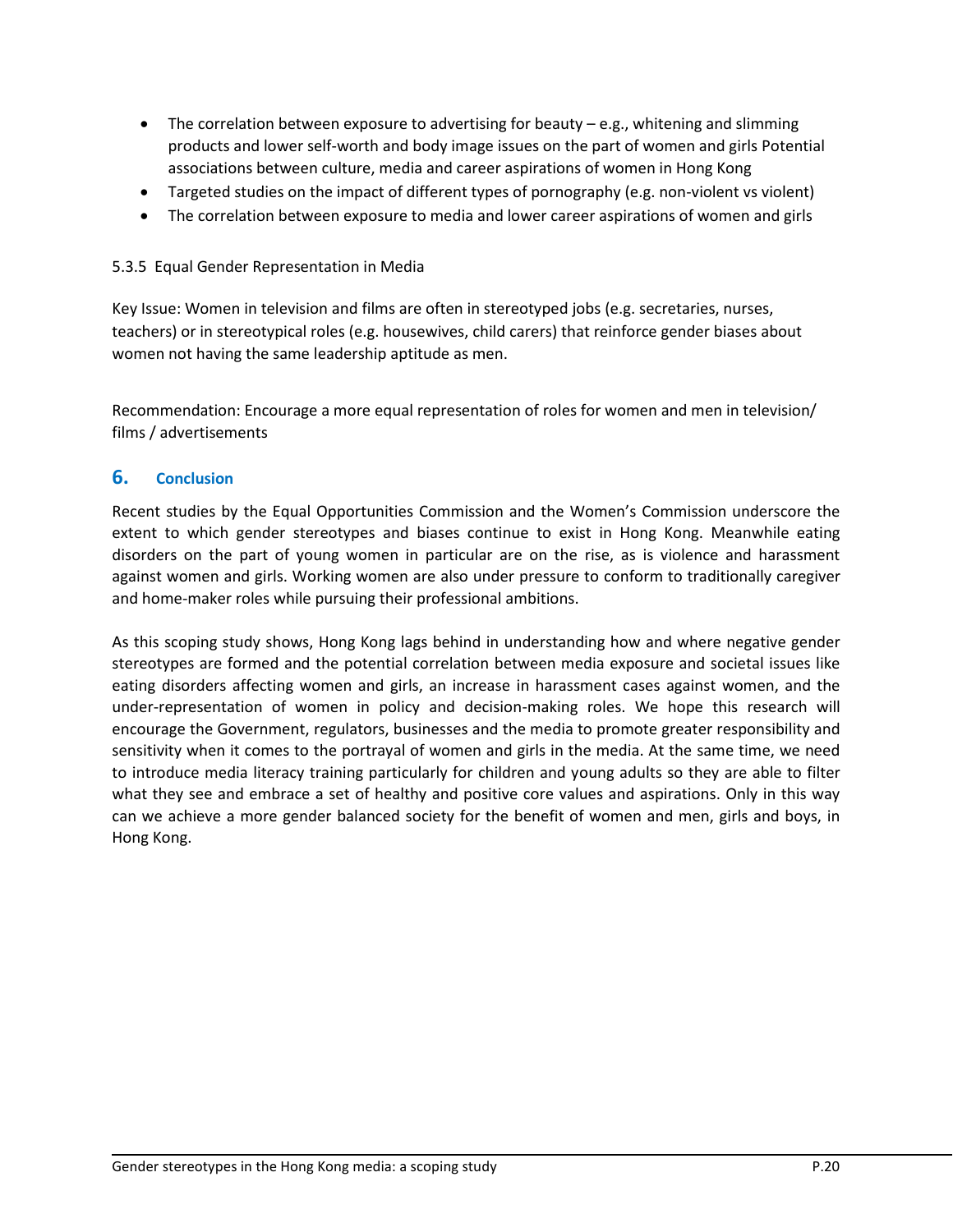## <span id="page-22-0"></span>**7. References**

- Allen, T. D., D. E. L. Herst, C. S. Bruck, and M. Sutton. 2000. "Consequences associated with work-tofamily conflict: A review and agenda for future research." *Journal of Occupational Health Psychology* 5:278-308.
- Anderson, C. A., and B. J. Bushman. 2001. "Effects of Violent Video Games on Aggressive Behavior, Aggressive Cognition, Aggressive Affect, Physiological Arousal, and Prosocial Behavior: A Meta-Analytic Review of the Scientific Literature." *Psychological Science* 12 (5):353-359.
- Arskey, H., and L. O'Malley. 2005. "Scoping studies: towards a methodological framework. ." *International Journal of Social Research Methodology* 8:19-32.
- Beasley, B., and T. C. Collins-Standley. 2002. "Shirts vs. skins: Clothing as an indicator of gender stereotyping in video games." *Mass Communication and Society* 5:279-293.
- Bensley, L, and J. Van Eenwyk. 2001. "Video games and real-life aggression: review of the literature." *Journal of Adolescent Health* 29 (4):244-257.
- Brosius, H-B., J. B. Weaver, and Joachim F. Staab. 1993. "Exploring the social and sexual "reality" of contemporary pornography." *The Journal of Sex Research* 30 (2):161-170.
- Brown, J. D., and K. L. L'Engle. 2009. "X-Rated: Sexual Attitudes and Behaviors Associated With U.S. Early Adolescents' Exposure to Sexually Explicit Media." *Communication Research* 36:129-151.
- Byron, K. 2005. "A meta-analytic review of work-family conflict and its antecedents." *Journal of Vocational Behavior* 67:169-198.
- Census and Statistics Department, HKSAR. 2014a. "Hong Kong in Figures." http://www.statistics.gov.hk/pub/B10100062014AN14E0100.pdf.
- Census and Statistics Department, HKSAR. 2014b. "Quarterly Report on General Household Survey." http://www.statistics.gov.hk/pub/B10500012014QQ03B0100.pdf.
- Chan, K. 1999. "Cultural values in Hong Kong's print advertising, 1946-96." *International Journal of Advertising* 18 (4):537-538.
- Chan, K. 2011a. "What preteen girls learn about gender roles from celebrities." *Journal of Journalism and Mass Communication* 1 (2):79-87.
- Chan, K., and H. Cheng. 2002. "One Country, two systems: Cultural values reflected in Chinese and Hong Kong television commercials." *Gazette: The International Journal for Communication Studies* 64 (4):383-398.
- Chan, K., and Y Cheng. 2012. "Portrayal of females in magazine advertisements in Hong Kong." *Journal of Asian Pacific Communication* 22 (1):78-96.
- Chan, K., and W. Fang. 2007. "Use of the internet and traditional media among young people." *Young Consumers* 8 (4):244-256.
- Chan, K., and Y. L. Ng. 2012. "Segmentation of Chinese adolescent girls using gender roles and ideal female images." *Journal of Consumer Marketing* 29 (7):521-531.
- Chan, K., Y. L. Ng, and R. B. Williams. 2012. "What do adolescent girls learn about gender roles from advertising images?" *Young Consumers* 13 (4):357-366.
- Chan, K., B. Tufte, G. Cappello, and R. B. Williams. 2011. "Tween girls' perception of gender roles and gender identities: a qualitative study." *Young Consumers* 12 (1):66-81.
- Chan, K. 2011b. "Pre-pubescent girls' evaluations of female images in Hong Kong media." *Journal of Children and Media* 6 (3):384-399.
- Cheung, F. M., and D. F. Halpern. 2010. "Women at the Top. Powerful Leaders Define Success as Work and Family in a Culture of Gender." *American Psychologist* 65 (3):182-193.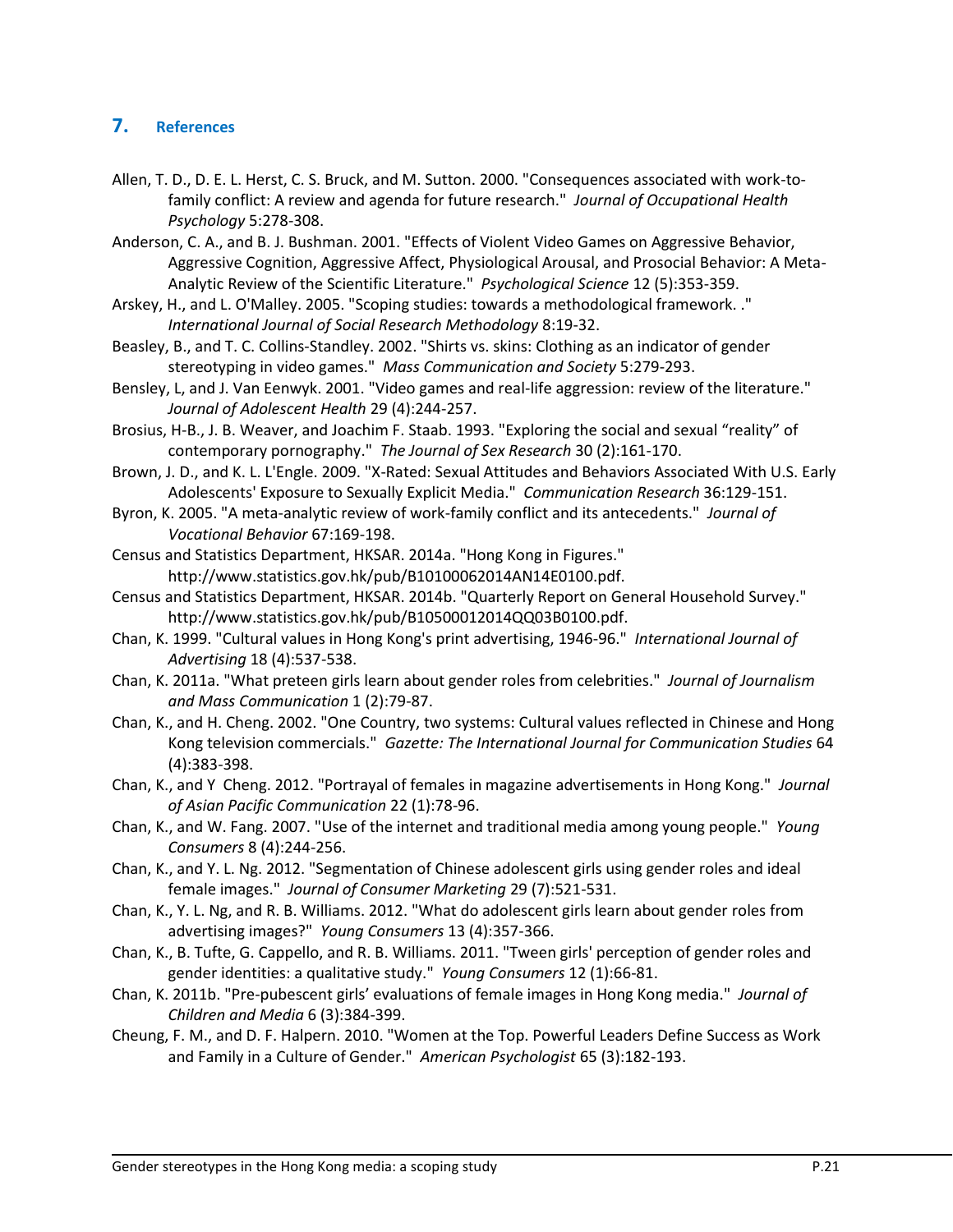- Chiao, C., and C-C. Yi. 2011. "Adolescent premarital sex and health outcomes among Taiwanese youth: perception of best friends' sexual behavior and the contextual effect." *AIDS Care* 23 (9):1083- 1092.
- Chiu, C., Y.i Hong, I. Lam, Jeanne Ho-Ying Fu, Jennifer Yuk-yue Tong, and Venus Sau-lai Lee. 1998. "Stereotyping and Self-Presentation: Effects of Gender Stereotype Activation." *Group Processes & Intergroup Relations* 1 (1):81-96.
- Chow, I. 2005. "Gender differences in perceived leadership effectiveness in Hong Kong." *Women in Management Review* 20 (4):216-233.
- Chu, D. 2012. "The Production of Erotica: Photobooks of Teenage Models in Hong Kong." *Journal of Sex Research* 50 (7):653-663.
- Chu, D. 2014. "Kong Girls and Lang Mo: teen perceptions of emergent gender stereotypes in Hong Kong." *Journal of Youth Studies* 17 (1):130-147.
- Chu, D., and B. T. McIntyre. 1995. "Sex role stereotypes on children's TV in Asia a content analysis of gender role portrayals in children's cartoons in Hong Kong." *Communication Research Reports* 12 (2):206-219.
- Colwell, J., and J. Payne. 2000. "Negative correlates of computer game play in adolescents." *British Journal of Psychology* 91:295-310.
- Cook, J. 2014. "The new 'Grand Theft Auto' lets you have realistic sex with prostitutes." Business Insider. http://www.businessinsider.com/grand-theft-auto-features-first-person-sex-with-prostitutes-2014-11.
- Dill, K. E. 2009. *When Fantasy Becomes Reality: The Social Psychology of the Mass Media*. New York: Oxford University Press.
- Dill, K. E., and J. C. Dill. 1998. "Video game violence: A review of the empirical literature." *Aggression and Violent Behavior* 3 (4):407-428.
- Dill, K. E., and K. P. Thill. 2007. "Video game characters and the socialization of gender roles: Young people's perceptions mirror sexist media depictions." *Sex Roles* 57:851-865.
- Dove. 2011. "The Dove Campaign for Real Beauty." http://www.dove.us/Social-Mission/campaign-forreal-beauty.aspx.
- Duncan, D. 1991. "Pornography as a source of sex information for students at a private northeastern university." *Psychological Reports* 68:782-790.

pdf.

- Eisenstock, B. 1984. "Sex-role differences in children's identification with counter-stereotypicalal television portrayals." *Sex Roles* 10:417-430.
- Englis, B. G., M. R. Solomon, and R. D. Ashmore. 1994. "Beauty before the eyes of beholders: the cultural encoding of beauty types in magazine advertising and music television." *Journal of Advertising* 23 (2):49-64.
- Equal Opportunities Commission, HKSAR. 2009. Study on Public Perception of Portrayal of Female Gender in the Hong Kong Media. Equal Opportunities Commission.
- Equal Opportunity Commission, HKSAR. 2001. "Stereotypes in Textbooks and Teaching Materials in Hong Kong: A Literature Review." In *Final Report: Research on Content Analysis of Textbooks and Teaching Materials in Respect of Stereotypes*. Hong Kong: Centre for English Language Education Communication, City University of Hong Kong.
- Fok, S. C. 2005. "A study of the implementation of sex education in Hong Kong secondary schools." *Sex Education* 5 (3):281-294.
- Frith, K. R., H. Cheng, and P. Shaw. 2004. "Race and beauty: A comparison of Asian and Western models in women's magazine advertisements." *Sex Roles* 1 (2):53-61.
- Frith, K. R., and B. Mueller. 2003. *Advertising and societies: Global issues*. New York: Peter Lang.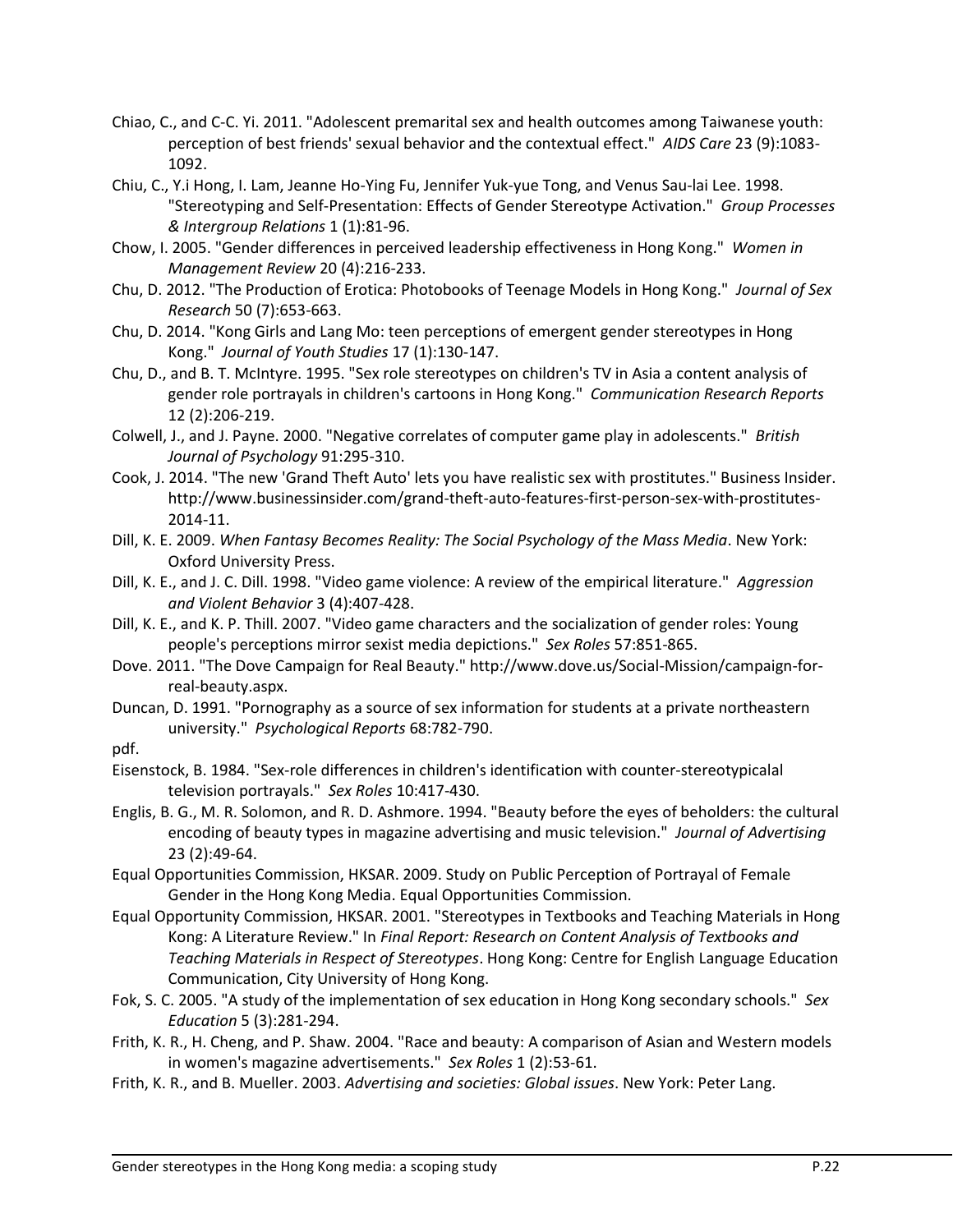Fung, A. 2005. "Gender and Advertising: The Promotional Culture of Whitening and Slimming." In *Advertising and Hong Kong Society*, edited by K. Chan. Hong Kong: Chinese University Press.

- Fung, A. Y. H., and M. Yao. 2012. "Gender and the Media." In *Women and Girls in Hong Kong. Current Situations and Future Challenges.*, edited by S. Y. P. Choi and F. M. Cheung. Hong Kong: Hong Kong Institute of Asia-Pacific Studies, The Chinese University of Hong Kong.
- Fung, A. 2002. "Women's Magazines: Construction of Identities and Cultural Consumption in Hong Kong." *Consumption Markets & Culture* 5 (4):321-336.
- Fung, A, and E. Ma. 2000. "Formal vs. Informal Use of Television and Sex-Role Stereotyping in Hong Kong." *Sex Roles* 42 (1-2):57-81.
- Furnham, A., and F. Chan. 2003. "The gender stereotyping of men and women in Hong Kong television advertisements." *Pscychologia* 64:213-224.
- Furnham, A., and J. Li. 2008. "Gender portrayal in food and beverage advertisements in Hong Kong: a content analytic study." *Young Consumers* 9 (4):297-307.
- Furnham, A., and E. Skae. 1997. "Portrayal of men and women in British television advertisements." *European Psychologist* 2:44-51.
- Furnham, A., and V. Voli. 1989. "Gender stereotyping in Italian television advertisements." *Journal of Broadcasting and Electric Media* 33:175-185.
- Furnham, A., T. Mak, and L. Tanidjojo. 2000. "An Asian Perspective on the Portrayal of Men and Women in Television Advertisements: Studies From Hong Kong and Indonesian Television." *Journal of Applied Social Psychology* 30 (11):2341-2364.
- Garfinkel, P. E., and D. M. Garner. 1982. *Anorexia Nervosa: Multidimensional Perspective*. New York: Brunner-Mazzel.
- Garner, D. M., P. E. Garfinkel, D. Schwartz, and M. Thompson. 1980. "Cultural expectations of thinness in women". *Psychological Reports* 47 (2):483-491.
- Google. 2014. "Hong Kong Google Trends 2014." http://www.google.com/trends/topcharts#vm=cat&geo=HK&date=2014&cid.
- Google. 2015. "Exploring porn and sex in Hong Kong." http://www.google.com/trends/explore#q=sex%2C%20porn&geo=HK&cmpt=q&tz=.
- Grabe, S. , L. M. Ward, and J. S. Hyde. 2008. "The role of the media in body image concerns among women: A meta-analysis of experimental and correlational studies." *Psychological Bulletin* 134 (3):460-476.
- Gunter, B. 1992. *Television and gender representation*. England: John Libbey & Company Ltd.
- Hald, G. 2006. "Gender Differences in Pornography Consumption among Young Heterosexual Danish Adults." *Archives of Sexual Behavior* 35 (5):577-585.
- Harrison, K. 2000. "The body electric: thin-ideal media and eating disorders in adolescents." *Journal of Communication* 50 (3):119-143.
- Harrison, K., and J. Cantor. 1997. "The relationship between media consumption and eating disorders." *Journal of Communication* 47 (1):40-67.
- Heinberg, L. J. , and J. K. Thompson. 1995. "Body Image and Televised Images of Thinness and Attractiveness: A Controlled Laboratory Investigation." *Journal of Social and Clinical Psychology* 14 (4):325-338.
- Ho, B. C. O., and D. S. W. Wong. 2006. "Sexual Health and Unwanted Pregnancy among Adolescents: Implications for Sex Education in Hong Kong." In *Teenage Pregnancy and Parenthood: Global Perspectives, Issues and Interventions*, edited by H. S. Holgate, R. Evans and F. K. O. Yuen, 95- 111. London: Routledge.

Hong Kong Government. 2014. "Hong Kong: The Facts."

http://www.gov.hk/en/about/abouthk/factsheets/docs/coming\_hk.pdf.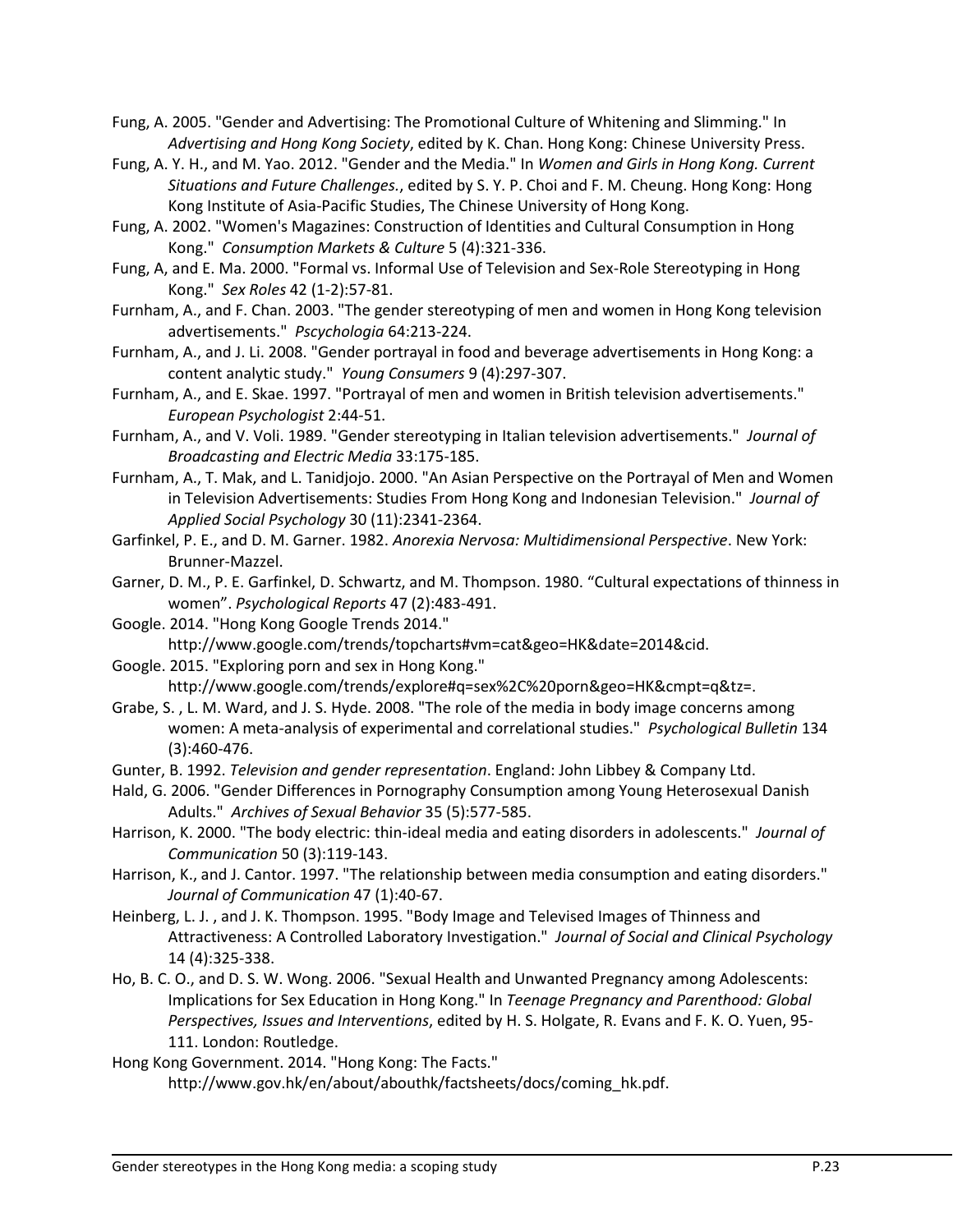- Janghorbani, M., T. H. Lam, and The Youth Sexuality Study Task Force. 2003. "Sexual Media Use by Young Adults in Hong Kong: Prevalence and Associated Factors." *Archives of Sexual Behavior* 32 (6):545-553.
- Kim, Young-Ho. 2001. "Korean adolescents' health risk behaviors and their relationships with the selected psychological constructs." *Journal of Adolescent Health* 29 (4):298-306.
- Lam, C., and D. Chan. 2007. "The Use of Cyberpornography by Young Men in Hong Kong: Some Psychosocial Correlates." *Archives of Sexual Behavior* 36 (4):588-598.
- Law, K. W., and H. N. Chan. 2004. "Gender role stereotyping in Hong Kong's primary school Chinese language subject textbooks." *Asian Journal of Women's Studies* 10 (1).
- Lee, F. L. F. 2004. "Constructing perfect women: the portrayal of female officials in Hong Kong newspapers." *Media, Culture & Society* 26 (2):207-225.
- Lee, J.F K., and P. Collins. 2008. "Gender Voices in Hong Kong English Textbooks—Some Past and Current Practices." *Sex Roles* 59 (1-2):127-137.
- Lee, M., and A. Fung. 2009. "Media Ideologies of Gender in Hong Kong." In *Mainstreaming Gender in Hong Kong Society*, edited by F. Cheung and E. Holroyd, 291-309. Hong Kong: The Chinese University Press.
- Lee, P.A. 1994. "Sexual violence against women in Hong Kong socio-structural & cultural perspective." Thesis (M.Soc.Sc.)--University of Hong Kong, 1994.
- Lee, S. 1991. "Anorexia nervosa in Hong Kong: a Chinese perspective." *Psychological Medicine* 21 (03):703-711.
- Lee, S., T. Leung, A. M. Lee, H. Yu, and C. M. Leung. 1996. "Body dissatisfaction among Chinese undergraduates and its implications for eating disorders in Hong Kong." *International Journal of Eating Disorders* 20 (1):77-84.
- Leung, F., S. Lam, and S. Sze. 2001. "Cultural Expectations of Thinness in Chinese Women." *Eating Disorders* 9:339-350.
- Lo, V., and R. Wei. 2005. "Exposure to Internet Pornography and Taiwanese Adolescents' Sexual Attitudes and Behavior." *Journal of Broadcasting & Electronic Media* 49 (2):221-237.
- Lo, V., C. Y. So, and G. Zhang. 2010. "The influence of individualism and collectivism on Internet pornography exposure, sexual attitudes, and sexual behavior among college students." *Chinese Journal of Communication* 3 (1):10-27.
- Lo, V, E. Neilan, M-P Sun, and Shoung-Inn Chiang. 1999. "Exposure of Taiwanese adolescents to pornographic media and its impact on sexual attitudes and behaviour." *Asian Journal of Communication* 9 (1):50-71.
- Malamuth, N. M., and J. Ceniti. 1986. "Repeated exposure to violent and nonviolent pornography: Likelihood of raping ratings and laboratory aggression against women." *Aggressive Behavior* 12 (2):129-137.
- Malamuth, N. M., G. M. Hald, and M. Koss. 2012. "Pornography, individual differences in risk and men's acceptance of violence against women in a representative sample." *Sex Roles* 66:427-439.
- Mazur, A. 1986. "U.S. trends in feminine beauty and overadaptation." *The Journal of Sex Research* 22 (3):281-303.
- Moon, Y. S., and K. Chan. 2006. "Gender portrayals and the gender of nations: an extended study in Asian cultures." In *International Advertising and Communication*, edited by Sandra Diehl and Ralf Terlutter, 343-357.
- Morris, A., Troy C., and P. J. Cooper. 1989. "The changing shape of female fashion models." *International Journal of Eating Disorders* 8 (5):593-596.
- Ng, C. W., and R. Pine. 2003. "Women and men in hotel management in Hong Kong: perceptions of gender and career development issues." *Hospitality Management* 22:85-102.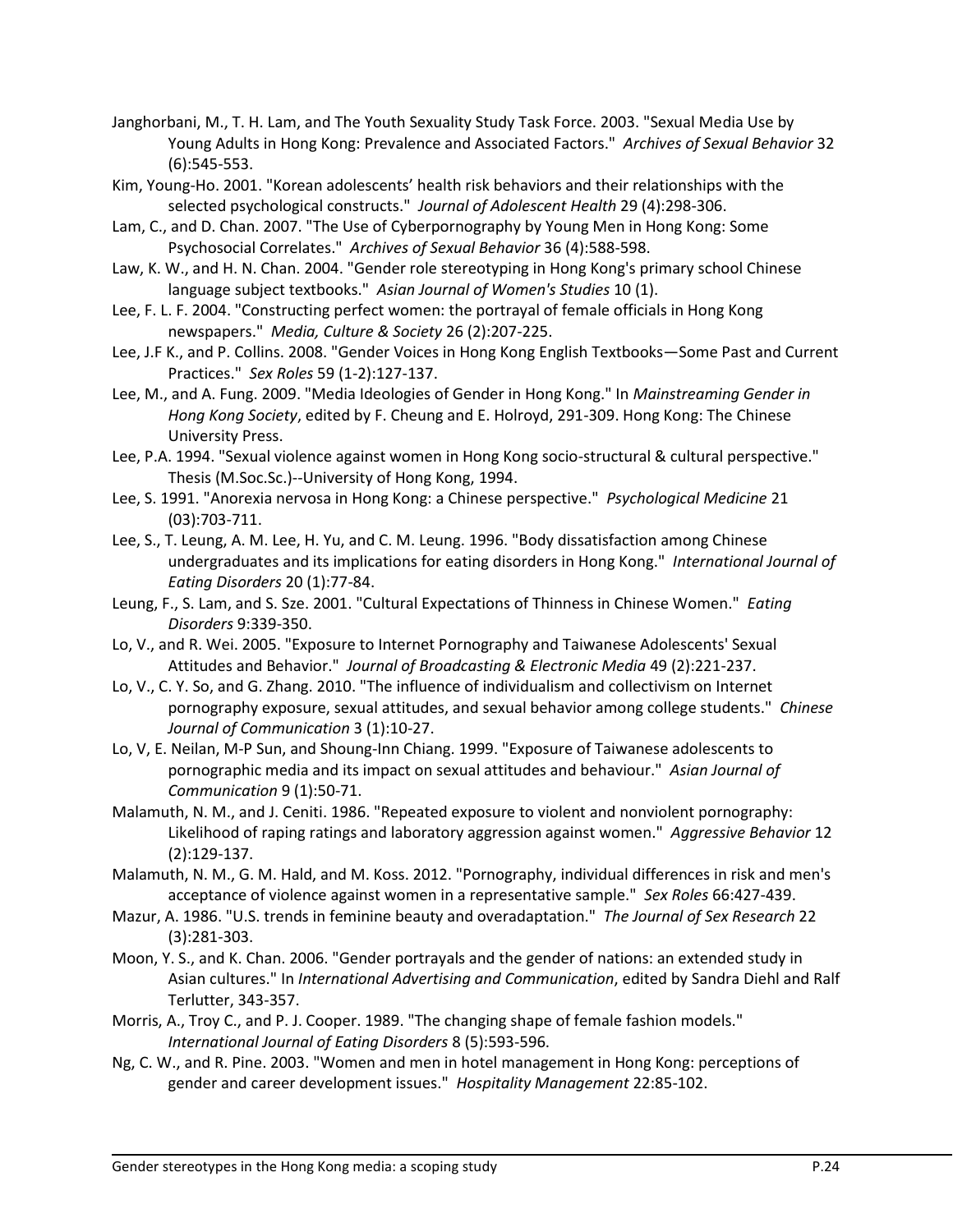Pardun, C J., K. L. L'Engle, and J. D. Brown. 2005. "Linking exposure to outcomes: Early adolescents' consumption of sexual content in six media." *Mass Communication and Society* 8:75-91.

- Prendergast, G. 1998. "Psychology, marketing and eating disorders: integrating the evidence from the literature." *Asia Pacific Advances in Consumer Research* 3:120-126.
- Prendergast, G., L. K. Yan, and D. West. 2002. "Role portrayal in advertising and editorial content, and eating disorders: An Asian perspective." *International journal of advertising : the quarterly review of marketing communications* 21 (2):237-258.
- Prendergast, G., B. Ho, and I. Phau. 2002. "A Hong Kong view of offensive advertising." *Journal of Marketing Communications* 8 (3):165-177.
- Scharrer, E. 2005. "Hypermasculinity, aggression, and television violence: An experiment." *Media Psychology* 7:353-376.
- Shek, D. T., and C. M. S. Ma. 2012. "Consumption of pornographic materials among early adolescents in Hong Kong: profiles and psychosocial correlates." *International Journal of Disability and Human Development* 11 (2):143-150.
- Shen, A., M. Chiu, and J. Gao. 2012. "Predictors of Dating Violence Among Chinese Adolescents." *Journal of Interpersonal Violence* 27 (6):1066-1089.
- Sherry, J. L. 2001. "The effects of violent video games on aggression." *Human Communication Research* 27 (3):409-431.
- So, C. Y., J. M. Chan, and C. C. Lee. 2000. "Hong Kong SAR (China)." In *Handbook of the media in Asia*, edited by S. A. Gunaratne. New Delhi, India: Sage.
- Stice, E., and H. E. Shaw. 1994. "Adverse Effects of the Media Portrayed Thin-Ideal on Women and Linkages to Bulimic Symptomatology." *Journal of Social and Clinical Psychology* 13 (3):288-308.
- Stuart, K. 2014. "Grand Theft Auto 5 banned by Australian chain due to violence against women." The Guardian. http://www.theguardian.com/technology/2014/dec/03/australian-store-bans-grandtheft-auto-5-violence-against-women.
- Tang, C. S-K., and Beatrice Pui-Yee Lai. 2008. "A review of empirical literature on the prevalence and risk markers of male-on-female intimate partner violence in contemporary China, 1987–2006." *Aggression and Violent Behavior* 13 (1):10-28.
- The Nielsen Company. 2009. *2009 Nielsen Media Index: Hong Kong year end report* Hong Kong: The Nielsen Company.
- Thompson, J. K. , L. J. Heinberg, M. Altabe, and S. Tantleff-Dunn. 1999. *Exacting beauty: Theory, assessment, and treatment of body image disturbance.* Washington D.C., U.S.: American Psychological Association.
- Tiggemann, M., and A. Slater. 2003. "Thin ideals in music television: a source of social comparison and body dissatisfaction." *International Journal of Eating Disorders* 35 (1):48-58.
- To, S-M., H. Tam, and F. Chu. 2013. "A qualitative study of the lived experiences of young Chinese females in condom use negotiations." *International Journal of Adolescence and Youth* 18 (4):248-262.
- To, S-M. In press. "Gender differences in the patterns and psychosocial correlates of Hong Kong Chinese adolescents' exposure to sexually explicit online materials: Implications for sex education in Chinese culture." In *Sex Education: Attitudes of Adolescents, Cultural Differences and Schools' Challenge.*, edited by M.C. Kenny. Hauppauge, NY: Nova Science Publishers.
- To, S-M., S. Kan, and S. Ngai. 2013. "Interaction Effects Between Exposure to Sexually Explicit Online Materials and Individual, Family, and Extrafamilial Factors on Hong Kong High School Students' Beliefs About Gender Role Equality and Body-Centered Sexuality." *Youth & Society*.
- To, S-M, S. Ngai, and S. Kan. 2012. "Direct and mediating effects of accessing sexually explicit online materials on Hong Kong adolescents' attitude, knowledge, and behavior relating to sex." *Children and Youth Services Review* 34 (11):2156-2163.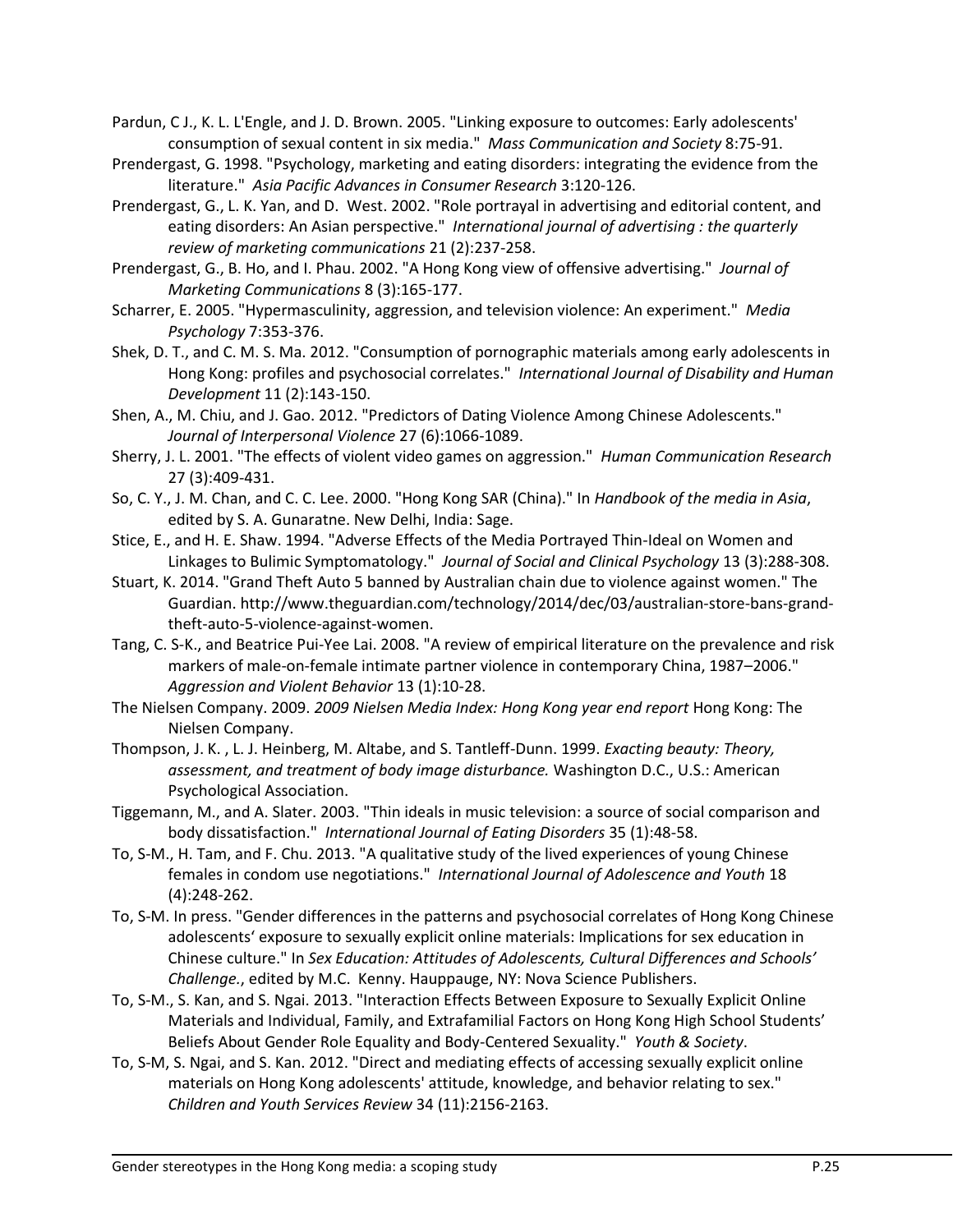- Trostle, L. 1993. "Pornography as a source of sex information for university students: some consistent findings." *Psychological Reports* 72:407-412.
- Ward, L. M. 2002. "Does television exposure affect emerging adults' attitudes and assumptions about sexual relationships? Correlational and experimental confirmation." *Journal of Youth and Adolescence* 31:1-15.
- Women's Commission. 2010. "What do women and men in Hong Kong think about the status of women at home, work and in social environments?".

http://www.women.gov.hk/colour/en/research\_statistics/research\_status\_of\_women.htm. World Bank. 2015. "Internet users (per 100 people)."

http://data.worldbank.org/indicator/IT.NET.USER.P2.

- Yang, C. C. R. 2012. "Is gender stereotyping still an issue? An analysis of a Hong Kong primary English textbook series." *Hong Kong Journal of Applied Linguistics* 13 (2):32-48.
- Yang, R. 2011. "Gender representation in a Hong Kong primary English textbook series: the relationship between language planning and social policy." *Current Issues in Language Planning* 12 (1):77- 88.
- Ybarra, M. L., K. J. Mitchell, M. Hamburger, M. Diener-West, and P. J. Leaf. 2011. "X-rated material and perpetuation of sexually aggressive behavior among children and adolescents: Is there a link?" *Aggressive Behavior* 37:1-18.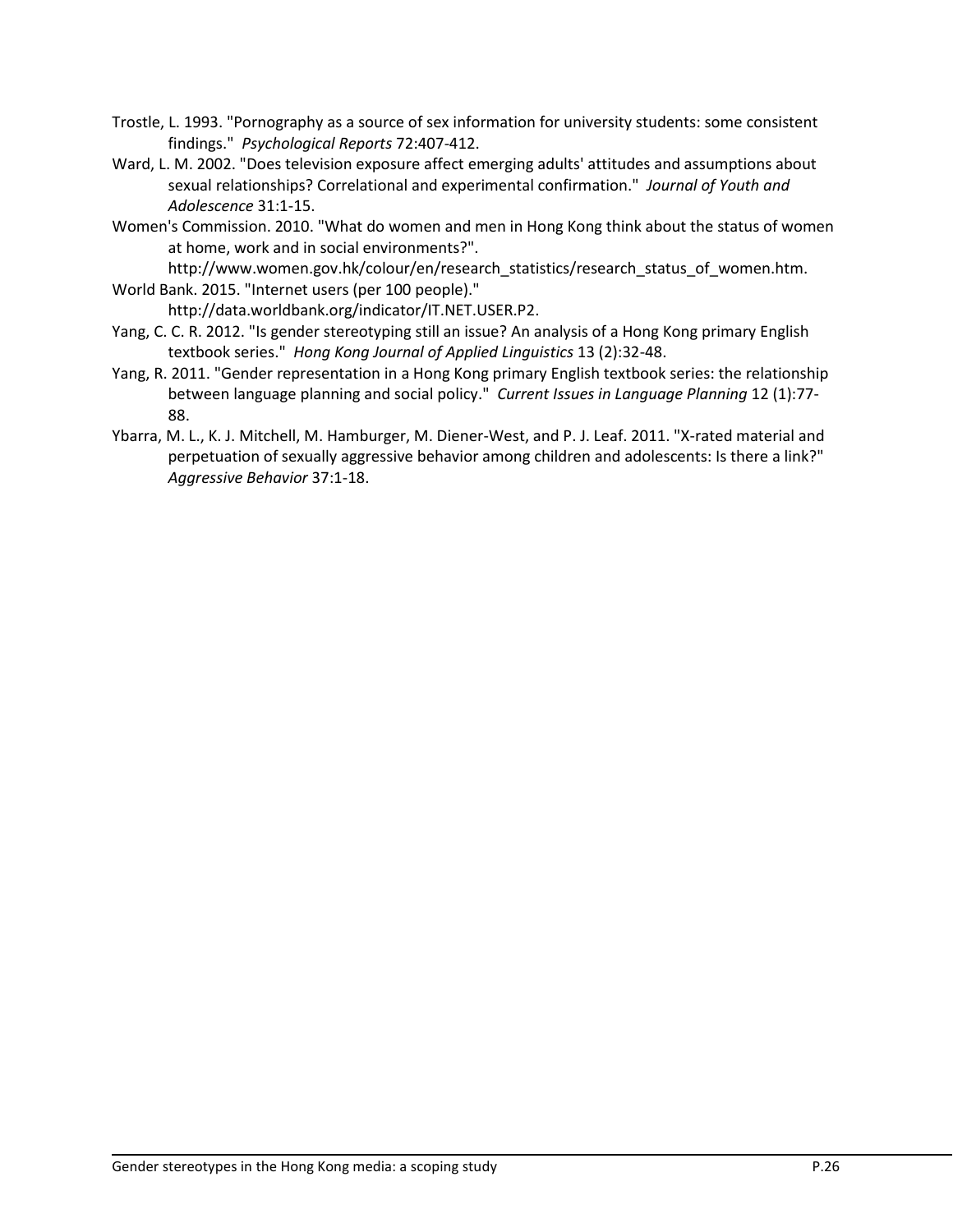<span id="page-28-0"></span>

| <b>Authors</b> | <b>Study design</b><br>and method | Sample<br>characteristics | Use of sexually<br>explicit<br>materials | <b>Outcome measures</b><br>(behavioural/attitudinal) | <b>Findings</b>                  | Limitations                 |
|----------------|-----------------------------------|---------------------------|------------------------------------------|------------------------------------------------------|----------------------------------|-----------------------------|
| Janghorbani &  | Correlational                     | N=964; 54%                | Prevalence of                            | Socio-demographic                                    | 83% had accessed sexual          | Low response rate (39%).    |
| Lam (2003)     |                                   | male; mean                | reading,                                 | characteristics, life                                | media in last 6 months (more     | Study design does not allow |
|                |                                   | age 21.8                  | watching or                              | satisfaction and sexual                              | men than women). Correlates      | for determination of        |
|                |                                   | years.                    | listening to any                         | media use.                                           | of using sexual media: being     | causality.                  |
|                |                                   |                           | type of sexual                           |                                                      | male, older, with no religion    |                             |
|                |                                   |                           | media                                    |                                                      | or traditional Chinese religion, |                             |
|                |                                   |                           |                                          |                                                      | being married, out of school,    |                             |
|                |                                   |                           |                                          |                                                      | smoker, living away from both    |                             |
|                |                                   |                           |                                          |                                                      | parents, to have had sexual      |                             |
|                |                                   |                           |                                          |                                                      | intercourse, to have lower life  |                             |
|                |                                   |                           |                                          |                                                      | satisfaction, to have had single |                             |
|                |                                   |                           |                                          |                                                      | or multiple sexual partners,     |                             |
|                |                                   |                           |                                          |                                                      | used prostitutes in the past 6   |                             |
|                |                                   |                           |                                          |                                                      | months, visited brothels,        |                             |
|                |                                   |                           |                                          |                                                      | perception of adequate sex       |                             |
|                |                                   |                           |                                          |                                                      | education, to have               |                             |
|                |                                   |                           |                                          |                                                      | masturbated, to have family      |                             |
|                |                                   |                           |                                          |                                                      | problems, cohabited before       |                             |
|                |                                   |                           |                                          |                                                      | marriage, to have peers who      |                             |
|                |                                   |                           |                                          |                                                      | have had premarital sex, to      |                             |
|                |                                   |                           |                                          |                                                      | have travelled in last 4         |                             |
|                |                                   |                           |                                          |                                                      | months.                          |                             |

## **Appendix A: Studies exploring the use of sexually explicit materials in Hong Kong**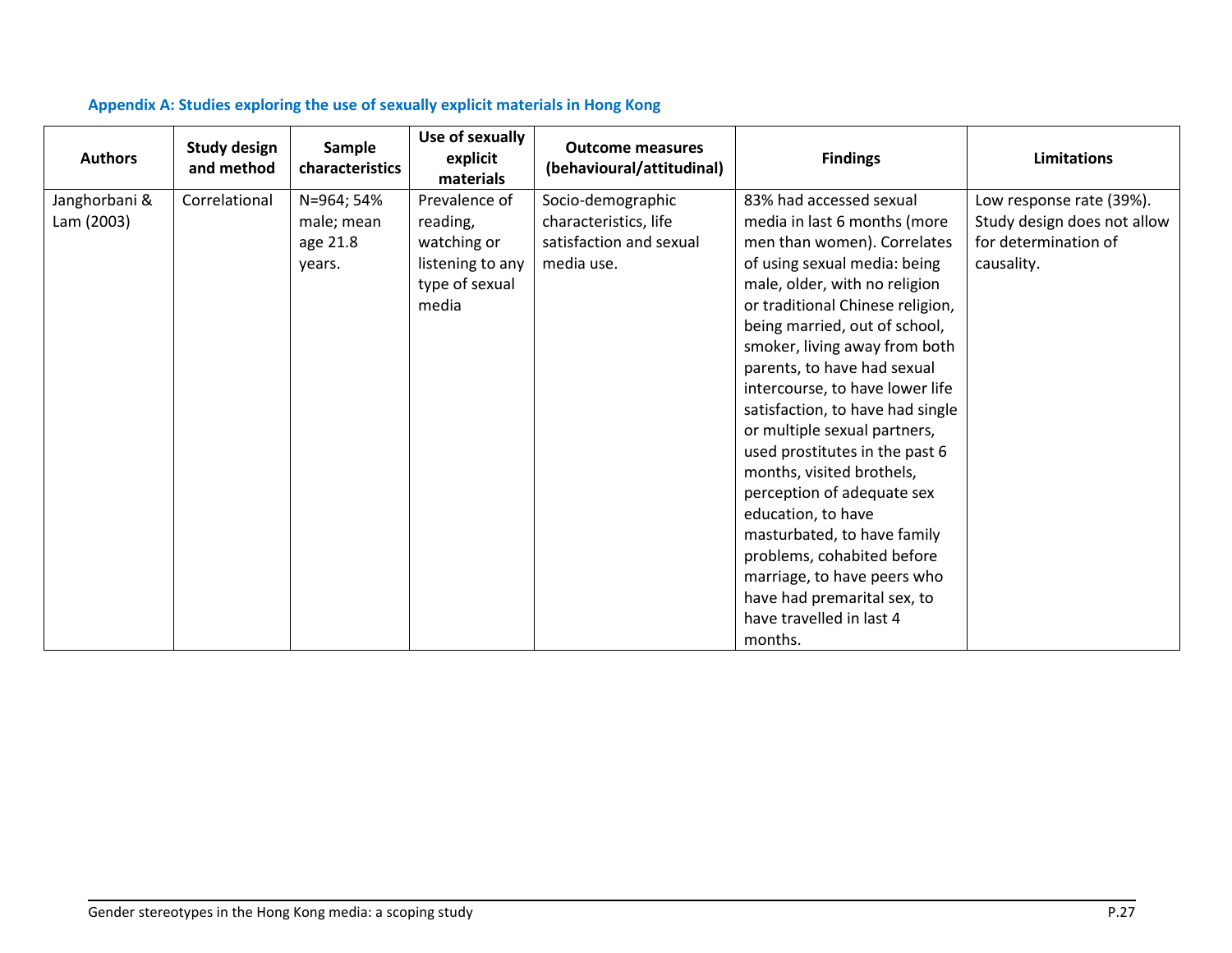| <b>Authors</b>             | <b>Study design</b><br>and method                        | Sample<br>characteristics                                                              | Use of sexually<br>explicit<br>materials                                                                                          | <b>Outcome measures</b><br>(behavioural/attitudinal)                                                                                                                                                                                 | <b>Findings</b>                                                                                                                                                                                                                                                                                                                                                                                                                | <b>Limitations</b>                                                                                                                                                              |
|----------------------------|----------------------------------------------------------|----------------------------------------------------------------------------------------|-----------------------------------------------------------------------------------------------------------------------------------|--------------------------------------------------------------------------------------------------------------------------------------------------------------------------------------------------------------------------------------|--------------------------------------------------------------------------------------------------------------------------------------------------------------------------------------------------------------------------------------------------------------------------------------------------------------------------------------------------------------------------------------------------------------------------------|---------------------------------------------------------------------------------------------------------------------------------------------------------------------------------|
| Lam & Chan<br>(2007)       | Correlational;<br>self-<br>administered<br>questionnaire | N=229 male<br>participants;<br>mean age 21.5<br>years.                                 | Online<br>pornography<br>viewing                                                                                                  | Peer influence,<br>susceptibility to peer<br>pressure, parental<br>monitoring, parental<br>involvement, openness to<br>experience, sexual<br>permissiveness,<br>perception of sexual<br>harassment, sexual<br>harassment proclivity. | 93% had accessed SEM: 15%<br>frequently, 47.6% sometimes.<br>Association between online<br>SEOM viewing and sexual<br>permissiveness and sexual<br>harassment proclivity. Offline<br>pornography viewing still<br>important in accounting for<br>differences in sexual<br>permissiveness and sexual<br>harassment proclivity. No<br>association between SEM and<br>openness to experience, as<br>well as parental involvement. | Very low response rate;<br>rectified with online<br>questionnaire. Higher<br>educated men<br>overrepresented. Study<br>design does not allow for<br>determination of causality. |
| Lo, So and<br>Zhang (2010) | Correlational;<br>self-<br>administered<br>questionnaire | N=1573 (HK<br>sample);<br>62.4% female<br>and mean age<br>20.7 years<br>(total sample) | Participants<br>reported on<br>how often they<br>had viewed<br>pornographic<br>pictures, films<br>and stories on<br>the internet. | Individualism/collectivism,<br>attitudes towards<br>extramarital sex, attitudes<br>towards premarital sexual<br>permissiveness, sexually<br>permissive behaviour.                                                                    | Compared to Shanghai and<br>Taipei, HK respondents have<br>the lowest exposure to<br>internet pornography, and are<br>the least accepting of<br>premarital and extramarital<br>sex.                                                                                                                                                                                                                                            | Study design does not allow<br>for determination of<br>causality. College student<br>sample.                                                                                    |
| Shek and Ma<br>(2012)      | Part of<br>longitudinal<br>study                         | N=3328; 48%<br>girls, mean<br>age 12.6                                                 | Access to the<br>consumption<br>of internet and<br>traditional<br>photography.                                                    | <b>Chinese Positive Youth</b><br>Development Scale,<br><b>Chinese Family</b><br>Assessment Instrument,<br>perceived academic and<br>school performance.                                                                              | Over 90% reported never<br>having viewed pornography,<br>but significantly high exposure<br>to online pornography<br>compared to traditional.<br>Correlates of higher<br>consumption: being older,<br>being male, born in mainland<br>China, negative youth<br>development and family<br>functioning,                                                                                                                          | Study design does not allow<br>for determination of<br>causality. Self-reported, so<br>social desirability cannot be<br>eliminated.                                             |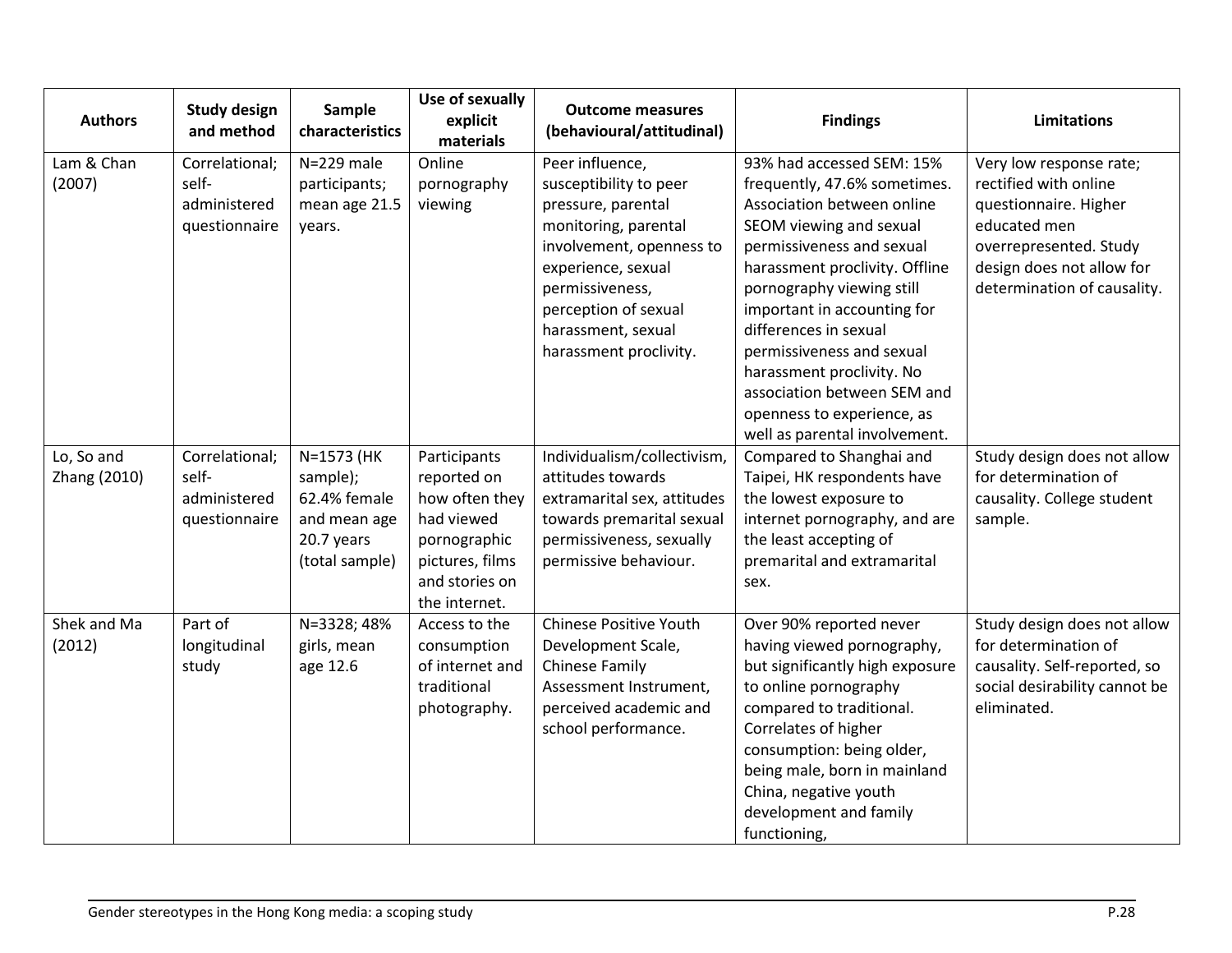| <b>Authors</b> | <b>Study design</b><br>and method | Sample<br>characteristics | Use of sexually<br>explicit<br>materials | <b>Outcome measures</b><br>(behavioural/attitudinal) | <b>Findings</b>                 | <b>Limitations</b>          |
|----------------|-----------------------------------|---------------------------|------------------------------------------|------------------------------------------------------|---------------------------------|-----------------------------|
| To (in press)  | Correlational;                    | N=1016; 51%               | Frequency of                             | Intrapersonal reactions to                           | 40% of respondents had          | Small sample size, low      |
|                | experimenter-                     | female, grade             | accessing SEM,                           | SEOM, beliefs about                                  | viewed SEM in past year (62%    | response rate. No causal    |
|                | administered                      | 10 and 11                 | patterns of                              | gender role equality and                             | male). 93% reported having      | effect. No real description |
|                | questionnaire                     | students                  | exposure to                              | body-centred sexuality,                              | their first exposure before 14  | of SEOM accessed and        |
|                |                                   |                           | SEOM (age of                             | agreement with                                       | years of age. 30.4% accessed it | whether these contained     |
|                |                                   |                           | first access,                            | restrictions on erotica and                          | nearly every day (55% 1-2       | violence or degrading       |
|                |                                   |                           | sources and                              | its perceived harmfulness,                           | times in the last 6 months).    | images vis-à-vis women.     |
|                |                                   |                           | channels of                              | sexual beliefs in sexual                             | Gender-biased messages and      |                             |
|                |                                   |                           | exposure,                                | coercion, permissiveness                             | sexist portrayals of women      |                             |
|                |                                   |                           | venue of                                 | of premarital sex.                                   | maybe internalized in           |                             |
|                |                                   |                           | access).                                 |                                                      | participants beliefs. Compared  |                             |
|                |                                   |                           |                                          |                                                      | to non-viewers, male SEM        |                             |
|                |                                   |                           |                                          |                                                      | viewers had a higher level of   |                             |
|                |                                   |                           |                                          |                                                      | acceptance of gender            |                             |
|                |                                   |                           |                                          |                                                      | inequality, while female        |                             |
|                |                                   |                           |                                          |                                                      | viewers had higher levels of    |                             |
|                |                                   |                           |                                          |                                                      | acceptance of sexual coercion   |                             |
|                |                                   |                           |                                          |                                                      | in sexual relationship and      |                             |
|                |                                   |                           |                                          |                                                      | permissiveness of premarital    |                             |
|                |                                   |                           |                                          |                                                      | sex. Male SEM viewers had a     |                             |
|                |                                   |                           |                                          |                                                      | lower level of agreement with   |                             |
|                |                                   |                           |                                          |                                                      | restrictions on SEM and a       |                             |
|                |                                   |                           |                                          |                                                      | weaker recognition of its       |                             |
|                |                                   |                           |                                          |                                                      | harmful effects.                |                             |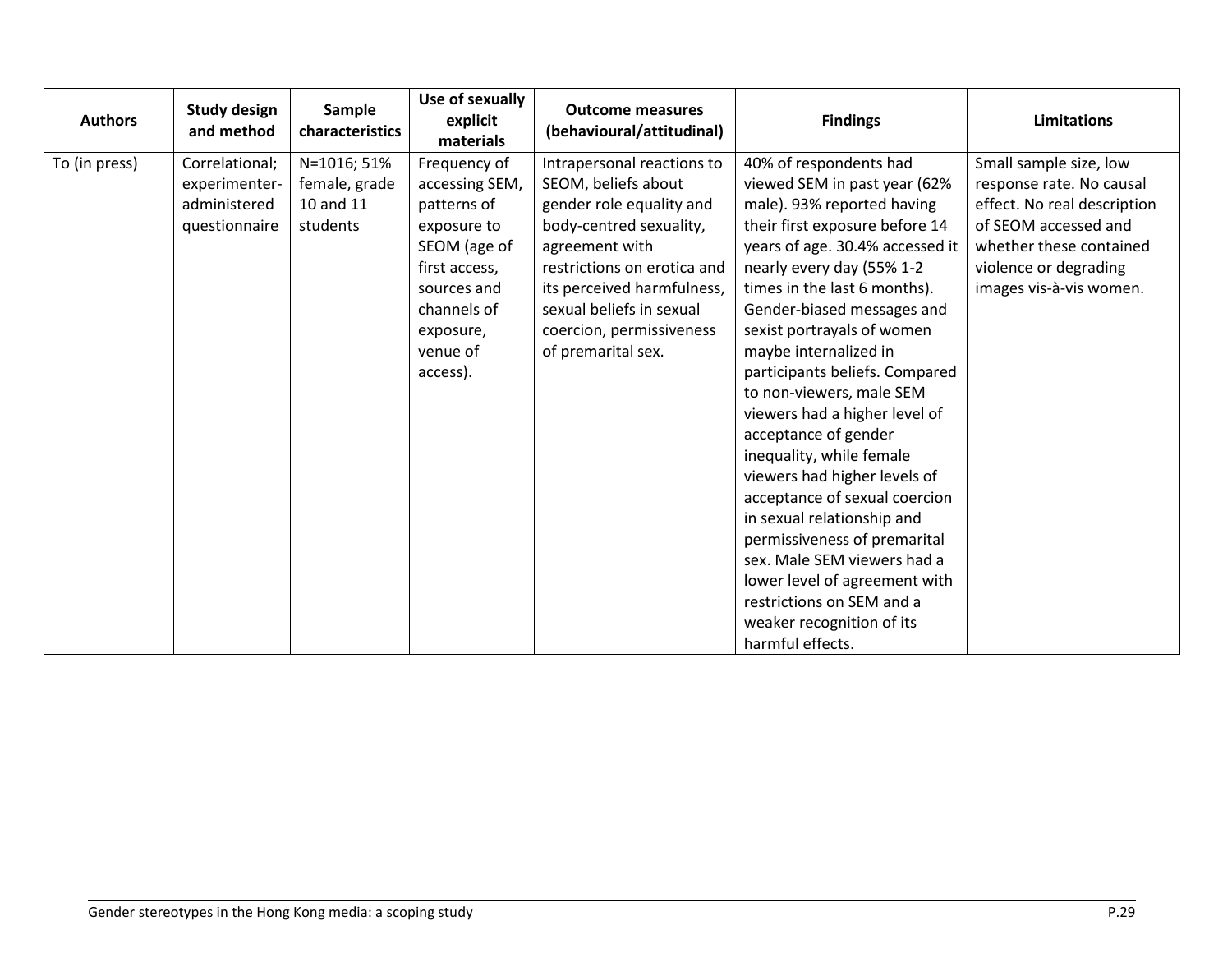| <b>Authors</b>   | <b>Study design</b><br>and method | Sample<br>characteristics                                                           | Use of sexually<br>explicit<br>materials | <b>Outcome measures</b><br>(behavioural/attitudinal)                                                                                                                                                                                             | <b>Findings</b>                                                                                                                                                                                                                                                                                                                                                                                                                                                                                           | <b>Limitations</b>                                                                                  |
|------------------|-----------------------------------|-------------------------------------------------------------------------------------|------------------------------------------|--------------------------------------------------------------------------------------------------------------------------------------------------------------------------------------------------------------------------------------------------|-----------------------------------------------------------------------------------------------------------------------------------------------------------------------------------------------------------------------------------------------------------------------------------------------------------------------------------------------------------------------------------------------------------------------------------------------------------------------------------------------------------|-----------------------------------------------------------------------------------------------------|
| To et al. (2012) | Correlational                     | $N = 503$<br>secondary<br>school<br>students;<br>49.5%<br>females;<br>mean age 15.8 | Frequency of<br>accessing<br><b>SEOM</b> | Reactions to SEOM, sexual<br>attitudes, sexual beliefs,<br>premarital sexual<br>permissiveness scale,<br>sexual knowledge, sexual<br>behaviour, sexual<br>daydreaming scale of the<br>imaginal processes<br>inventory.                           | 44.1% accessed SEM in last<br>year. Frequency and<br>responses to SEM positively<br>linked to agreement with<br>beliefs of stereotyped gender<br>roles and power imbalance in<br>sexual relationships,<br>acceptance of premarital sex,<br>and preoccupation with sexual<br>desires and fantasies; also<br>reactions to SEM mediate and<br>amplify the effects of the<br>frequency of accessing SEM in<br>the aspects of sexual beliefs in<br>sexual coercion, sexual<br>compulsivity and<br>daydreaming. | Study design does not allow<br>for determination of<br>causality.                                   |
| To et al. (2013) | Correlational                     | N=503; 47.5%<br>male; mean<br>age 15.7                                              | Frequency of<br>accessing<br>SEOM.       | Intrapersonal reactions to<br>SEOM, communication<br>with parents about<br>sexuality, feeling of peer<br>pressure regarding<br>viewing of SEOM, Chinese<br>cultural beliefs on<br>sexuality, gender role<br>equality, body-centred<br>sexuality. | 36.6% reported having<br>accessed SEOM in past year,<br>mostly male (65.2%).<br>Frequency of accessing SEM<br>and adolescents'<br>communication with parents<br>about sexuality had a negative<br>interaction effect on gender<br>role equality and positive<br>interaction on body-centred<br>sexuality. Positive interaction<br>between access to SEM<br>frequency and adolescents'<br>susceptibility to peer pressure<br>on body-centred sexuality.                                                    | Study design does not allow<br>for determination of<br>causality. Sampling method<br>probabilistic. |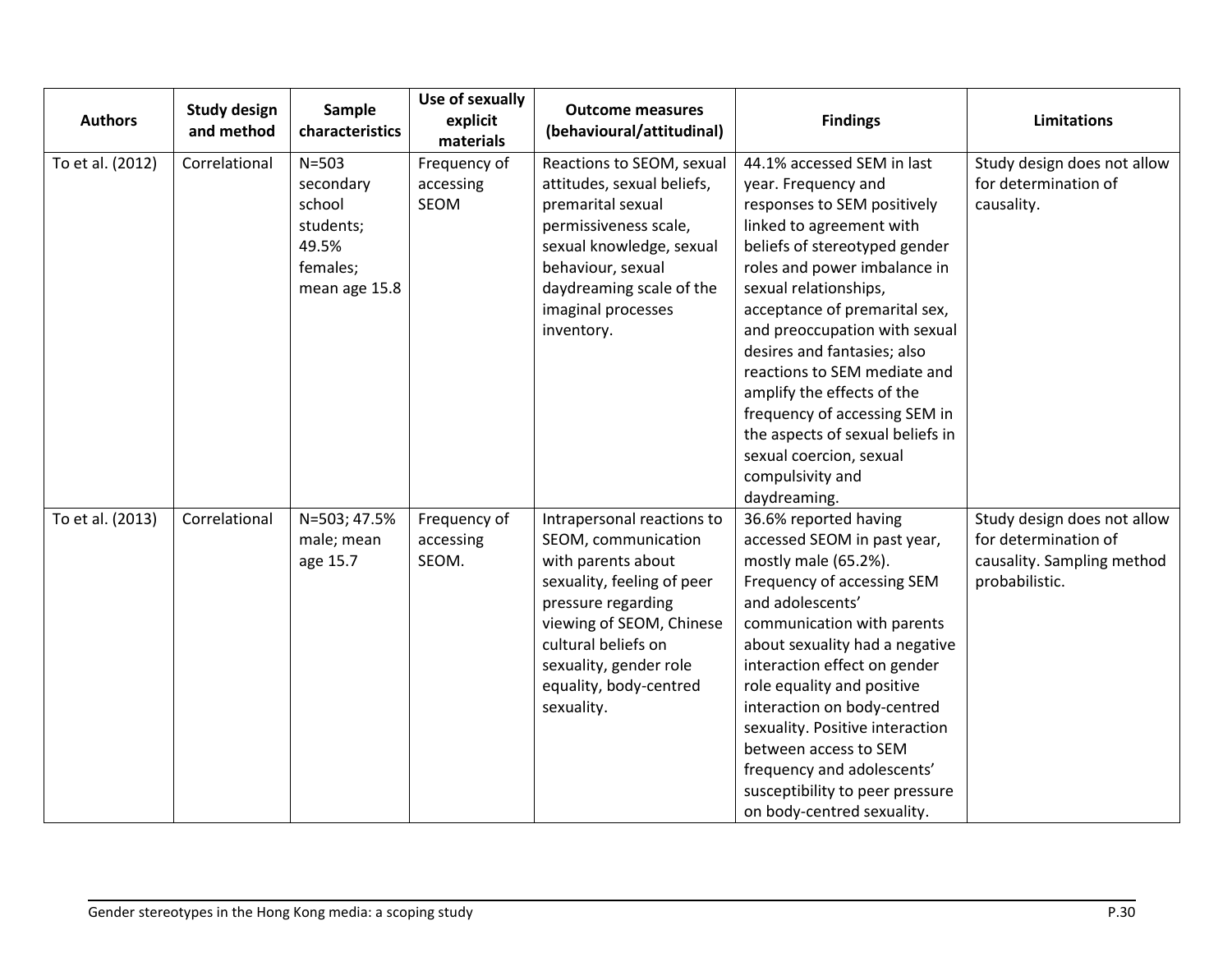<span id="page-32-0"></span>

| Paper                    | <b>Study design</b><br>and method                                    | Sample<br>character-<br>istics                                   | Type of media                                   | <b>Outcome measures</b><br>(behavioural/<br>attitudinal)                                                                                                                                                                                                                                                 | <b>Findings</b>                                                                                                                                                                                                                                                                                                                                                                                                                                                                                                                                                                                                                                | <b>Limitations</b>                                                                   |
|--------------------------|----------------------------------------------------------------------|------------------------------------------------------------------|-------------------------------------------------|----------------------------------------------------------------------------------------------------------------------------------------------------------------------------------------------------------------------------------------------------------------------------------------------------------|------------------------------------------------------------------------------------------------------------------------------------------------------------------------------------------------------------------------------------------------------------------------------------------------------------------------------------------------------------------------------------------------------------------------------------------------------------------------------------------------------------------------------------------------------------------------------------------------------------------------------------------------|--------------------------------------------------------------------------------------|
| Chan<br>(2011a)          | Descriptive:<br>content<br>analysis of<br>pictures and<br>interviews | 16 preteen<br>girls, 2<br>Caucasian and<br>remaining<br>Chinese. | Pictures from<br>the media                      | Gender roles. Images<br>about what girls or<br>women should or<br>should not be, or what<br>girl/women should do<br>or not                                                                                                                                                                               | Admiration for achievements of celebrities,<br>gentleness, caring acts; inspired by both masculine<br>and feminine traits of celebrities. Disapproval of<br>female celebrities having pre-marital sex.                                                                                                                                                                                                                                                                                                                                                                                                                                         | Small convenient<br>sample. No<br>comparisons. No<br>information on<br>demographics. |
| Chan<br>(2011b)          | Descriptive:<br>content<br>analysis of<br>imagery and<br>interviews  | 16 preteen<br>girls, 2<br>Caucasian and<br>remaining<br>Chinese. | Pictures from<br>the media                      | Tween (about 9-14<br>years old) girls'<br>understanding of the<br>process by which<br>female images are<br>created in the media, as<br>well as intentions.<br>Satisfaction with<br>current portrayals of<br>girls in the media. Kind<br>of media images tween<br>girls would construct if<br>they could. | Some girls understood the process of creating trendy<br>images to encourage idol worship and increase<br>consumption and profits. Some participants were<br>aware that images in the media are embellished than<br>reality but some perceived them as close to reality.<br>Dissatisfied with images that are exaggerated, sexy or<br>rude. If they were in charge, they would endorse more<br>pictures of sporty, natural, healthy and brave women.<br>Would like more diversity in female images.                                                                                                                                             | Small convenient<br>sample. No<br>comparisons. No<br>information on<br>demographics. |
| Chan et<br>al.<br>(2011) | Descriptive:<br>content<br>analysis of<br>pictures and<br>interviews | 16 female<br>'tweens'                                            | Pictures from<br>the media that<br>they consume | Gender roles. Images<br>about what girls or<br>women should or<br>should not be, or what<br>girl/women should do<br>or not                                                                                                                                                                               | Gender roles/identities based on a mixture of<br>traditional and contemporary role models. Being<br>egalitarian, independent, and ambitious but<br>maintaining a presentable appearance, good manners<br>and being kind to others. Demonstrated an awareness<br>of the struggles of women in society. Heavy makeup<br>etc. considered rude and inappropriate, collectivist<br>identity. Aspired to natural beauty and rejected<br>practices that claimed to reduce weight drastically.<br>Deemed sexually suggestive photos indecent, yet still<br>took photos and seemed intrigued. Showed interest in<br>global as well as domestic agendas. | Small convenient<br>sample. No<br>comparisons. No<br>information on<br>demographics. |

## **Appendix B: Studies about how women and men were portrayed in consumer media in Hong Kong**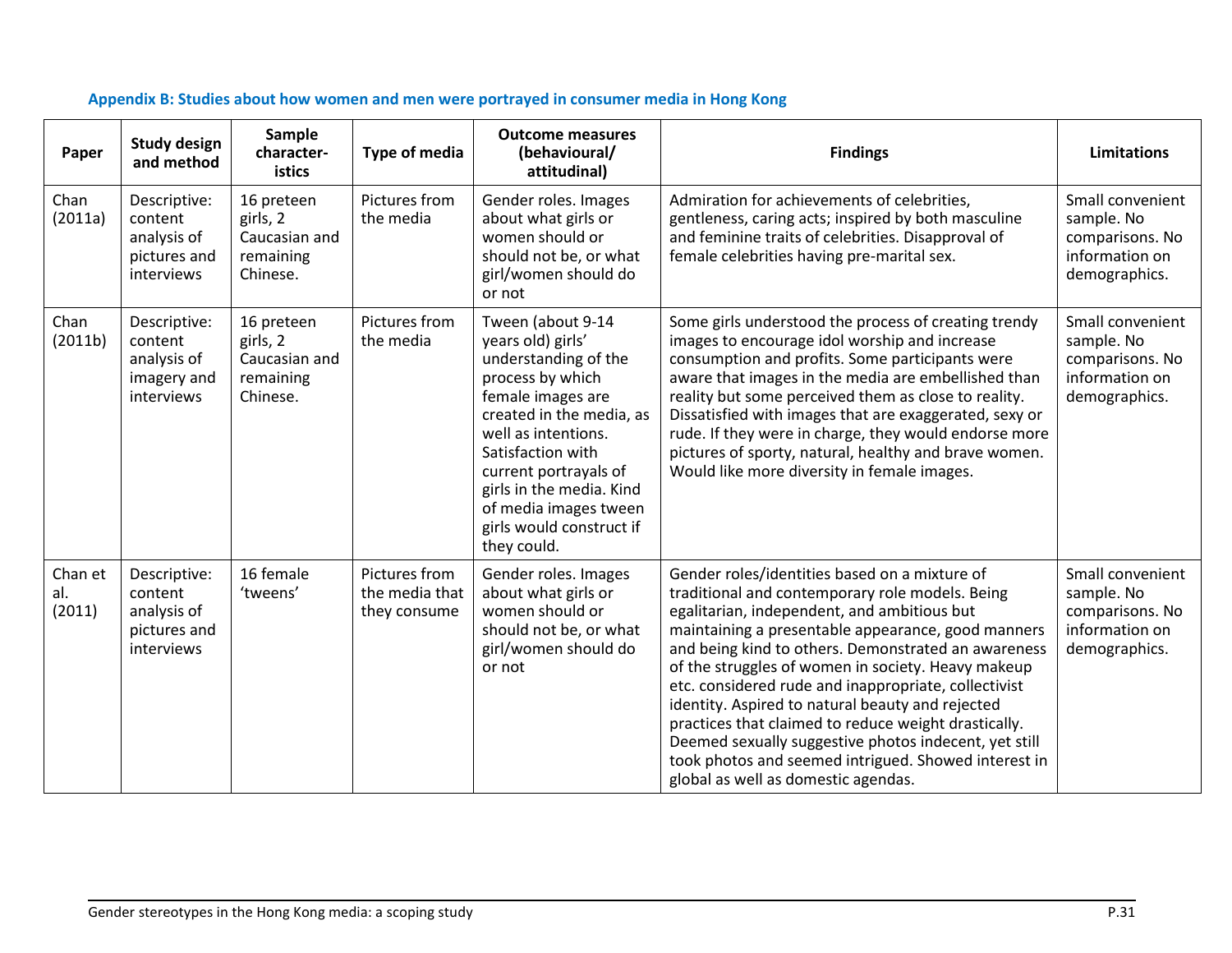| Paper                         | <b>Study design</b><br>and method                          | <b>Sample</b><br>character-<br>istics                           | <b>Type of media</b>                          | <b>Outcome measures</b><br>(behavioural/<br>attitudinal)                                                                                                           | <b>Findings</b>                                                                                                                                                                                                                                                                                                                                                                                                                                                                                                                                                                                                                                                                                                       | <b>Limitations</b>                                                                                                                                                                                                                                  |
|-------------------------------|------------------------------------------------------------|-----------------------------------------------------------------|-----------------------------------------------|--------------------------------------------------------------------------------------------------------------------------------------------------------------------|-----------------------------------------------------------------------------------------------------------------------------------------------------------------------------------------------------------------------------------------------------------------------------------------------------------------------------------------------------------------------------------------------------------------------------------------------------------------------------------------------------------------------------------------------------------------------------------------------------------------------------------------------------------------------------------------------------------------------|-----------------------------------------------------------------------------------------------------------------------------------------------------------------------------------------------------------------------------------------------------|
| Chan &<br>Cheng<br>(2012)     | Descriptive:<br>content<br>analysis                        | 215<br>advertisement<br>S                                       | Magazine<br>advertisement<br>S                | Beauty types,<br>occupational roles of<br>female figures,<br>comparisons with<br>Caucasian figures,<br>comparisons with<br>gender portrayals with<br>male products | Classic/feminine beauty type dominated the sample<br>of advertisements. Caucasian models were more likely<br>to be featured as trendy beauty types compared to<br>Chinese. Dominant occupational roles of females were<br>decorative and as 'celebrities' in 90% of cases. Seldom<br>shown in professional/recreational/housewives roles.<br>Over-representation of Caucasian female models. Skin<br>care, facial beauty, slimming products/services<br>dominated. Caucasians most likely modelled clothing<br>and accessories; Chinese slimming services. Females<br>portrayed as 'sex kittens'.                                                                                                                     | Only one<br>magazine<br>sampled. Second<br>author coded<br>one-fifth of<br>sample.                                                                                                                                                                  |
| Chan &<br><b>Ng</b><br>(2012) | Descriptive;<br>self-<br>administered<br>questionnair<br>e | 355 female<br>secondary<br>school<br>students;<br>mean age 15.8 | Female images<br>depicting 8<br>global brands | Gender roles and<br>identities: physical<br>appearance, family and<br>marriage, work, study,<br>community service and<br>the environment                           | Majority of the sample were either 'conservatives' or<br>'middle of the roaders'. They endorsed active agency,<br>being professional, caring, independent, achieving<br>financial independence and educational qualifications.<br>Both clusters were caring about others and the<br>environment, and felt that women should accept their<br>bodies and be natural. Conservatives however were<br>more likely to endorse traditional housekeeping and<br>childcare roles; also slim body and flawless skin was<br>more important to them. The two clusters did not<br>differ on brand preferences, however sporty images<br>appealed less to conservatives. Gender role<br>identification linked to brand endorsement. | Choice of brands<br>should have been<br>more<br>contemporary<br>perhaps. Little<br>information on<br>how participants<br>were recruited.<br>No age<br>differences<br>tested. No<br>information on<br>schools and their<br>ethos<br>(religious/etc.) |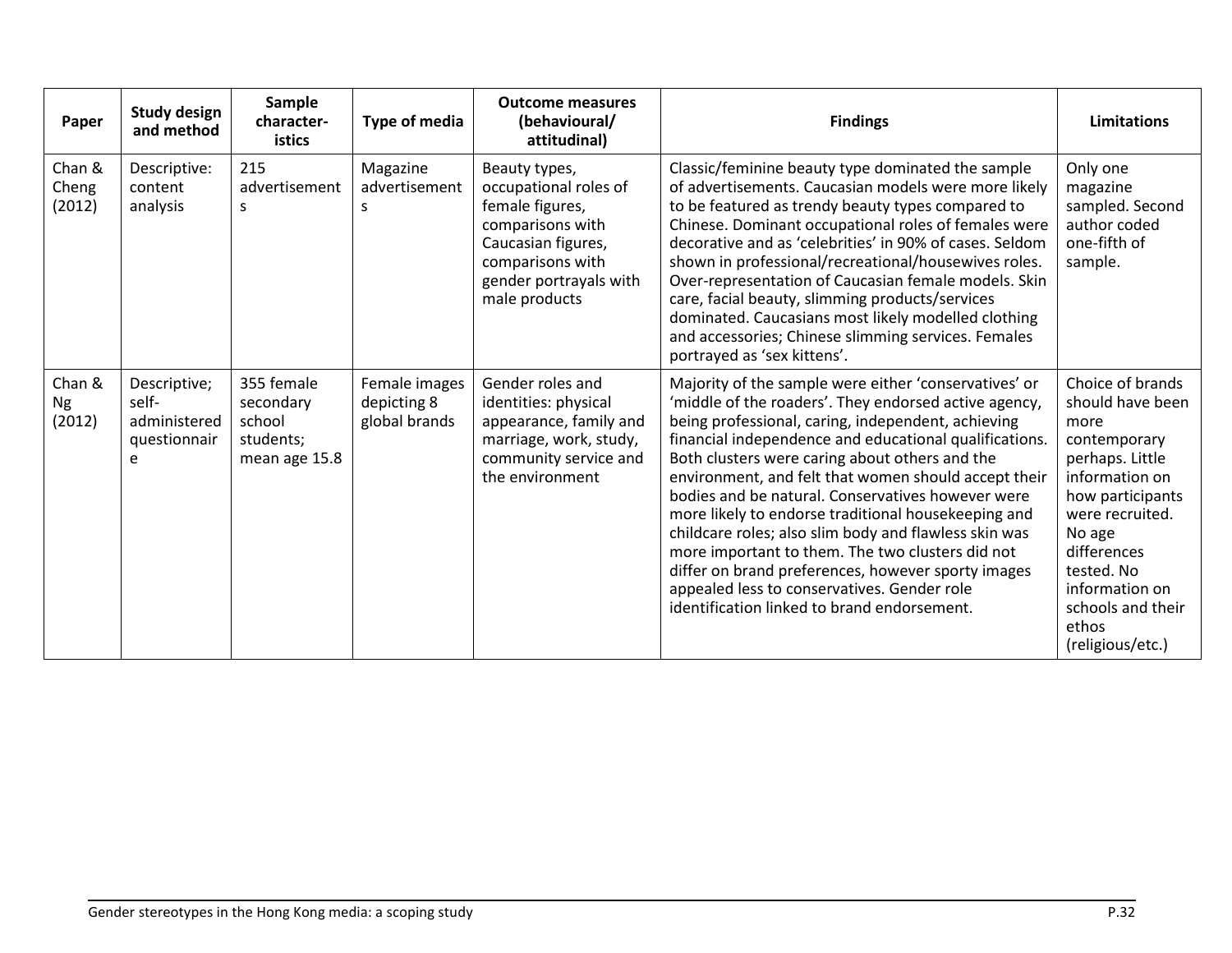| Paper                    | <b>Study design</b><br>and method                                           | <b>Sample</b><br>character-<br>istics                                                                                                                                                                                                                      | <b>Type of media</b>                                                                                                                                                                                                  | <b>Outcome measures</b><br>(behavioural/<br>attitudinal)                                                                                   | <b>Findings</b>                                                                                                                                                                                                                                                                                                                                                                                                                                                                                                                                                                                                                                                                                                                         | <b>Limitations</b>                                                                                                     |
|--------------------------|-----------------------------------------------------------------------------|------------------------------------------------------------------------------------------------------------------------------------------------------------------------------------------------------------------------------------------------------------|-----------------------------------------------------------------------------------------------------------------------------------------------------------------------------------------------------------------------|--------------------------------------------------------------------------------------------------------------------------------------------|-----------------------------------------------------------------------------------------------------------------------------------------------------------------------------------------------------------------------------------------------------------------------------------------------------------------------------------------------------------------------------------------------------------------------------------------------------------------------------------------------------------------------------------------------------------------------------------------------------------------------------------------------------------------------------------------------------------------------------------------|------------------------------------------------------------------------------------------------------------------------|
| Chan et<br>al.<br>(2012) | Descriptive:<br>content<br>analysis of<br>pictures and<br>questionnair<br>e | 20 adolescent<br>girls                                                                                                                                                                                                                                     | Newspapers,<br>magazines,<br>outdoor<br>posters,<br>television<br>programmes,<br>mass transit<br>railway<br>posters,<br>websites,<br>books etc.                                                                       | Images about what girls<br>or women should or<br>should not be, or what<br>girl/women should do<br>or not.                                 | 15% of images were from advertisements: 22% from<br>cosmetics/skin care/personal care; 14% slimming;<br>37% clothing; 21% retail shops, demonstrating that<br>these are important to them. Mostly Caucasian<br>models. Schoolgirls mostly drawn to commercials<br>advertising a slim body, flawless skin and a perfect<br>face. However, they reject them as unnatural,<br>unrealistic and even ridiculous. Also scorned images of<br>females with heavy makeup, or who have undergone<br>cosmetic surgery. Although girls seemed to reject the<br>skinny ideal, the high proportion of ads capturing this<br>ideal perhaps shows that these are influential. Very<br>few participants took pictures of women in<br>professional roles. | Small sample, and<br>also only pooled<br>from 2 secondary<br>schools.<br><b>Interviews</b><br>conducted in<br>English. |
| Chiu et<br>al.<br>(1998) | Experimental                                                                | 74 men and 43<br>women<br>college<br>students in<br>Experiment<br>1A, 122 men<br>and 120<br>women<br>college<br>students in<br>Experiment<br>1B, 113 male<br>and 114<br>female school<br>students<br>(mean<br>age=15.4<br>years) in<br><b>Experiment 2</b> | Gender-<br>related<br>pictures (from<br>advertisement<br>s in popular<br>fashion<br>magazines) or<br>gender-<br>neutral<br>pictures<br>(advertisemen<br>t for food<br>festival or for<br>environmental<br>protection) | Gender stereotype<br>activation of<br>perceptions of<br>male/female target who<br>either displayed<br>dependent or<br>aggressive behaviour | Gender stereotype activation from pictures increased<br>the cognitive accessibility of gender stereotypical<br>traits as well as the likelihood of applying such traits<br>to categorise gender-stereotypical behaviour. This<br>however only applied to one's gender category:<br>activation of gender stereotype affected only the<br>judged dependency of a female target and the judged<br>aggressiveness of a male target. In experiment 2, male<br>participants presented a more masculine (or less<br>feminine) self-image than did female participants. In<br>the stereotype activation condition, males presented<br>themselves as more masculine, and vice-versa.                                                             | No detailed<br>description of<br>stereotype<br>activation.                                                             |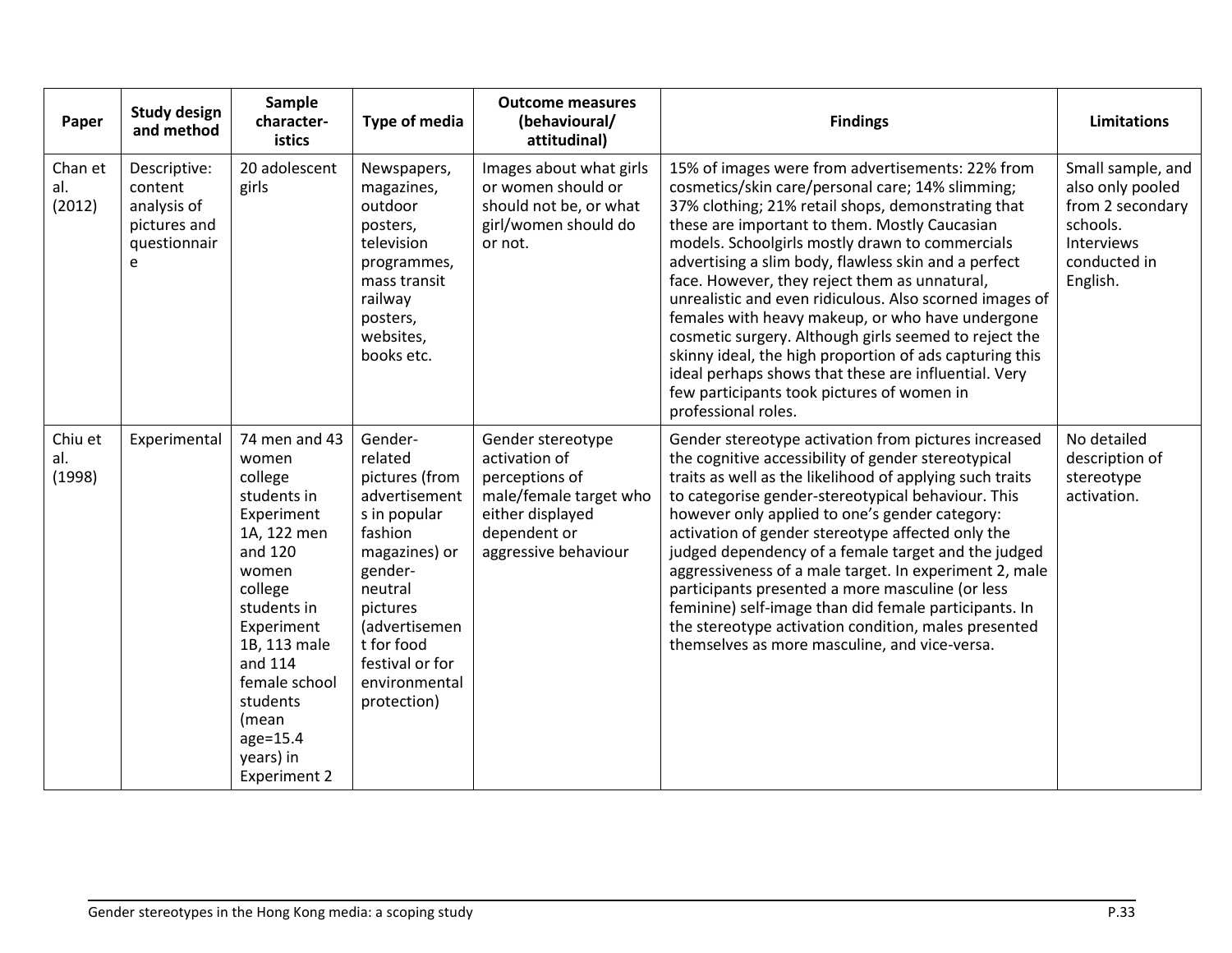| Paper         | <b>Study design</b><br>and method                                                                                | Sample<br>character-<br>istics                                                   | Type of media                                           | <b>Outcome measures</b><br>(behavioural/<br>attitudinal)                                                                                                                                                   | <b>Findings</b>                                                                                                                                                                                                                                                                                                                                                                                                                                                                                                                                                                                                                                                                                                                                                                                                                                                                                                                                                                                                                                                                                                                                                                                                                                                                                                                                              | <b>Limitations</b>                                                                   |
|---------------|------------------------------------------------------------------------------------------------------------------|----------------------------------------------------------------------------------|---------------------------------------------------------|------------------------------------------------------------------------------------------------------------------------------------------------------------------------------------------------------------|--------------------------------------------------------------------------------------------------------------------------------------------------------------------------------------------------------------------------------------------------------------------------------------------------------------------------------------------------------------------------------------------------------------------------------------------------------------------------------------------------------------------------------------------------------------------------------------------------------------------------------------------------------------------------------------------------------------------------------------------------------------------------------------------------------------------------------------------------------------------------------------------------------------------------------------------------------------------------------------------------------------------------------------------------------------------------------------------------------------------------------------------------------------------------------------------------------------------------------------------------------------------------------------------------------------------------------------------------------------|--------------------------------------------------------------------------------------|
| Chu<br>(2012) | Descriptive:<br>content<br>analysis,<br>textual<br>analysis,<br>interviews<br>with<br>producers                  | 17<br>photobooks;<br>2,205<br>photographs                                        | Photobooks of<br>teenage<br>models                      | Kind of clothing,<br>shooting location,<br>whether models were<br>pictured with 'wet' look,<br>whether models looked<br>into camera, focus of<br>the picture, overall look,<br>and sexual<br>connotations. | Dominant sexual theme in photo books, and was used<br>as a tool to draw in audiences, boost sales and sell<br>other products. Production of erotica characterized by<br>these features: emphasizes the creation of a look of<br>innocence, sexual element conveyed through a focus<br>on the body parts of the models, yet often presented<br>unintentionally. Intimacy also highlighted between<br>model and reader.                                                                                                                                                                                                                                                                                                                                                                                                                                                                                                                                                                                                                                                                                                                                                                                                                                                                                                                                        | No perspectives<br>taken from<br>models or<br>consumers.                             |
| Chu<br>(2014) | Descriptive:<br>questionnair<br>e distributed<br>in class with<br>research<br>assistant or<br>teacher<br>present | 922 secondary<br>school<br>students; 51%<br>female;<br>average age<br>14.9 years | Perceptions of<br>gender<br>stereotypes in<br>the media | Perceptions of Kong<br>Girls and Lang Mo;<br>gender differences in<br>perceptions.                                                                                                                         | Most expressed neutral attitude towards Kong Girls;<br>50% found the term Lang Mo positive. Gender<br>differences: for Kong Girls, more girls took a neutral<br>stance; male respondents more likely to cast Lang Mo<br>girls in a positive light. General perceptions of Kong<br>Girls: full of vanity, bad-tempered, reserved. Also:<br>men more likely to say Kong Girls are full of vanity, not<br>independent, dependent on men and agree that it is<br>common to find these characteristics among Hong<br>Kong women. Girls on the other hand, were more<br>likely to disagree that Kong girls were bad-tempered,<br>and had an outgoing personality. Lang Mo women<br>general perceptions: young, have gorgeous bodies,<br>are not professional models, wear sexy and revealing<br>clothing, have sweet and beautiful faces. Gender<br>differences: boys tend to agree that the outfits Lang<br>Mo wear are fashionable and not problematic. Also<br>view their modelling as a job where they work hard<br>and earn money in a legitimate manner. Less likely to<br>dismiss them as unprofessional models. Mass media<br>are forming new stereotypes of HK women, which are<br>predominantly negative, and impose rules and<br>expectations on personality and appearance. Also<br>shows that media has influenced how youth perceive<br>these women. | No comparisons<br>with age or other<br>demographic<br>variables.<br>Observer effect. |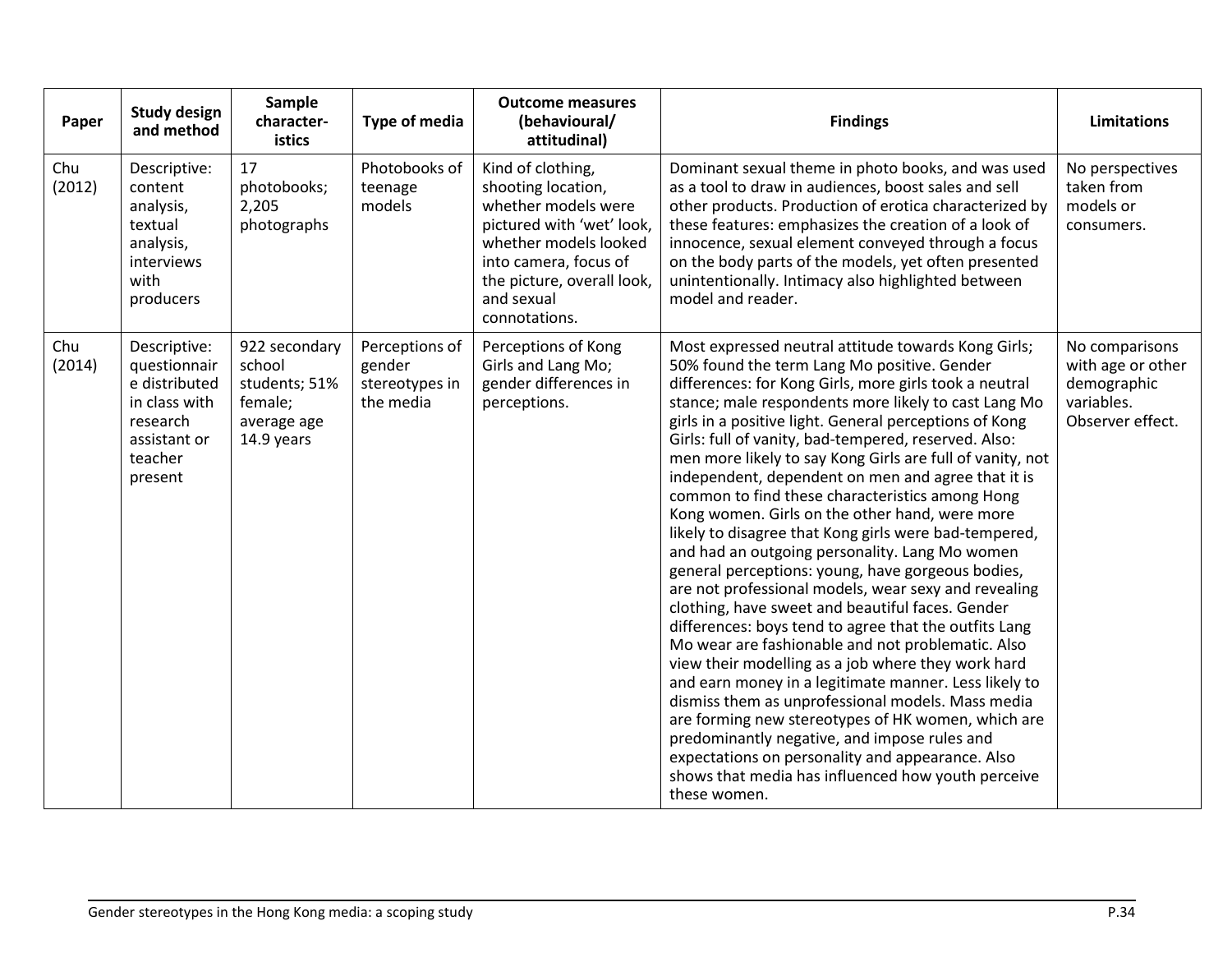| Paper                       | <b>Study design</b><br>and method                            | <b>Sample</b><br>character-<br><b>istics</b>                                                                                                  | Type of media                                           | <b>Outcome measures</b><br>(behavioural/<br>attitudinal)                                                                | <b>Findings</b>                                                                                                                                                                                                                                                                                                                                                                                                                                                                                                                                                      | Limitations                                |
|-----------------------------|--------------------------------------------------------------|-----------------------------------------------------------------------------------------------------------------------------------------------|---------------------------------------------------------|-------------------------------------------------------------------------------------------------------------------------|----------------------------------------------------------------------------------------------------------------------------------------------------------------------------------------------------------------------------------------------------------------------------------------------------------------------------------------------------------------------------------------------------------------------------------------------------------------------------------------------------------------------------------------------------------------------|--------------------------------------------|
| Chu &<br>McIntyr<br>e(1995) | Descriptive:<br>content<br>analysis                          | 31 cartoon<br>programmes<br>aired in Hong<br>Kong but<br>produced<br>abroad.                                                                  | Cartoon<br>programmes                                   | Male and female<br>representations, gender<br>roles, character traits,<br>Western versus Eastern<br>gender stereotypes. | Male outnumbered females 2.4:1. No significant<br>gender differences between occupational roles. Males<br>significantly more likely to be depicted as aggressive,<br>rough, sloppy, and strong, while women were<br>emotional. Male characters tend to get the most<br>important job in the shows, but are not necessarily<br>the final decision makers. Japanese programmes<br>contained more male characters compared to<br>Western cartoons, and women wore dresses more<br>often in them. Females and males as equally likely to<br>be protagonists in cartoons. | No causal<br>relationship, type<br>1 error |
| Fung<br>(2002)              | Descriptive:<br>content<br>analysis and<br><i>interviews</i> | Amoeba<br>magazine's<br>letters to the<br>editor and<br>responses<br>from<br>November<br>1997 to<br>October 1998;<br>5 in-depth<br>interviews | Magazine's<br>letters to the<br>editor and<br>responses | Female identity<br>construction and<br>relation to consumption                                                          | Women's identity reinforced through magazine<br>consumption. Models featured in magazines were<br>natural and realistic, and permitted readers to identify<br>through them, by imagining communal relationships<br>with them. Commodities advertised were seen by<br>readers to have the power to 'transcend' them from<br>the ordinary to the 'glamorous'. Material<br>consumption of goods, in particular beauty products<br>prefaces female readers' desire to gain recognition<br>among their peer group.                                                        | Weak study<br>design                       |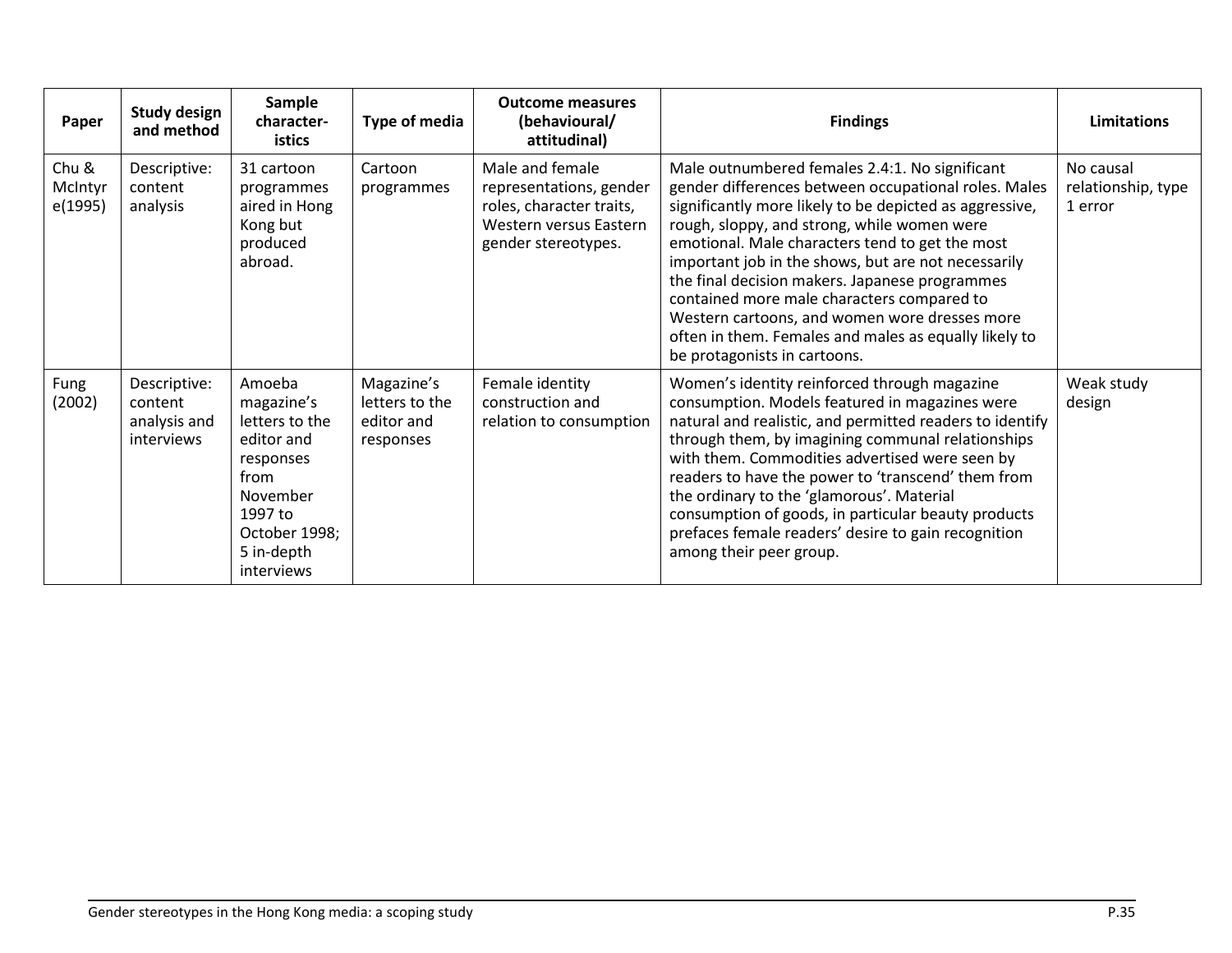| Paper                           | <b>Study design</b><br>and method        | Sample<br>character-<br>istics                                                                                                   | Type of media         | <b>Outcome measures</b><br>(behavioural/<br>attitudinal)                                                                                      | <b>Findings</b>                                                                                                                                                                                                                                                                                                                                                                                                                                                                                                                                                                                                                                                                                                                                                                                                                                                                                                                                                                                                                                                                                                          | <b>Limitations</b>                                                                                                                                                              |
|---------------------------------|------------------------------------------|----------------------------------------------------------------------------------------------------------------------------------|-----------------------|-----------------------------------------------------------------------------------------------------------------------------------------------|--------------------------------------------------------------------------------------------------------------------------------------------------------------------------------------------------------------------------------------------------------------------------------------------------------------------------------------------------------------------------------------------------------------------------------------------------------------------------------------------------------------------------------------------------------------------------------------------------------------------------------------------------------------------------------------------------------------------------------------------------------------------------------------------------------------------------------------------------------------------------------------------------------------------------------------------------------------------------------------------------------------------------------------------------------------------------------------------------------------------------|---------------------------------------------------------------------------------------------------------------------------------------------------------------------------------|
| Fung &<br>Ma<br>(2000)          | Descriptive:<br>structured<br>interviews | 2,020<br>respondents<br>aged 16 or<br>above                                                                                      | Television<br>viewing | Gender and sex roles in<br>relation to media,<br>socioeconomic<br>variables, frequency of<br>media exposure.                                  | Hong Kong people held stereotypical beliefs regarding<br>gender traits (for example assertive, independent,<br>gentle, shy etc.). Quite weak in their awareness of<br>stereotypes, yet males more aware. With regard to<br>stereotypes in the media, male stereotypes believed<br>to be serious with nearly 73% agreeing (or strongly<br>agreeing) that "mass media always describe men as<br>belonging to the workplace than to family" and 71%<br>agreeing that "mass media always portray men as<br>protecting women", and 62% agreeing that "mass<br>media always describe men as capable of making their<br>own decisions". More women than men disagreed<br>that "mass media always describe family as the place<br>for women". Most people used TV for information<br>purposes, followed by entertainment. People who<br>used TV more for entertainment tended to create a<br>stronger female stereotypes. People who were more<br>exposed to informational type, exhibited more<br>awareness of male stereotype depictions. Public not<br>satisfied with current television quality regarding<br>gender and sex. | Low response<br>rate; very large<br>number of<br>interviewers<br>$(N=469);$<br>construction of<br>questions. No<br>detailed<br>information on<br>demographic<br>characteristics |
| Furnha<br>m &<br>Chan<br>(2003) | Descriptive:<br>content<br>analysis      | English and<br>Chinese TV<br>commercials<br>shown in Hong<br>Kong                                                                | Commercials           | Portrayal of men and<br>women; country<br>comparisons                                                                                         | The Chinese channel had significantly more gender<br>stereotypical adverts compared to the English<br>channel.                                                                                                                                                                                                                                                                                                                                                                                                                                                                                                                                                                                                                                                                                                                                                                                                                                                                                                                                                                                                           | No real<br>description of<br>how commercials<br>were selected                                                                                                                   |
| Furnha<br>m & Li<br>(2008)      | Descriptive:<br>content<br>analysis      | 45<br>commercials<br>produced in<br>Hong Kong<br>and $45$<br>produced in a<br>Western<br>country show<br>on TVB Jade<br>channel. | Commercials           | Time of day, age, mode<br>of presentation,<br>credibility-basis, role,<br>location, argument,<br>reward type,<br>background, end-<br>comment. | No statistically significant differences between how<br>gender is portrayed in specific food and beverage<br>commercials. No significant effect of gender on<br>central figures in the advertisement itself, and no<br>effect on role.                                                                                                                                                                                                                                                                                                                                                                                                                                                                                                                                                                                                                                                                                                                                                                                                                                                                                   | Only one coder?<br>Small sample.                                                                                                                                                |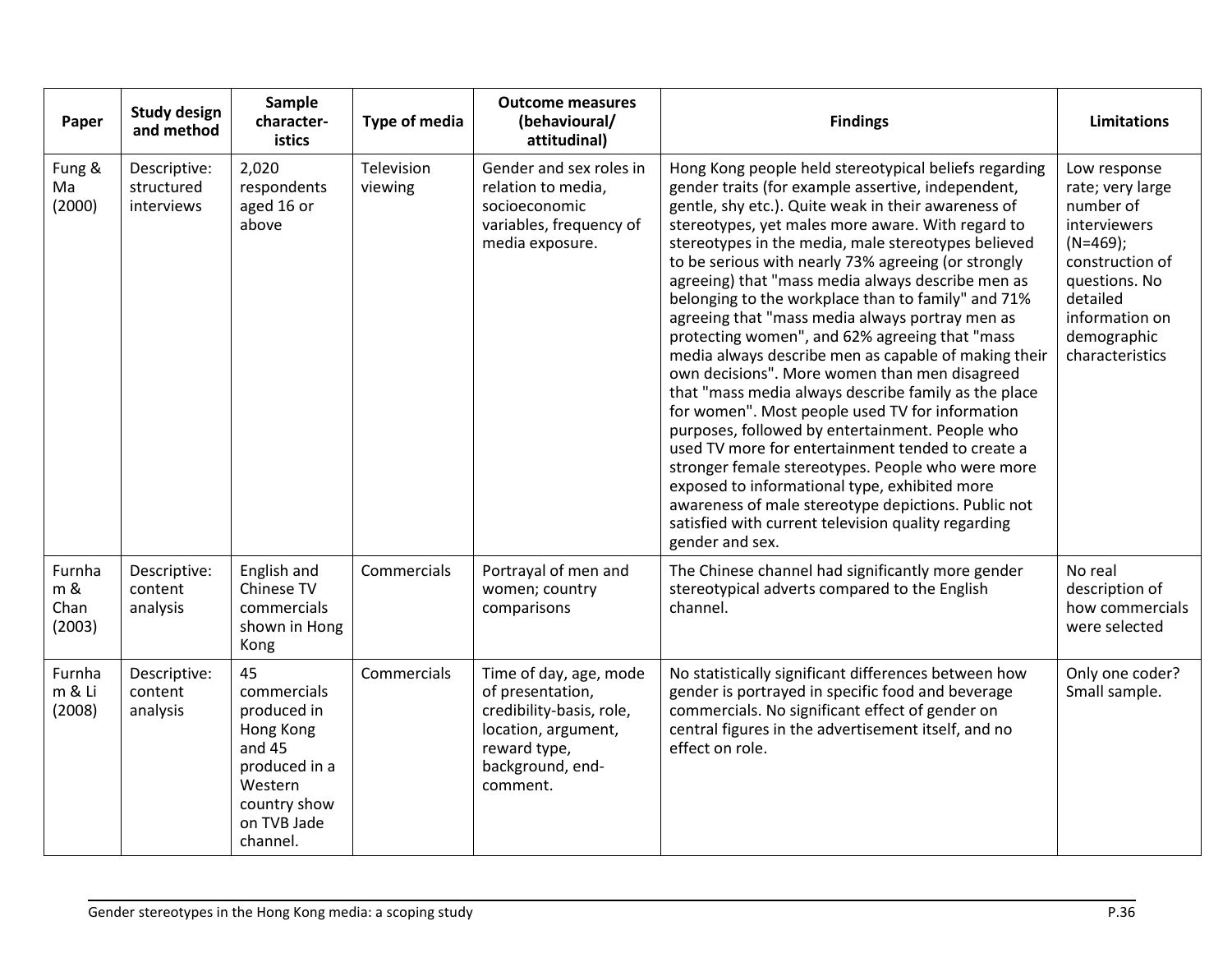| Paper                        | <b>Study design</b><br>and method   | <b>Sample</b><br>character-<br>istics                                                                                             | Type of media         | <b>Outcome measures</b><br>(behavioural/<br>attitudinal)                                                                                         | <b>Findings</b>                                                                                                                                                                                                                                                                                                                                                                                                                      | <b>Limitations</b>                                            |
|------------------------------|-------------------------------------|-----------------------------------------------------------------------------------------------------------------------------------|-----------------------|--------------------------------------------------------------------------------------------------------------------------------------------------|--------------------------------------------------------------------------------------------------------------------------------------------------------------------------------------------------------------------------------------------------------------------------------------------------------------------------------------------------------------------------------------------------------------------------------------|---------------------------------------------------------------|
| Furnha<br>m et al.<br>(2000) | Descriptive:<br>content<br>analysis | 175<br>commercials<br>produced in<br>Hong Kong<br>and $45$<br>produced in a<br>Western<br>country show<br>on TVB Jade<br>channel. | Commercials           | Time of day, age, mode<br>of presentation,<br>credibility-basis, role,<br>location, argument,<br>reward type,<br>background, end-<br>comment.    | Men more likely to be depicted in central roles. Men<br>usually used as voice overs more than women, and<br>women more likely to be visually portrayed. Women<br>more likely to be depicted as product users, while<br>men were the authorities on products. Women more<br>likely to be depicted in dependent roles as well as in<br>the home. Even if female is the main character, end<br>comment more likely to be given by male. | No real<br>description of<br>how commercials<br>were selected |
| Law &<br>Chan<br>(2004)      | Descriptive:<br>content<br>analysis | 5,180 pictures<br>in 108 Chinese<br>language<br>textbooks<br>used in<br>primary<br>schools in<br>Hong Kong                        | <b>Textbooks</b>      | Proportion of male and<br>female characters<br>represented, settings,<br>portrayals in<br>domestic/non-domestic<br>roles, occupational<br>roles. | Gender stereotyping is still present but has decreased<br>to some extent over time.                                                                                                                                                                                                                                                                                                                                                  | Pictures analysed<br>over syntax.                             |
| Lee<br>(2004)                | Descriptive:<br>content<br>analysis | Newspaper<br>articles in<br>Ming Pao and<br>Apple Daily<br>from 1998 to<br>2001                                                   | Newspaper<br>articles | Portrayal of female<br>officials as perfect<br>women.                                                                                            | Female leaders seemed to possess both masculine<br>and feminine personality traits. Emphasis on keeping<br>work-family balance.                                                                                                                                                                                                                                                                                                      | Top-down<br>analysis; one-<br>tailed.                         |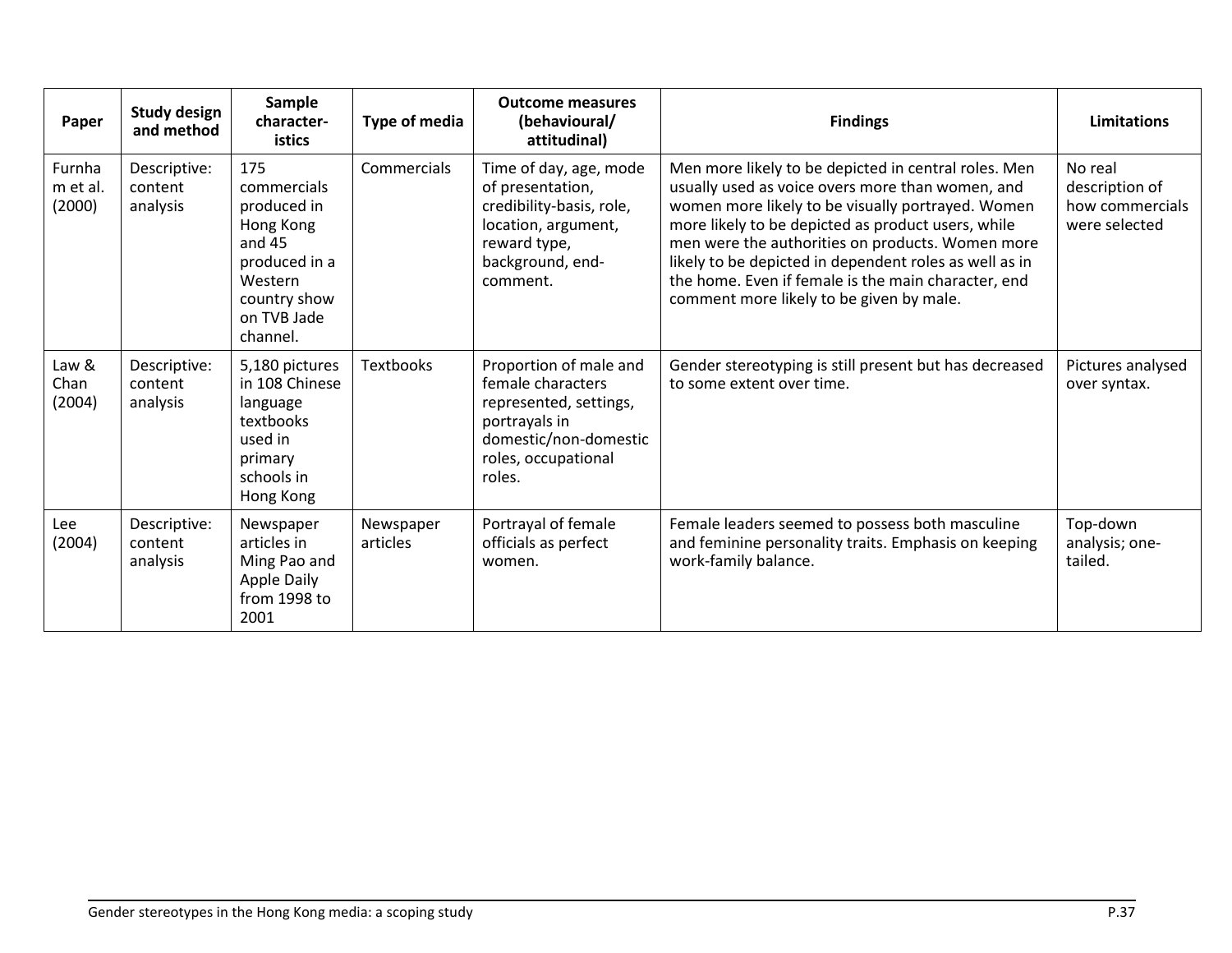| Paper                      | <b>Study design</b><br>and method   | <b>Sample</b><br>character-<br><b>istics</b>                                                              | Type of media    | <b>Outcome measures</b><br>(behavioural/<br>attitudinal)                                                                                                                                                       | <b>Findings</b>                                                                                                                                                                                                                                                                                                                                                                                                                                                                                                                                                                                                                                                                                                                                                                                                                                                                        | <b>Limitations</b> |
|----------------------------|-------------------------------------|-----------------------------------------------------------------------------------------------------------|------------------|----------------------------------------------------------------------------------------------------------------------------------------------------------------------------------------------------------------|----------------------------------------------------------------------------------------------------------------------------------------------------------------------------------------------------------------------------------------------------------------------------------------------------------------------------------------------------------------------------------------------------------------------------------------------------------------------------------------------------------------------------------------------------------------------------------------------------------------------------------------------------------------------------------------------------------------------------------------------------------------------------------------------------------------------------------------------------------------------------------------|--------------------|
| Lee &<br>Collins<br>(2008) | Descriptive:<br>content<br>analysis | 20 English<br>language<br>textbooks<br>used in Hong<br>Kong<br>secondary<br>schools in the<br>1980s-2000s | <b>Textbooks</b> | Gender characters,<br>gender social and<br>domestic roles, visual<br>representations of men<br>and women, generic<br>pronouns, titles, order<br>of mention                                                     | Comparisons with earlier textbooks show a significant<br>reduction in numerical dominance of male characters,<br>both in terms of character types and frequency (ratio<br>for female to male characters was 1:1.48 and now is<br>1:1.14). However closer inspection demonstrated that<br>men were allocated more active roles such as<br>committing and fighting crimes, while women played<br>more experiential roles, concerned about their<br>friendship and appearance. Female-monopolised roles<br>still existed (e.g. receptionist); also stereotypical<br>notion still present about women serving as<br>homemakers, engaging in domestic chores etc. Male<br>pictorial representations were still higher than those<br>of women. Difference of women depicted at work<br>between the two time periods was not significant;<br>men were still depicted at work more frequently. | Sample selection   |
| Moon &<br>Chan<br>(2006)   | Descriptive:<br>content<br>analysis | 512<br>commercials<br>aired in Hong<br>Kong (613 in<br>Korea)                                             | Commercials      | Gender of central<br>character; age of central<br>character; type of role<br>of central character;<br>productivity<br>(working/non-working);<br>type of occupation;<br>credibility of the central<br>character | Males more likely to be older, and depicted as<br>working. Both male and female characters equally<br>depicted as managers/administrators and<br>professionals, but compared to men, women were<br>more likely to assume a secretarial role. Compared to<br>Korea, TV commercials in Hong Kong depict women as<br>being younger and more in high-level occupations, as<br>well as working.                                                                                                                                                                                                                                                                                                                                                                                                                                                                                             | Method             |